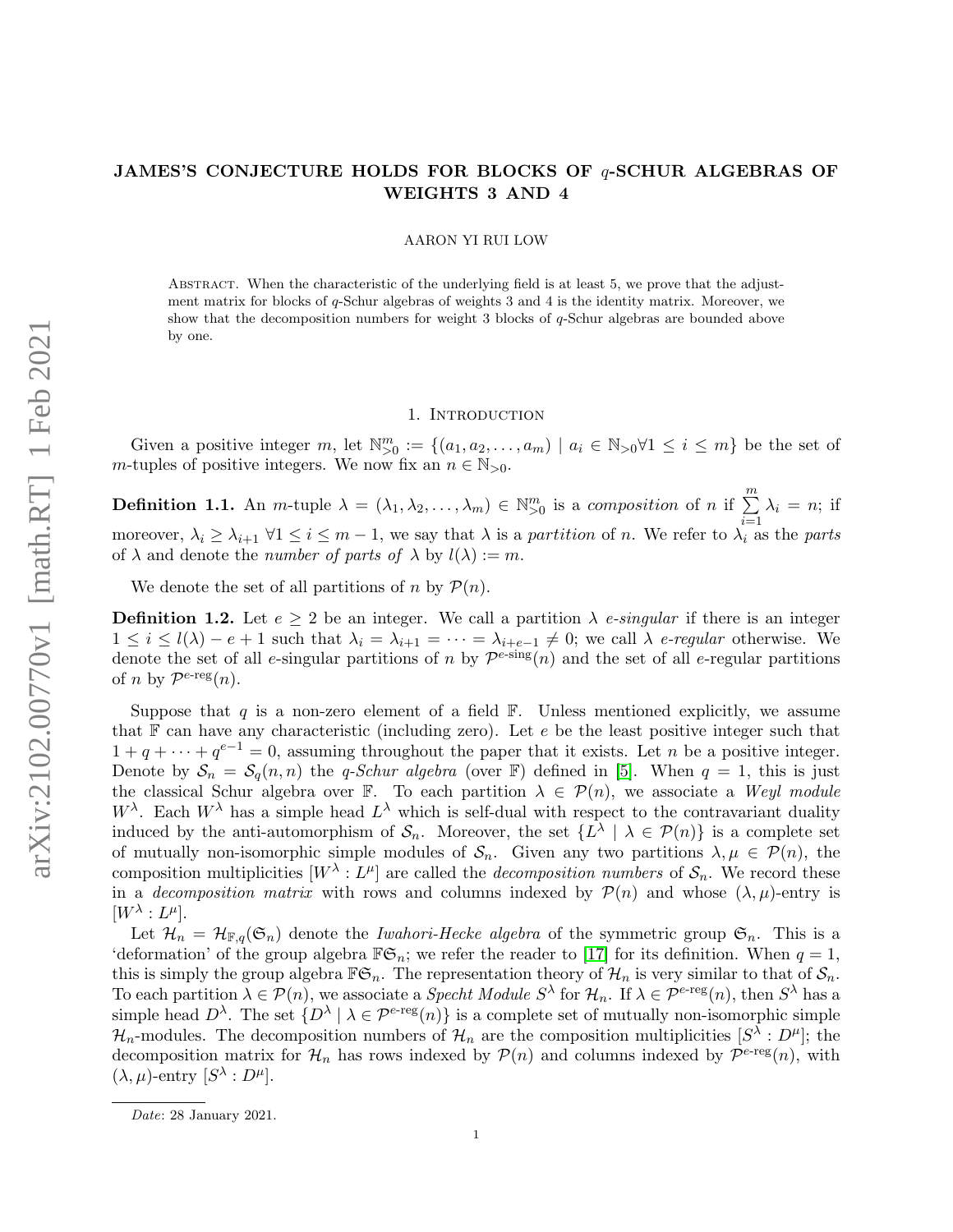**Warning:** The Specht and Weyl modules,  $S^{\lambda}$  and  $W^{\lambda}$  defined in [\[17\]](#page-26-0) are isomorphic to the dual of the Specht and Weyl modules defined by Dipper and James in [\[4\]](#page-25-1) indexed by  $\lambda'$ . We adopt the Specht and Weyl modules defined by Dipper and James in [\[4\]](#page-25-1) rather than those in [\[17\]](#page-26-0).

A central problem in the study of the representation theory of  $S_n$  and  $\mathcal{H}_n$  is to determine their decomposition matrices. These two problems are closely related. In fact, there is an exact functor called the *Schur functor* from the category of  $S_n$ -modules to the category of  $\mathcal{H}_n$ -modules. Given  $\mu \in \mathcal{P}(n)$ , the Schur functor sends the Weyl module  $W^{\mu}$  to the Specht module  $S^{\mu}$ . If  $\mu \in \mathcal{P}^{e\text{-reg}}(n)$ , the simple module  $L^{\mu}$  is sent to the simple module  $D^{\mu}$ ; otherwise if  $\mu \in \mathcal{P}^{\epsilon\text{-sing}}(n)$ ,  $L^{\mu}$  is sent to zero. Using the Schur functor, one can deduce the following:

<span id="page-1-1"></span>**Theorem 1.3.** [\[17,](#page-26-0) Theorem 4.18] Suppose that  $\lambda$  and  $\mu$  are partitions of n and that  $\mu$  is e-regular. Then,

$$
[W^{\lambda}:L^{\mu}]=[S^{\lambda}:D^{\mu}].
$$

In other words, the decomposition matrix of  $\mathcal{H}_n$  is a submatrix of the decomposition matrix of  $S_n$ ; obtained by deleting the columns indexed by  $\mathcal{P}^{e\text{-sing}}(n)$ . Lascoux, Leclerc and Thibon conjectured that their recursive LLT algorithm [\[15\]](#page-26-1) calculates the decomposition matrices of  $\mathcal{H}_n$ over C. This was later proved by Ariki in [\[1\]](#page-25-2). It is known that decomposition matrices over fields of prime characteristic may be obtained from decomposition matrices over  $\mathbb C$  by post-multiplying by an 'adjustment matrix'. In view of this, we often study the adjustment matrices instead of the decomposition matrices directly when working over fields of prime characteristic. The complexity of the representation theory of a block of  $\mathcal{H}_n$  or  $\mathcal{S}_n$  is roughly captured by a measure called the weight of that block. James conjectured [\[11\]](#page-26-2) that when the weight of a block is less than the characteristic  $p > 0$  of the underlying field, the adjustment matrix is the identity matrix; therefore the decomposition matrix is computable using the LLT algorithm in principle. In the case of  $\mathcal{H}_n$ , the conjecture has been proved for weights up to 4 by the works of Richards [\[19\]](#page-26-3) and Fayers [\[8,](#page-25-3) [9\]](#page-26-4). The author [\[16\]](#page-26-5) has also proved that the adjustment matrix for the principal block of  $\mathcal{H}_{5e}$  of weight 5 is the identity matrix when char(F)  $\geq$  5 and  $e \neq 4$ . For the q-Schur algebras, the weight 2 case was proved by Schroll and Tan [\[21\]](#page-26-6). However, Williamson found a counter-example [\[25\]](#page-26-7) to James's Conjecture. Nevertheless, the smallest counter-example produced in his paper occurs in the symmetric group  $\mathfrak{S}_n$  where  $n = 1744860$ . There is considerable interest in finding smaller counter-examples.

This paper is structured in the following way. In section [2,](#page-1-0) we mention some fundamental results in the modular representation theory of  $\mathcal{H}_n$  and  $\mathcal{S}_n$ . Our main object of interest, the adjustment matrices are introduced in section [3.](#page-7-0) We give an overview of the existing results on adjustment matrices and provide some new tools for studying them. In sections [4](#page-14-0) and [5,](#page-16-0) we apply the results from sections [2](#page-1-0) and [3](#page-7-0) to prove James's Conjecture for blocks of  $S_n$  of weights 3 and 4. We also show that the decomposition numbers for weight 3 blocks of  $S_n$  are bounded above by one.

#### 2. Background

<span id="page-1-0"></span>2.1. **Partitions and abacus displays.** Take an abacus with e vertical runners, numbered  $0, \ldots, e-$ 1 from left to right, marking positions  $0, 1, \ldots$  on the runners increasing from left to right along successive 'rows'. Given  $\lambda \in \mathcal{P}(n)$ , take an integer  $r \geq l(\lambda)$ . Define

$$
\beta_i = \begin{cases} \lambda_i + r - i, & \text{if } 1 \le i \le l(\lambda), \\ r - i, & \text{if } r > l(\lambda). \end{cases}
$$

Now, place a bead at position  $\beta_i$  for each i. The resulting configuration is an abacus display for  $\lambda$  with r beads. If a bead has been placed at position j, we say that the position j is occupied. Otherwise, we say that the position  $j$  is unoccupied or vacant. We remark that moving a bead from position a to an unoccupied position  $b < a$  is akin to removing a rim hook of length  $h = b - a$  from the Young diagram of  $\lambda$ . The *leg-length* of the hook is given by the number of occupied positions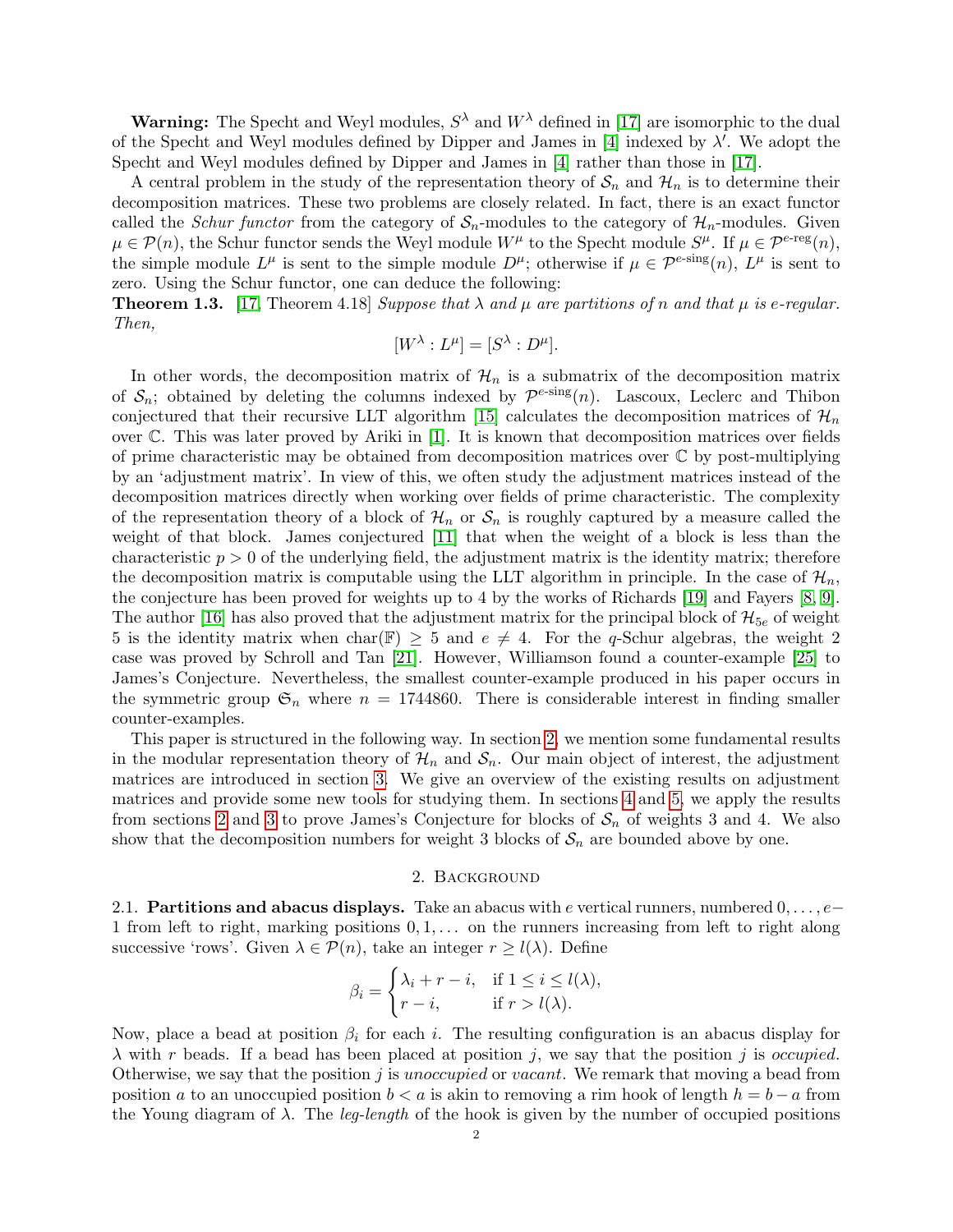between a and b. By moving all the beads as high as possible on their runners, the resulting configuration is an abacus display for the *e-core* of  $\lambda$ . The *relative e-sign* of  $\lambda$ , denoted by  $\sigma_e(\lambda)$  is  $(-1)^t$ , where t is the total leg lengths of e-hooks removed to obtain the e-core (See [\[18,](#page-26-8) §2]). Note that although t depends on the choice of  $e$ -hooks removed, its parity is constant. We define the  $e$ -weight of a bead to be the number of vacant positions above it on the same runner. The  $e$ -weight of  $\lambda$  is the sum of e-weights of all the beads in an abacus display for  $\lambda$ . Thus, if  $\lambda$  has e-weight w, then its e-core is a partition of  $n - ew$ . If there is no ambiguity, we often just refer to e-weight as weight and e-core as core.

It is easy to read addable and removable nodes from an abacus display. Display  $\lambda$  on an abacus with e runners and r beads, where  $r \geq l(\lambda)$ . Let i be the residue class of  $(j + r)$  modulo e. Then, the removable nodes of  $\lambda$  with e-residue j correspond to the beads on runner i with unoccupied preceding positions, while the addable nodes of  $e$ -residue  $j$  correspond to the vacant positions on runner i with occupied preceding positions. We call the removable (resp. addable) nodes with e-residue j j-removable (resp. j-addable). Removing a removable node corresponds to moving the corresponding bead to its preceding unoccupied position, while adding an addable node corresponds to moving the corresponding bead to its succeeding unoccupied position. We adopt the convention that position 0 has an occupied preceding position.

#### 2.2. Blocks of  $S_n$  and  $\mathcal{H}_n$ .

<span id="page-2-1"></span>**Theorem 2.1.** [\[17,](#page-26-0) Theorem 5.37] Let  $\lambda$  and  $\mu$  be partitions of n. Then,  $W^{\lambda}$  and  $W^{\mu}$  lie in the same block of  $S_n$  if and only if  $\lambda$  and  $\mu$  have the same e-core.

Applying the Schur functor to the theorem above, we get the following corollary.

<span id="page-2-2"></span>Corollary 2.2. (Nakayama Conjecture) [\[17,](#page-26-0) Corollary 5.38] Let  $\lambda$  and  $\mu$  be partitions of n. Then,  $S^{\lambda}$  and  $S^{\mu}$  lie in the same block of  $\mathcal{H}_n$  if and only if  $\lambda$  and  $\mu$  have the same e-core.

Given a block B of  $S_n$  or  $\mathcal{H}_n$ , we say that a partition  $\lambda \in \mathcal{P}(n)$  lies in B if  $W^{\lambda}$  or  $S^{\lambda}$  lies in B. Given the Nakayama Conjecture, we may define the e-weight and e-core of a block B of  $S_n$  or  $\mathcal{H}_n$ simply to be the  $e$ -weight and  $e$ -core of a partition lying in  $B$ .

Let  $\lambda(i)$  be the partition corresponding to the abacus display containing only a single runner, the *i*<sup>th</sup> runner. Denote the number of beads on the *i*<sup>th</sup> runner as  $b_i$ . Then, we may write  $\lambda$  as

$$
\langle 0_{\lambda(0)},\ldots,(e-1)_{\lambda(e-1)} | b_0,\ldots,b_{e-1}\rangle;
$$

we omit  $i_{\lambda(i)}$  if  $\lambda(i) = \emptyset$  and write  $i_{\lambda(i)}$  simply as i if  $\lambda(i) = (1)$ . Additionally, we may omit  $b_0, \ldots, b_{e-1}$  if there is no ambiguity. If  $\lambda$  has e-weight w and lies in a block B of  $\mathcal{S}_n$  or  $\mathcal{H}_n$ , we say that B is the block of e-weight w with the  $\langle b_0, \ldots, b_{e-1} \rangle$  notation.

2.3. Jantzen-Schaper formula and the product order. Let  $\geq$  denote the usual dominance order for partitions. Due to the fact that  $S_n$  is a cellular algebra [\[10\]](#page-26-9), we have the following result.

<span id="page-2-0"></span>**Theorem 2.3.** [\[5,](#page-25-0) Corollary 4.13] Suppose that  $\lambda$  and  $\mu$  are partitions of n. We have

- $[W^{\mu}: L^{\mu}] = 1,$
- $[W^{\lambda}: L^{\mu}] = 0$  unless  $\mu \geq \lambda$ .

Let  $\lambda$  be a partition and consider its abacus display, say with r beads. Suppose that after moving a bead at position a up its runner to a vacant position  $a - ie$ , we obtain the partition  $\mu$ . Denote  $l_{\lambda\mu}$  for the number of occupied positions between a and  $a - ie$ , and let  $h_{\lambda\mu} = i$ .

Further, write  $\lambda \xrightarrow{\mu} \tau$  if the abacus display of  $\tau$  with r beads is obtained from that of  $\mu$  by moving a bead at position  $b - ie$  to a vacant position b, and  $a < b$ .

#### <span id="page-2-3"></span>Definition 2.4. Jantzen-Schaper bound

Let  $p = \text{char}(\mathbb{F})$ . For any ordered pair  $(\lambda, \tau)$ , we define the *Jantzen-Schaper coefficient* to be the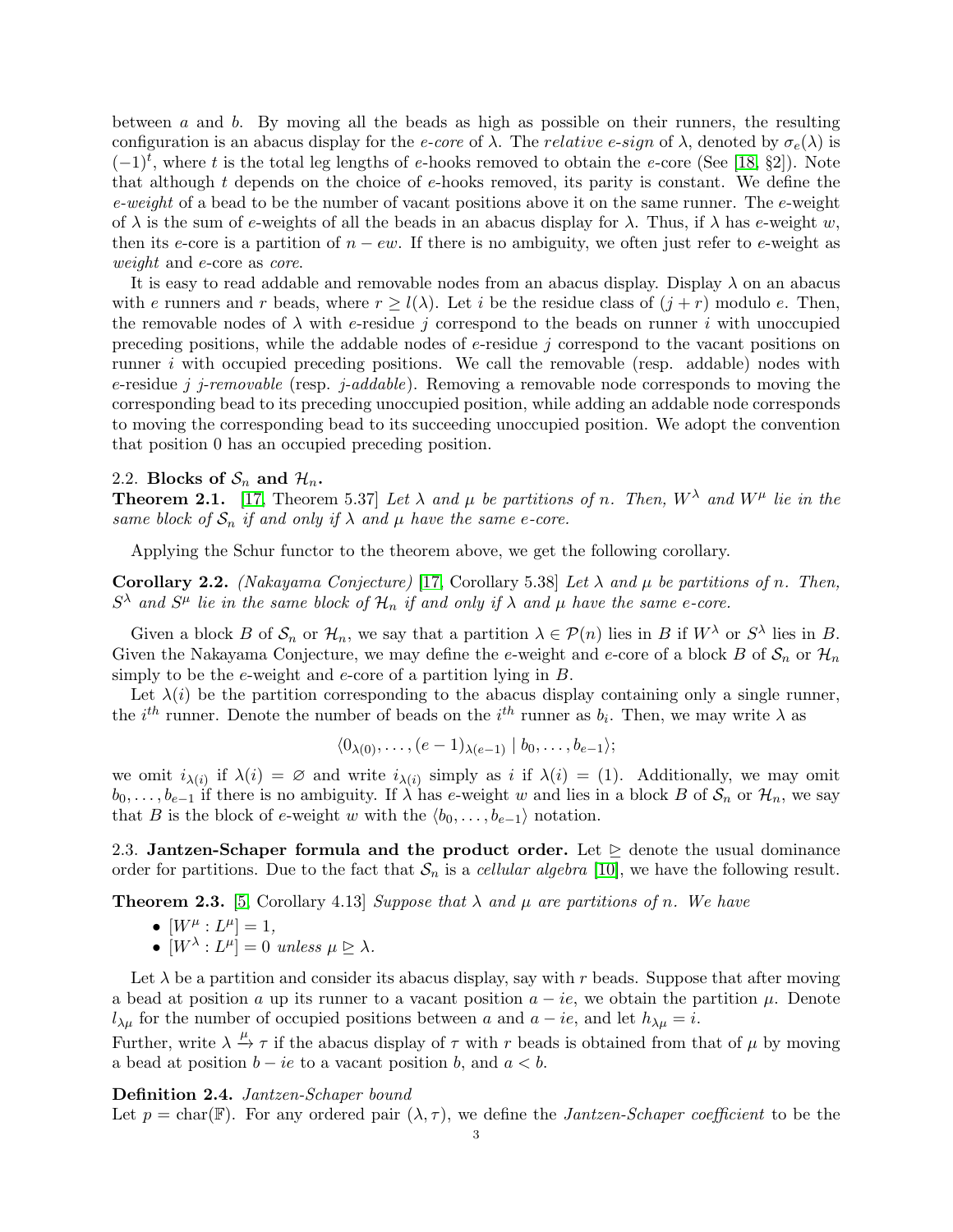integer

$$
J_{\mathbb{F}}(\lambda,\tau) := \sum_{\substack{\sigma \\ \lambda \to \tau}} (-1)^{l_{\lambda\sigma} + l_{\tau\sigma} + 1} (1 + v_p(h_{\lambda\sigma})),
$$

where  $v_p$  denotes the standard p-valuation if  $p > 0$  and  $v_0(x) = 0 \,\forall x$ . The Jantzen-Schaper bound is defined as the integer

$$
B_{\mathbb{F}}(\lambda,\mu)=\sum_{\tau}J_{\mathbb{F}}(\lambda,\tau)[W_{\mathbb{F}}^{\tau}:L_{\mathbb{F}}^{\mu}].
$$

Remark 2.5. If  $\lambda$  has e-weight w and  $p > w$ , then  $v_p(h_{\lambda\sigma})$  is always zero. In this case,  $J_F(\lambda, \tau)$  is independent of char(F) and we may just refer to it as  $J(\lambda, \tau)$ . Similarly, if  $B_F(\lambda, \tau)$  turns out to be independent of char(F), we just refer to it as  $B(\lambda, \tau)$ .

<span id="page-3-0"></span>**Theorem 2.6.** Jantzen-Schaper formula  $(13,$  Theorem 4.7]

$$
[W_{\mathbb{F}}^{\lambda}:L_{\mathbb{F}}^{\mu}]\leq B_{\mathbb{F}}(\lambda,\mu).
$$

Moreover, the left-hand side is zero if and only if the right-hand side is zero.

<span id="page-3-3"></span>Corollary 2.7. If  $B_{\mathbb{F}}(\lambda,\mu) \leq 1$ , then

$$
[W_{\mathbb{F}}^{\lambda}:L_{\mathbb{F}}^{\mu}]=B_{\mathbb{F}}(\lambda,\mu).
$$

We write  $\lambda \to \tau$  if there exists some  $\mu$  such that  $\lambda \stackrel{\mu}{\to} \tau$ . Further, write  $\lambda <sub>J</sub> \sigma$  if there exist partitions  $\tau_0, \tau_1, \ldots, \tau_r$  such that  $\tau_0 = \lambda$ ,  $\tau_r = \sigma$  and  $\tau_{i-1} \to \tau_i \ \forall i \in \{1, 2, \ldots, r\}$ . We call  $\leq_J$  the Jantzen order and it is clear that this defines a partial order on the set of all partitions. Only partitions in the same block are comparable under this partial order. Moreover, the dominance order extends the Jantzen order in the following sense:  $\mu >_J \lambda$  implies  $\mu \triangleright \lambda$ . Theorem [2.6](#page-3-0) can be used to refine Theorem [2.3](#page-2-0) the following way:

<span id="page-3-2"></span>**Theorem 2.8.** Suppose that  $\lambda$  and  $\mu$  are partitions of n. Then,

- $[W^{\mu}: L^{\mu}] = 1;$
- $[W^{\lambda}: L^{\mu}] > 0 \Rightarrow \mu \geq_{J} \lambda$ .

It is difficult to check that  $\mu \nsim J \lambda$  by inspection. To this end, we introduce the *product order* on partitions which was first defined by Tan in [\[23\]](#page-26-11). Let  $\lambda$  be a partition, displayed on an abacus with e runners and r beads. Suppose that the beads having positive e-weights are at positions  $a_1, a_2, \ldots, a_s$  with weights  $w_1, w_2, \ldots, w_s$  respectively. The *induced e-sequence* of  $\lambda$ , denoted  $s(\lambda)_r$ , is defined as

$$
\bigsqcup_{i=1}^{s} (a_i, a_i - e, \dots, a_i - (w_i - 1)e),
$$

where  $(b_1, b_2, \ldots, b_t) \sqcup (c_1, c_2, \ldots, c_u)$  denotes the weakly decreasing sequence obtained by rearranging terms in the sequence  $(b_1, \ldots, b_t, c_1, \ldots, c_u)$ . Note that  $s(\lambda)_r \in \mathbb{N}_{>0}^w$ , where w is the e-weight of λ.

We define a partial order  $\geq_P$  on the set of partitions by:  $\mu \geq_P \lambda$  if and only if  $\mu$  and  $\lambda$  have the same e-core and e-weight, and  $s(\mu)_r \geq s(\lambda)_r$  (for sufficiently large r) in the standard product order of  $\mathbb{N}_{>0}^w$ .

<span id="page-3-1"></span>Lemma 2.9. ( [\[23,](#page-26-11) Lemma 2.9])

$$
\lambda \leq_J \mu \Rightarrow \lambda \leq_P \mu.
$$

Therefore,  $\mu \ngeq_P \lambda \Rightarrow [W^{\lambda} : L^{\mu}] = 0.$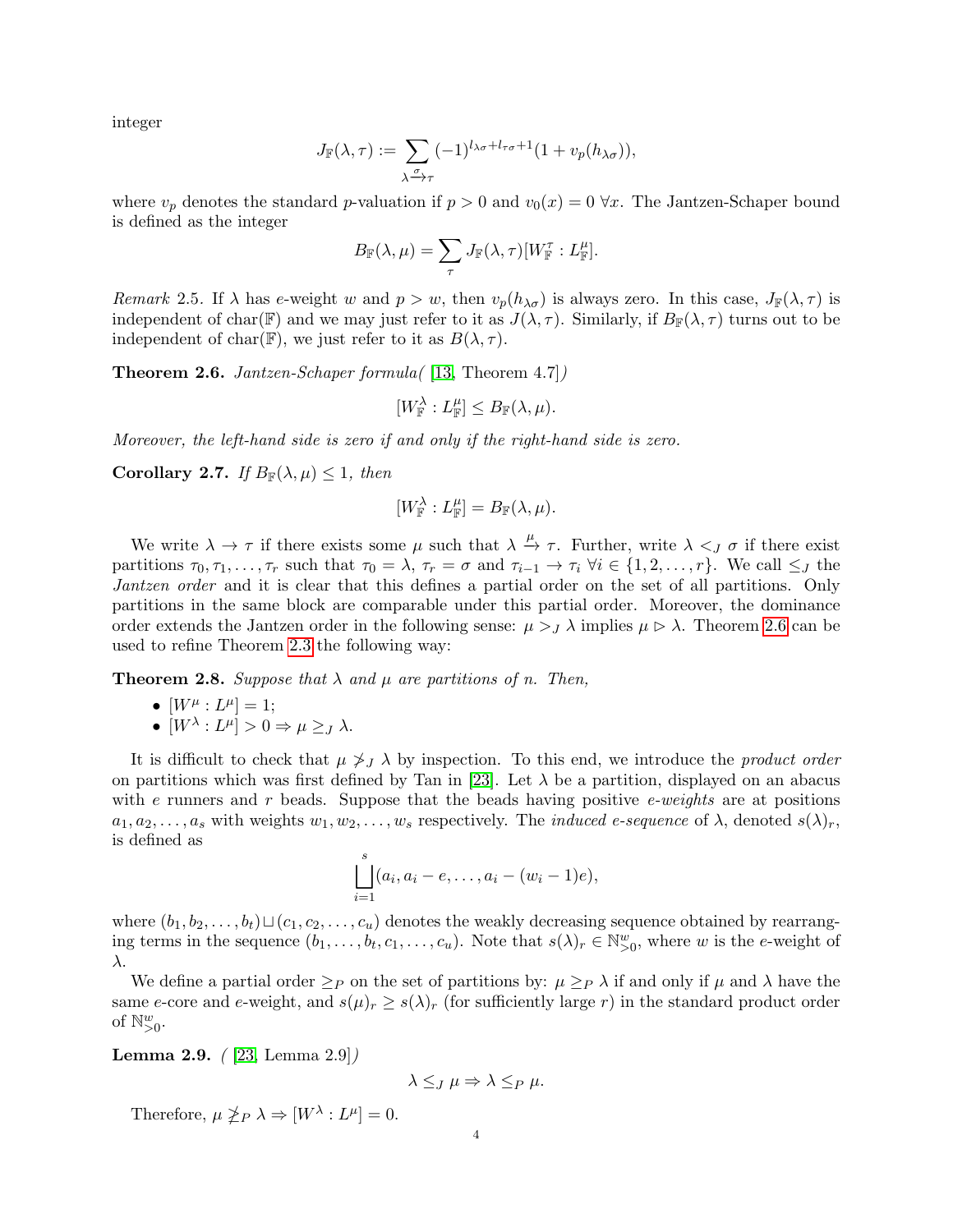**Example 2.10.** Suppose that  $e = 5$ ,  $r = 10$ ,  $\lambda = \langle 2, 4_{2^2} | 2^5 \rangle = (10, 6, 5, 2, 1^2)$  and  $\mu = \langle 0, 1, 4_3 |$  $2^5$  =  $(15, 3^2, 2^2)$ .



Then,  $s(\lambda)_{10} = (19, 14, 14, 12, 9), s(\mu)_{10} = (24, 19, 14, 11, 10).$  Hence,  $\mu \triangleright \lambda$  but  $\mu \not\geq_P \lambda$ .

2.4.  $v$ **-decomposition numbers.** For a brief introduction to  $v$ -decomposition numbers, the reader may refer to [\[21,](#page-26-6) §2.7]. For our purposes, all we need to know is that given 2 partitions  $\lambda$  and  $\mu$  of n, we may define a polynomial  $d_{\lambda\mu}^e(v) \in \mathbb{N}[v]$  with the following crucial property (which explains its name):

<span id="page-4-0"></span>**Theorem 2.11.** Let  $\lambda, \mu \in \mathcal{P}(n)$ . Then,

(1)  $d_{\lambda\mu}^e(1) = [W_{\mathbb{C}}^{\lambda} : L_{\mathbb{C}}^{\mu}],$ (2)  $\frac{d}{dv}(d_{\lambda\mu}^e(v))|_{v=1} = B_{\mathbb{C}}(\lambda,\mu).$ 

Proof. (1) has been proven by Varagnolo and Vasserot in [\[24\]](#page-26-12). (2) was proved by Schroll and Tan in [\[21,](#page-26-6) Theorem 2.13].

The following result tells us that  $d^e_{\lambda\mu}(v)$  is either an even or an odd polynomial, depending on the relative e-signs of  $\lambda$  and  $\mu$ .

<span id="page-4-1"></span>**Theorem 2.12.** [\[22,](#page-26-13) Theorem 2.4] If  $d_{\lambda\mu}^e(v) \neq 0$ , then

$$
d_{\lambda\mu}^{e}(v) \in \begin{cases} \mathbb{N}[v^2] & \text{if } \sigma_e(\lambda) = \sigma_e(\mu), \\ v\mathbb{N}[v^2] & otherwise. \end{cases}
$$

<span id="page-4-4"></span>Remark 2.13. In section [5,](#page-16-0) we will sometimes calculate that  $B_{\mathbb{C}}(\lambda,\mu) = 2$  for some pair of partitions  $(\lambda, \mu)$ . In order to verify whether  $[W_{\mathbb{C}}^{\lambda}: L_{\mathbb{C}}^{\mu}]$  is 1 or 2, we would calculate  $\sigma_e(\lambda)$  and  $\sigma_e(\mu)$ . If they turn out to be the same, then  $d_{\lambda\mu}^e(v) = v^2$  and  $[W_{\mathbb{C}}^{\lambda}: L_{\mathbb{C}}^{\mu}] = 1$  by Theorem [2.11](#page-4-0) and Theorem [2.12.](#page-4-1) Otherwise,  $d_{\lambda\mu}^e(v) = 2v$  and  $[W_{\mathbb{C}}^{\lambda}: L_{\mathbb{C}}^{\mu}] = 2$ .

The following two theorems commonly known as the Runner Removal Theorems allow us to relate v-decomposition numbers for different values of e.

<span id="page-4-2"></span>**Theorem 2.14.** [\[14,](#page-26-14) Theorem 4.5] Suppose that  $e \geq 3$ . Let  $\lambda$  and  $\mu$  be partitions lying in the same block, and display them on an abacus with  $e$  runners and  $r$  beads, for some large enough  $r$ . Suppose that there exists some i such that in both abacus displays, the last bead on runner i occurs before every unoccupied space on the abacus. Define two abacus displays with  $e-1$  runners by deleting runner i from each display, and let  $\lambda^-$  and  $\mu^-$  be the partitions defined by these displays. Then,

$$
d^e_{\lambda\mu}(v) = d^{e-1}_{\lambda^-\mu^-}(v).
$$

<span id="page-4-3"></span>**Theorem 2.15.** [\[7\]](#page-25-4) Suppose that  $e \geq 3$ . Let  $\lambda$  and  $\mu$  be partitions lying in the same block, and display them on an abacus with  $e$  runners and  $r$  beads, for some large enough  $r$ . Suppose that there exists some i such that in both abacus displays, the first unoccupied space on runner i occurs after every bead on the abacus. Define two abacus displays with  $e-1$  runners by deleting runner i from each display, and let  $\hat{\lambda}$  and  $\hat{\mu}$  be the partitions defined by these displays. Then,

$$
d_{\lambda\mu}^{e}(v) = d_{\hat{\lambda}\hat{\mu}}^{e-1}(v).
$$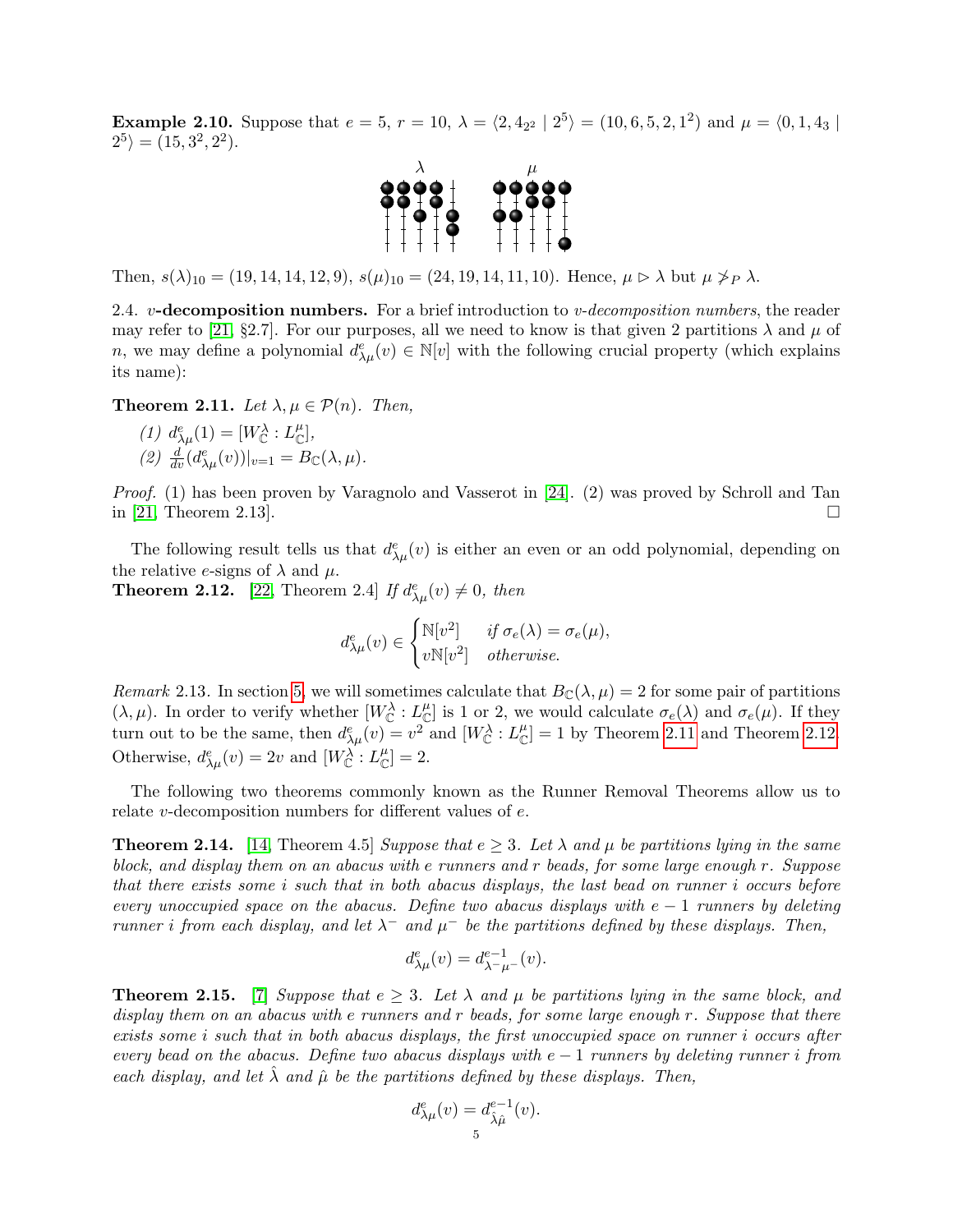<span id="page-5-0"></span>Remark 2.16. Calculating v-decomposition numbers in practice. When  $\mu \in \mathcal{P}^{e-reg}(n)$ , we have a relatively fast recursive algorithm for calculating  $d_{\lambda\mu}^e(v)$  called the LLT algorithm [\[15\]](#page-26-1) (developed by Lascoux, Leclerc and Thibon). The author uses the GAP package hecke (https://www.gapsystem.org/Packages/hecke.html) which was first written by Mathas for running the LLT algorithm.

If  $\mu \in \mathcal{P}^{e\text{-sing}}(n)$ , we may calculate  $d_{\lambda\mu}^e(v)$  by adding an empty runner to  $\lambda$  and  $\mu$  and using Theorem [2.14.](#page-4-2) By Theorem [2.11,](#page-4-0) the decomposition matrix for  $S_n$  can be calculated in principle when the underlying field is C.

<span id="page-5-2"></span>**Example 2.17.** Suppose that  $e \ge 4$ ,  $\mu = \langle 0, 1, 2, 3 | 2^e \rangle$ ,  $\lambda = \langle 0_{1^2}, 2_{1^2} | 2^e \rangle$ ,  $\hat{\mu} = \langle 0, 1, 2, 3 | 2^4 \rangle$ ,  $\hat{\lambda} = \langle 0_{1^2}, 2_{1^2} \mid 2^4 \rangle, \, \mu^+ = \langle 0, 1, 2, 3 \mid 2^4, 0 \rangle \text{ and } \lambda^+ = \langle 0_{1^2}, 2_{1^2} \mid 2^4, 0 \rangle.$ 



By Theorem [2.15,](#page-4-3)  $d_{\lambda\mu}^e(v) = d_{\hat{\lambda}\hat{\mu}}^4(v)$ . By Theorem [2.14](#page-4-2) and the LLT algorithm,  $d_{\hat{\lambda}\hat{\mu}}^4(v) = d_{\lambda^+\mu^+}^5(v) =$  $\upsilon$ .

# 2.5. The modular branching rules. We use some notational conventions for modules. We write

$$
M \sim M_1^{a_1} + M_2^{a_2} + \cdots + M_t^{a_t}
$$

to indicate that M has a filtration in which the factors are  $M_1, \ldots, M_t$  appearing  $a_1, \ldots, a_t$  times respectively. Additionally, we write  $M^{\oplus a}$  to indicate the direct sum of a isomorphic copies of M.

There are restriction and induction functors which are exact functors between  $S_{n-1}$  and  $S_n$ . If M is a module for  $S_n$ , the restriction of M to  $S_{n-t}$  is denoted by  $M\downarrow_{S_{n-t}}$ . Similarly, the induction of M to  $S_{n+t}$  is denoted by  $M\uparrow^{S_{n+t}}$ . If B is a block of  $S_{n-t}$ , we write  $M\downarrow_B$  to indicate the projection of  $M\downarrow_{\mathcal{S}_{n-t}}$  onto B. Similarly, if C is a block of  $\mathcal{S}_{n+t}$ , we write  $M\uparrow^B$  to indicate the projection of  $M\uparrow^{S_{n+t}}$  onto C. In this section, we describe the restriction and induction of Weyl modules and simple modules.

Suppose that A, B and C are blocks of  $S_{n-k}$ ,  $S_n$  and  $S_{n+k}$  respectively, and that there is an e-residue j such that a partition lying in A may be obtained from a partition lying in  $B$  by removing exactly k j-removable nodes, while a partition lying in  $C$  may be obtained from a partition lying in  $B$  by adding exactly  $k$  j-addable nodes.

Suppose that  $\lambda$  is a partition in B, and that  $\lambda^{-1}, \lambda^{-2}, \ldots, \lambda^{-t}$  are the partitions in A that may be obtained from  $\lambda$  by removing k j-removable nodes. Similarly, let  $\lambda^{+1}, \lambda^{+2}, \ldots, \lambda^{+s}$  be the partitions in C that may be obtained from  $\lambda$  by adding k j-addable nodes. We have the following result.

<span id="page-5-1"></span>**Theorem 2.18.** (The Branching Rule [\[2\]](#page-25-5)) Suppose that A, B, C and  $\lambda$  are as above. Then,

$$
W^{\lambda} \downarrow_A \sim (W^{\lambda^{-1}})^{k!} + (W^{\lambda^{-2}})^{k!} + \cdots + (W^{\lambda^{-t}})^{k!}
$$

and

$$
W^{\lambda} \uparrow^C \sim (W^{\lambda^{+1}})^{k!} + (W^{\lambda^{+2}})^{k!} + \cdots + (W^{\lambda^{+s}})^{k!}.
$$

We now discuss the restriction and induction of simple modules. Suppose that the nodes with residue j are on runner i. The j-signature of  $\lambda$  is the sequence of signs defined as follows. Starting from the top row of the abacus display for  $\lambda$  and working downwards, write a − if there is a bead on runner i but no bead on runner  $i - 1$ ; write a + if there is a bead on runner  $i - 1$  but no bead on runner i; write nothing for that row otherwise. Given the j-signature of  $\lambda$ , successively delete all neighbouring pairs of the form  $-+$  to obtain the *reduced j-signature* of  $\lambda$ . If there are any  $-$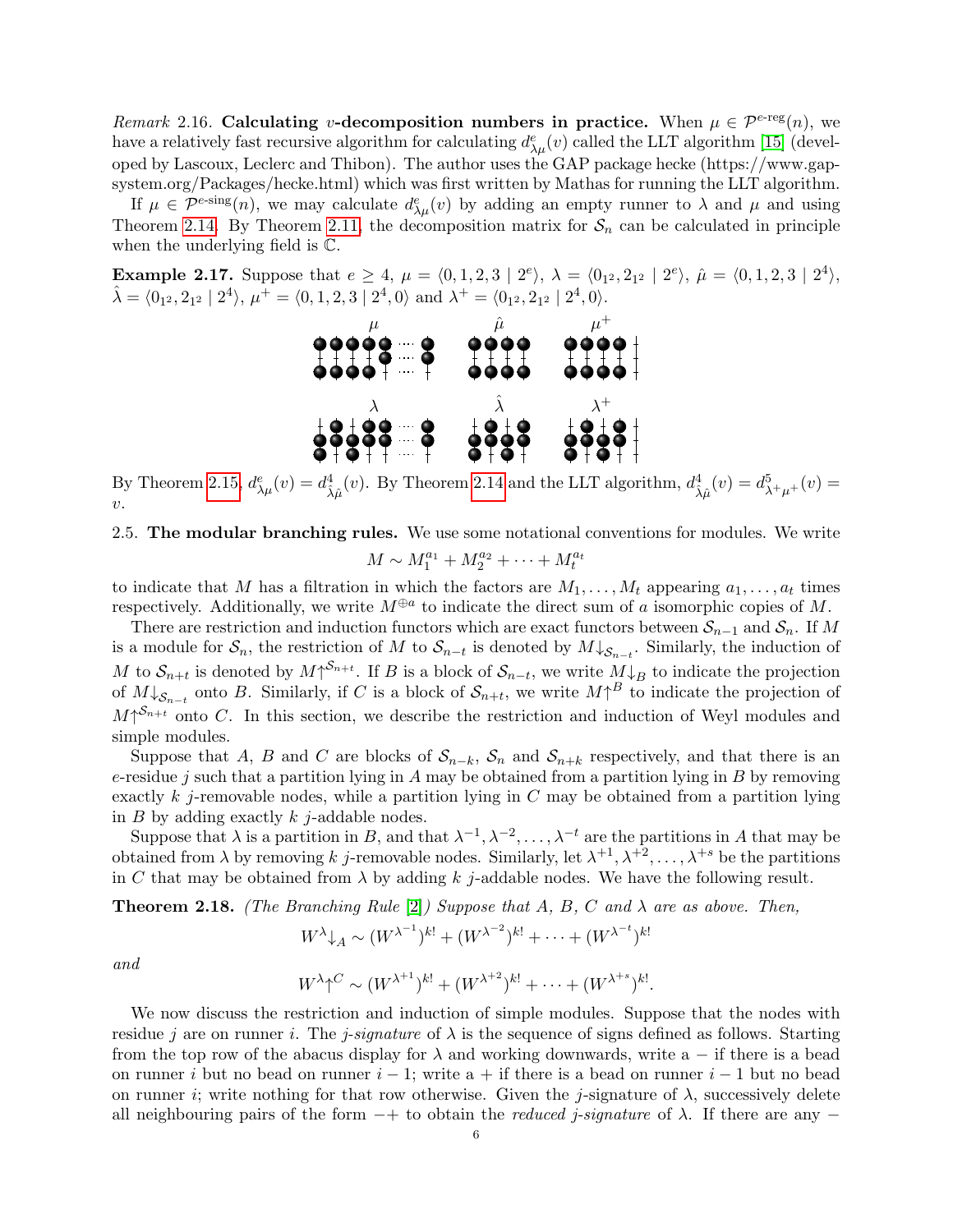(resp.  $+$ ) signs in the reduced *j*-signature of  $\lambda$ , we call the corresponding nodes on runner *i normal* (resp. *conormal*). Normal (resp. conormal) nodes with residue j are also called j-normal (resp. j-conormal).

**Definition 2.19.** Let  $\lambda$  be a partition. We denote the number of j-normal nodes of  $\lambda$  by  $\epsilon_i(\lambda)$  and the number of j-conormal nodes of  $\lambda$  by  $\varphi_j(\lambda)$ . For  $t \leq \epsilon_j(\lambda)$ , we define  $\tilde{E}^t_j\lambda$  to be the partition obtained from  $\lambda$  by removing the t highest (in an abacus display for  $\lambda$ ) j-normal nodes. For  $t \le \varphi_j(\lambda)$ , we define  $\tilde{F}_j^t \lambda$  to be the partition obtained from  $\lambda$  by adding the t lowest (in an abacus display for  $\lambda$ ) *j*-conormal nodes.

<span id="page-6-0"></span>**Theorem 2.20.** [\[2\]](#page-25-5) Suppose that A, B, C and  $\lambda$  are as above.

- If  $\epsilon_j(\lambda) < k$ , then  $L^{\lambda} \downarrow_A = 0$ .
- If  $\epsilon_j(\lambda) > k$ , then  $\operatorname{soc}(L^{\lambda} \downarrow_A) \cong (L^{\tilde{E}^k_j \lambda})^{\oplus k!}$ .
- If  $\epsilon_j(\lambda) = k$ , then  $L^{\lambda} \downarrow_A \cong (L^{\tilde{E}^k_j \lambda})^{\oplus k!}$ .
- If  $\varphi_j(\lambda) < k$ , then  $L^{\lambda} \uparrow^C = 0$ .
- If  $\varphi_j(\lambda) > k$ , then  $soc(L^{\lambda} \uparrow^C) \cong (L^{\tilde{F}_j^k \lambda})^{\oplus k!}$ .
- If  $\varphi_j(\lambda) = k$ , then  $L^{\lambda} \uparrow^C \cong (L^{\tilde{F}_j^k \lambda})^{\oplus k!}$ .

The following lemma guarantees that the weight of a partition will not increase if we remove all of its j-normal nodes (or add all of its j-conormal nodes) for some e-residue j.

<span id="page-6-1"></span>**Lemma 2.21.** Suppose that  $\mu$  lies in a block of  $S_n$  of weight w. Let  $k = \epsilon_j(\mu)$  and  $l = \varphi_j(\mu)$ . Then,  $\tilde{E}^k_j \mu$  and  $\tilde{F}^l_j \mu$  have weight  $w - kl$ .

Before we proceed with the proof of this lemma, it may be helpful to first look at an example.

Example 2.22. In the diagrams below, we only display two runners of the abacus displays for the partitions; the runner on the right corresponds to the nodes with  $e$ -residue equal to j. We highlight the reduced *j*-signature in red. In this example,  $k = 3$  and  $l = 2$ .



Assuming for simplicity that the other runners which are not displayed in the diagram have no weight, we may count that  $\mu$  has weight 43 while  $\tilde{E}^k_j \mu$  and  $\tilde{F}^l_j \mu$  have weight 37.

*Proof.* We only show the proof for  $\tilde{E}^k_j\mu$  here as the other case is similar. Let  $\mu$  be a partition,  $k = \epsilon_i (\mu)$  and  $l = \varphi_i (\mu)$ . We focus our attention on the two adjacent runners, with the runner on the right corresponding to the nodes with  $e$ -residue equal to  $j$ . Our task is to keep track of the change of weight of each bead in these two runners when  $\tilde{E}^k_j$  is applied to  $\mu$ . We may categorize the beads in these two runners into four categories:

- (1) Normal; in which case there are no conormal beads in the rows below it.
- (2) Conormal; in which case there are no normal beads in the rows above it.
- (3) Two beads in the same row.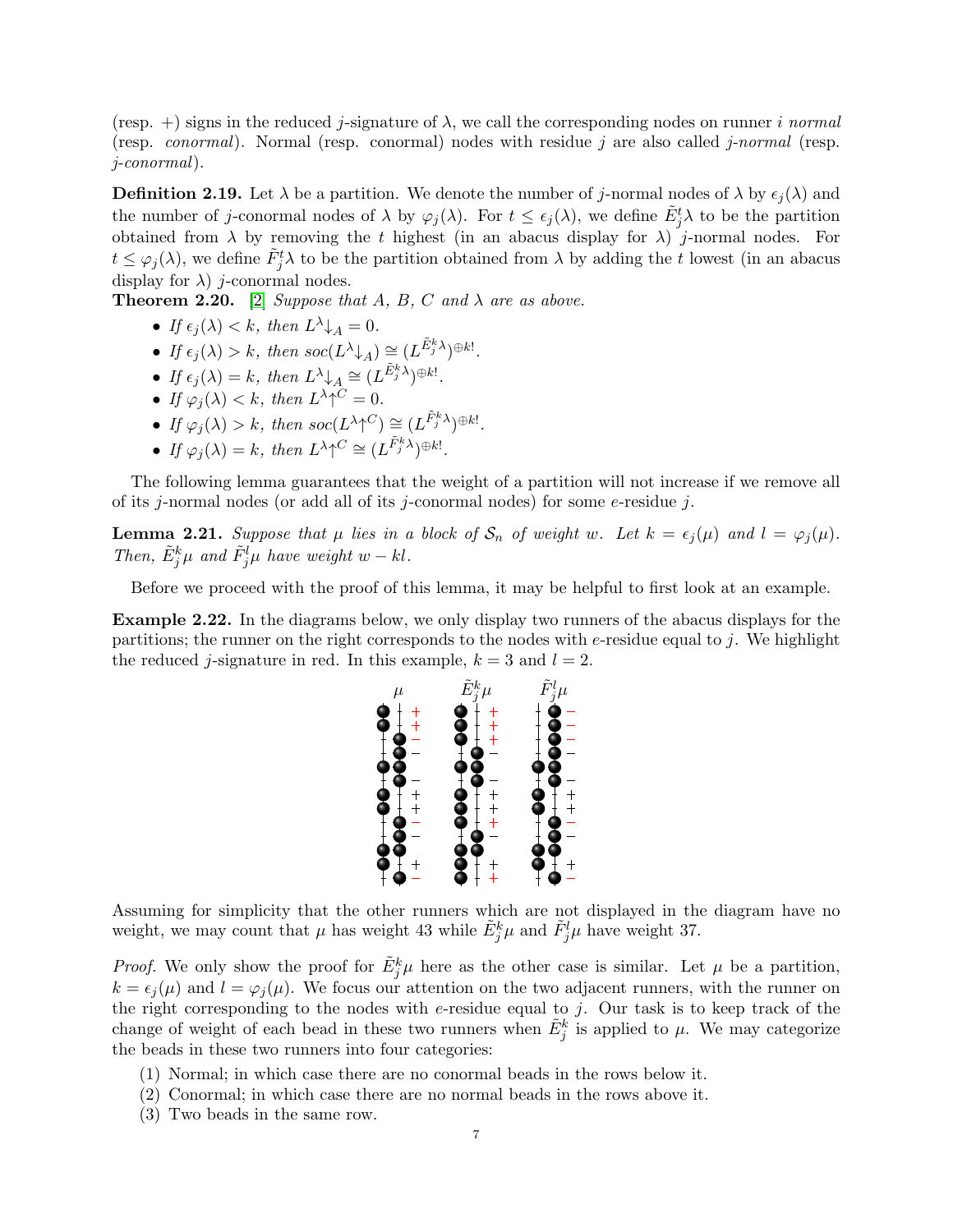(4) Two beads in two distinct rows forming a  $(-+)$  pair that was deleted from the j-signature to form the reduced j-signature; by definition, there are no normal or conormal beads in between these two rows.

The change of weight of each of these types of beads when  $\tilde{E}^k_j$  is applied to  $\mu$  is summarised below:

- $(1)$  Each normal bead loses weight l when moved to the left.
- (2) The conormal beads do not experience any change in weight since there are no normal beads above them.
- (3) If two beads are in the same row and that there are  $\alpha$  normal beads above this row, then the bead on the right gains weight  $\alpha$  while the bead on the left loses weight  $\alpha$ . Therefore, there is no net change in weight contributed by beads of this type.
- (4) Suppose that we have two beads in two distinct rows forming a  $(-+)$  pair that was deleted from the j-signature to form the reduced j-signature. If there are  $\beta$  normal beads in the rows above this  $(-+)$  pair (this is well defined), then the bead on the right corresponding to the − gains weight  $\beta$ , while the bead on the left corresponding to the + gains weight  $\beta$ . Therefore, there is no net change in weight contributed by beads of this type.

Since there are k normal beads,  $\tilde{E}^k_j \mu$  must have weight kl less than  $\mu$ .

 $\Box$ 

## 3. Adjustment Matrices

<span id="page-7-0"></span>Let the q-Schur algebra over an arbitrary field  $\mathbb F$  be denoted by  $\mathcal S_n$ , and denote the q-Schur algebra over  $\mathbb C$  by  $\mathcal{S}_n^0$ . Let  $\zeta$  be a primitive  $e^{th}$ -root of unity in  $\mathbb C$ . We write  $\mathcal{H}_n^0$  for  $\mathcal{H}_{\mathbb C,\zeta}(\mathfrak{S}_n)$  and  $\mathcal{H}_n$  for  $\mathcal{H}_{\mathbb{F},q}(\mathfrak{S}_n)$ . By Theorem [2.1,](#page-2-1) the Weyl modules corresponding to two partitions lie in the same block of  $S_n$  if and only if they lie in the same block of  $S_n^0$ . Similarly, the Specht modules corresponding to two partitions lie in the same block of  $\mathcal{H}_n$  if and only if they lie in the same block of  $\mathcal{H}_n^0$  by Corollary [2.2.](#page-2-2) Therefore, given a block B of  $\mathcal{S}_n$  or  $\mathcal{H}_n$ , we may denote  $B^0$  to be its corresponding block in  $\mathcal{S}_n^0$  or  $\mathcal{H}_n^0$  respectively.

The Grothendieck group  $\mathcal{G}(\mathcal{S}_n)$  of  $\mathcal{S}_n$  is the additive abelian group (with complex coefficients) generated by the symbols  $[E]$ , where E runs over the isomorphism classes of finite dimensional  $S_n$ modules, together with the relations  $[F] = [E] + [G]$  whenever there exists a short exact sequence  $0 \to E \to F \to G \to 0$ . Thus, as a complex vector space,  $\mathcal{G}(\mathcal{S}_n)$  has a basis given by  $\{[L_{\mathbb{F}}^{\lambda}] \mid \lambda \in$  $\mathcal{P}(n)$ . We denote the decomposition matrix for  $\mathcal{S}_n$  by  $\mathcal{D}_{\mathcal{S}}$ . Since  $\mathcal{D}_{\mathcal{S}}$  is unitriangular,  $\{[W_{\mathbb{F}}^{\lambda}] \lambda \in$  $\mathcal{P}(n)$  must be another basis for  $\mathcal{G}(\mathcal{S}_n)$  with  $\mathcal{D}_{\mathcal{S}}$  being the transition matrix between these two bases. In other words, given any  $\lambda \in \mathcal{P}(n)$ ,

$$
[W_{\mathbb{F}}^{\lambda}] = \sum_{\mu \in \mathcal{P}(n)} [W_{\mathbb{F}}^{\lambda} : L_{\mathbb{F}}^{\mu}] [L_{\mathbb{F}}^{\mu}].
$$

There is a well-defined homomorphism  $d_S : \mathcal{G}(\mathcal{S}_n^0) \to \mathcal{G}(\mathcal{S}_n)$  which fixes the Weyl modules,  $d_{\mathcal{S}}([W_{\mathbb{C}}^{\lambda}]) = [W_{\mathbb{F}}^{\lambda}] \ \forall \lambda \in \mathcal{P}(n)$ . In the literature [\[17\]](#page-26-0), this homomorphism is known as the decomposition map.

<span id="page-7-1"></span>**Theorem 3.1.** [\[17,](#page-26-0) Theorem 6.35] Let  $\mathcal{D}_{\mathcal{S}}$  and  $\mathcal{D}_{\mathcal{S}}^0$  be the decomposition matrices for  $\mathcal{S}_n$  and  $\mathcal{S}_n^0$ respectively. Let  $\mathcal{A}_{\mathcal{S}}$  be the matrix  $(a_{\mu\nu}^{\mathcal{S}})_{\mu,\nu \in \mathcal{P}(n)}$ , where  $a_{\mu\nu}^{\mathcal{S}}$ 's satisfy  $d_{\mathcal{S}}([L^{\mu}_{\mathbb{C}}]) = \sum_{\nu}$  $\nu \in \mathcal{P}(n)$  $a^{\cal S}_{\mu\nu}[L^{\nu}_{\mathbb F}].$ 

Then,  $a_{\mu\nu}^{\mathcal{S}} \in \mathbb{N}$  for all  $\mu, \nu \in \mathcal{P}(n)$  and

$$
\mathcal{D}_{\mathcal{S}}=\mathcal{D}_{\mathcal{S}}^0\mathcal{A}_{\mathcal{S}}.
$$

We call the matrix  $\mathcal{A}_{\mathcal{S}}$  in Theorem [3.1](#page-7-1) the *adjustment matrix* for  $\mathcal{S}_n$ . Replacing  $\mathcal{S}_n$  by  $\mathcal{H}_n$  and  $S_n^0$  by  $\mathcal{H}_n^0$  in Theorem [3.1](#page-7-1) yields the following theorem.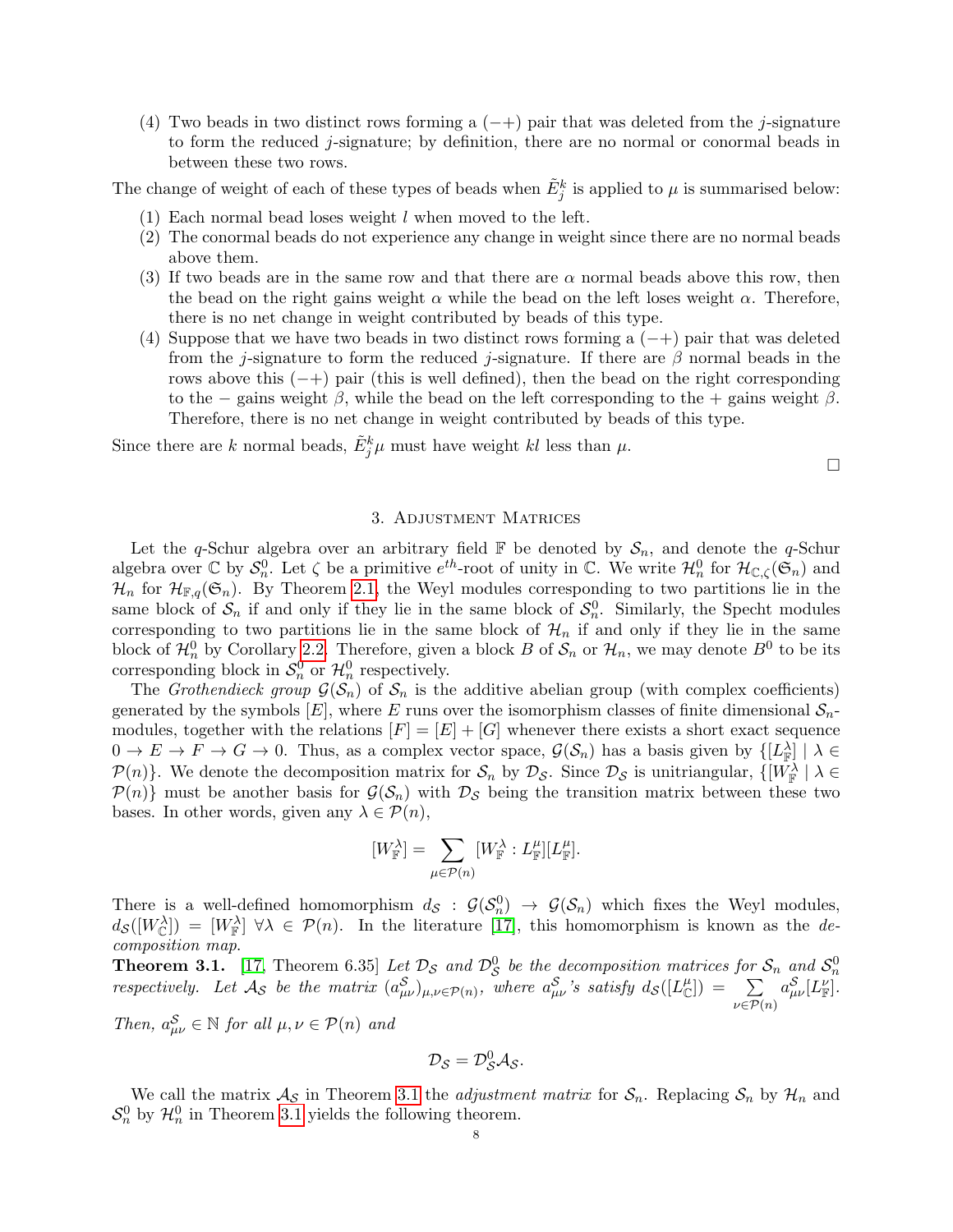<span id="page-8-0"></span>**Theorem 3.2.** Let  $\mathcal{D}_{\mathcal{H}}$  and  $\mathcal{D}_{\mathcal{H}}^0$  be the decomposition matrices for  $\mathcal{H}_n$  and  $\mathcal{H}_n^0$  respectively. Let  $\mathcal{A}_{\mathcal{H}}$ be the matrix  $(a_{\mu\nu}^{\mathcal{H}})_{\mu,\nu \in \mathcal{P}^{\epsilon\text{-reg}}(n)}$ , where  $a_{\mu\nu}^{\mathcal{H}}$ 's satisfy  $d_{\mathcal{H}}([D^{\mu}_{\mathbb{C}}]) = \sum$  $\nu \in \mathcal{P}^{e\text{-reg}}(n)$  $a_{\mu\nu}^{\mathcal{H}}[D_{\mathbb{F}}^{\nu}].$  Then,  $a_{\mu\nu}^{\mathcal{H}} \in \mathbb{N}$ 

for all  $\mu, \nu \in \mathcal{P}^{\epsilon\text{-reg}}(n)$  and

 $\mathcal{D}_{\mathcal{H}}=\mathcal{D}_{\mathcal{H}}^{0}\mathcal{A}_{\mathcal{H}}.$ 

We call the matrix  $\mathcal{A}_{\mathcal{H}}$  in Theorem [3.2](#page-8-0) the *adjustment matrix* for  $\mathcal{H}_n$ . The matrix  $\mathcal{A}_{\mathcal{S}}$  has rows and columns indexed by  $\mathcal{P}(n)$ , whereas  $\mathcal{A}_{\mathcal{H}}$  has rows and columns indexed by  $\mathcal{P}^{e\text{-reg}}(n)$ . One may argue using the Schur functor that  $\mathcal{A}_{\mathcal{H}}$  is the submatrix of  $\mathcal{A}_{\mathcal{S}}$  obtained by removing the rows and columns of  $\mathcal{A}_{\mathcal{S}}$  indexed by  $\mathcal{P}^{e\text{-sing}}(n)$ . Therefore, we refer to adjustment matrices as  $\mathcal{A}$  when it is clear whether we are dealing with  $S_n$  or  $\mathcal{H}_n$ . Moreover, given any two partitions  $\lambda, \mu \in \mathcal{P}(n)$ , we may refer to the  $(\lambda, \mu)$ -entry of A as adj<sub> $\lambda \mu$ </sub> without any ambiguity.

We highlight the unitriangular property of adjustment matrices inherited from the unitriangularity of the decomposition matrices in the following corollary.

<span id="page-8-1"></span>**Corollary 3.3.** Suppose that  $\lambda$  and  $\mu$  are partitions lying in a block B of  $\mathcal{S}_n$ . Then,

\n- adj<sub>$$
\mu\mu
$$</sub> = 1,
\n- adj <sub>$\lambda\mu$</sub>  = 0 unless  $\mu \geq J \lambda$ .
\n

It follows from Lemma [2.9](#page-3-1) and Corollary [3.3](#page-8-1) that  $\mu \ngeq_P \lambda \Rightarrow \text{adj}_{\lambda\mu} = 0$ . As mentioned before, it is difficult to check that  $\mu \ngeq J$   $\lambda$ , whereas  $\mu \ngeq_P \lambda$  can be verified by inspection. In terms of adjustment matrices, we have the following corollary of Theorem [2.11.](#page-4-0)

<span id="page-8-2"></span>**Corollary 3.4.** Suppose that  $\lambda$  and  $\mu$  are partitions lying in a block B of  $\mathcal{S}_n$  of weight  $w < \text{char}(\mathbb{F})$ . Additionally, suppose that  $\text{adj}_{\nu\mu} = 0$  for all partitions  $\nu$  such that  $\lambda <_{J} \nu <_{J} \mu$ , and that  $d_{\lambda\mu}^e(v) \in$  $\{0, v\}$ . Then,  $\text{adj}_{\lambda\mu} = 0$ .

Proof. The proof of this corollary is essentially the same as the proof of [\[9,](#page-26-4) Corollary 2.12] by replacing  $S^{\nu}$  with  $W^{\nu}$  and  $D^{\mu}$  with  $L^{\mu}$ .

In section [5,](#page-16-0) we will use the following easy fact several times.

<span id="page-8-3"></span>**Lemma 3.5.** Let  $\lambda$  and  $\mu$  be two distinct partitions lying in some block B of  $\mathcal{S}_n$ . If  $[W_{\mathbb{F}}^{\lambda}: L_{\mathbb{F}}^{\mu}]$  $[W_{\mathbb{C}}^{\lambda}: L_{\mathbb{C}}^{\mu}],$  then  $\text{adj}_{\lambda\mu} = 0.$ 

Proof. By Theorem [3.1,](#page-7-1) Theorem [2.8](#page-3-2) and Corollary [3.3,](#page-8-1)

$$
[W_{\mathbb{F}}^{\lambda}:L_{\mathbb{F}}^{\mu}]=[W_{\mathbb{C}}^{\lambda}:L_{\mathbb{C}}^{\mu}]+\textnormal{adj}_{\lambda\mu}+\sum_{\lambda<_{J}\nu<_{J}\mu}[W_{\mathbb{C}}^{\lambda}:L_{\mathbb{C}}^{\nu}]\textnormal{adj}_{\nu\mu}.
$$

The terms in the sum are all non-negative, so  $\text{adj}_{\lambda\mu} = 0$ .

3.1. James's Conjecture. Throughout the rest of this paper, we shall adopt the Kronecker delta. In view of the LLT algorithm (see Remark [2.16\)](#page-5-0), the decomposition matrix  $\mathcal{D}^0$  of  $\mathcal{S}_n^0$  or  $\mathcal{H}_n^0$  can be calculated in principle. Therefore, we focus our attention on studying the adjustment matrices A. The following is the famous James's Conjecture for adjustment matrices.

**Conjecture 3.6.** (James's Conjecture [\[11,](#page-26-2) §4]) Suppose that  $\lambda$  and  $\mu$  are partitions lying in a block B of  $S_n$  or  $\mathcal{H}_n$  with e-weight w. If  $w < \text{char}(\mathbb{F})$ , then  $\text{adj}_{\lambda\mu} = \delta_{\lambda\mu}$ .

James's Conjecture is easy to verify for blocks of weight 0 or 1. A block of weight 0 contains its core  $\kappa$  as the only partition, so  $W^{\kappa} = L^{\kappa}$  regardless of the underlying field. Blocks of weight 1 each contain e partitions which can be totally ordered by the dominance order,  $\lambda^1 \triangleright \cdots \triangleright \lambda^e$ . The decomposition numbers are independent of the underlying field;  $[W^{\lambda^i}: L^{\lambda^j}]$  is equal to 1 if  $i \in \{j, j+1\}$ , and is equal to 0 otherwise. We summarize the progress on James's Conjecture made so far by the works of Fayers, Richards, Schroll and Tan in the following two theorems.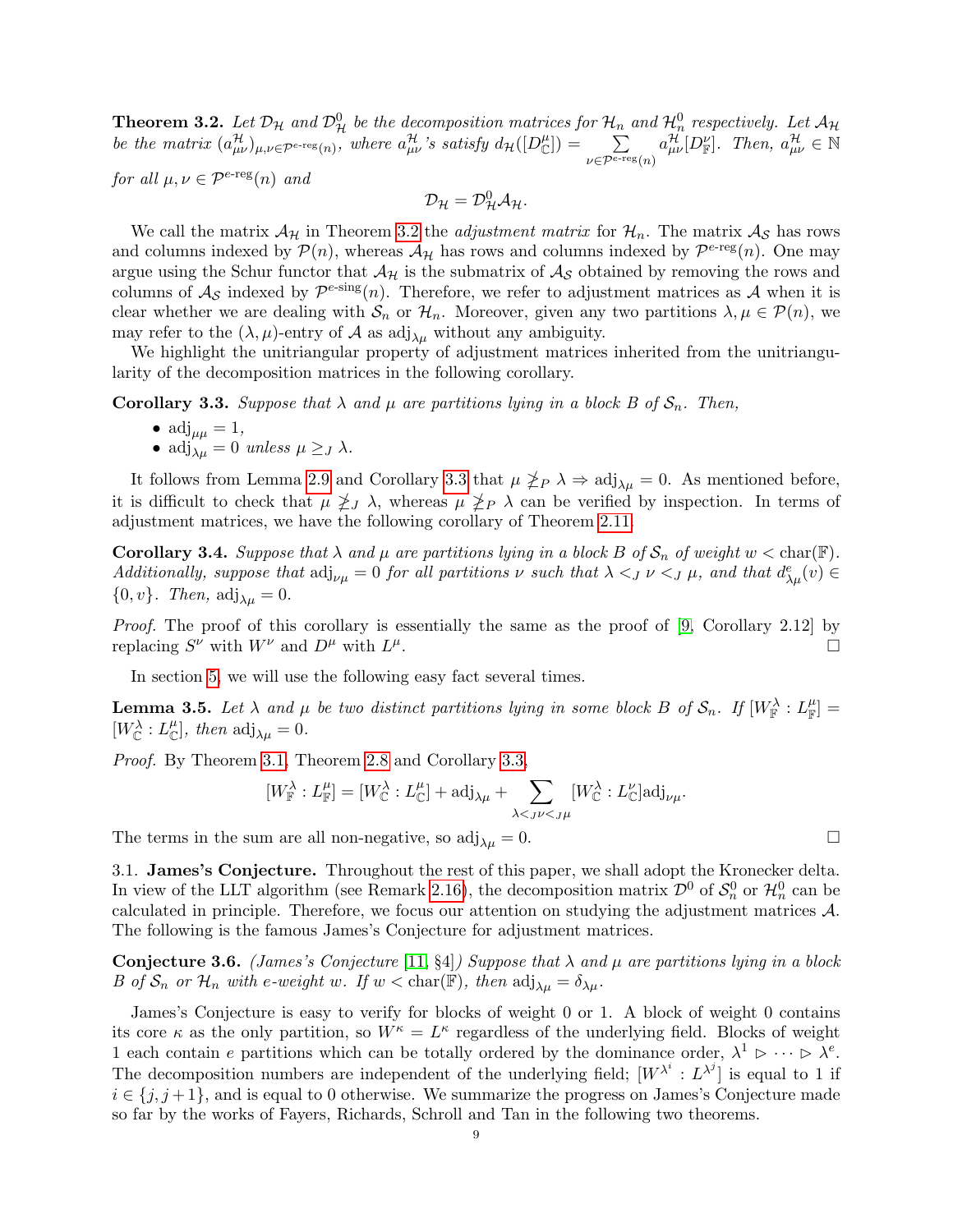<span id="page-9-2"></span>**Theorem 3.7.** (James's Conjecture for blocks of Iwahori-Hecke algebras of weight at most 4) [\[8,](#page-25-3) Theorem 4.1] [\[9,](#page-26-4) Theorem 2.6] [\[19\]](#page-26-3)

Suppose that char( $F$ )  $\geq$  5. Let  $\lambda$  and  $\mu$  be e-regular partitions lying in B, a block of  $\mathcal{H}_n$  of weight at most 4. Then,  $\text{adj}_{\lambda\mu} = \delta_{\lambda\mu}$ .

<span id="page-9-6"></span>**Theorem 3.8.** (James's Conjecture for blocks of q-Schur algebras of weight 2) [\[21,](#page-26-6) Corollary 3.6] Suppose that char( $F \geq 3$ . Let  $\lambda$  and  $\mu$  be partitions lying in B, a block of  $S_n$  of weight 2. Then,  $\mathrm{adj}_{\lambda\mu} = \delta_{\lambda\mu}.$ 

In section [4,](#page-14-0) we prove James's Conjecture for blocks of  $S_n$  of weight 3.

<span id="page-9-0"></span>Theorem 3.9. (James's Conjecture for blocks of q-Schur algebras of weight 3) Suppose that char(F)  $\geq$  5. Let  $\lambda$  and  $\mu$  be partitions lying in B, a block of  $S_n$  of weight 3. Then,  $\text{adj}_{\lambda\mu} = \delta_{\lambda\mu}$ .

In section [5,](#page-16-0) we prove James's Conjecture for blocks of  $S_n$  of weight 4.

<span id="page-9-1"></span>Theorem 3.10. (James's Conjecture for blocks of q-Schur algebras of weight 4) Suppose that char(F)  $\geq$  5. Let  $\lambda$  and  $\mu$  be partitions lying in B, a block of  $S_n$  of weight 4. Then,  $\text{adj}_{\lambda\mu} = \delta_{\lambda\mu}$ .

In the context of Theorem [3.9](#page-9-0) and Theorem [3.10,](#page-9-1) we already know that  $\text{adj}_{\lambda\mu} = \delta_{\lambda\mu}$  when  $\lambda$  and  $\mu$  are both e-regular due to Theorem [3.7.](#page-9-2) In fact, this knowledge can be strengthened for  $q$ -Schur algebras:

<span id="page-9-5"></span>**Proposition 3.11.** Let B be a block of  $S_n$  and let B be its corresponding block of  $\mathcal{H}_n$  with the same e-core and e-weight. Let  $\lambda$  and  $\mu$  be partitions lying in B with  $\mu$  being e-regular. If the adjustment matrix for B is the identity matrix, then  $\text{adj}_{\lambda\mu} = \delta_{\lambda\mu}$ .

*Proof.* Suppose that  $\lambda \neq \mu$ . Then,

$$
[W_{\mathbb{F}}^{\lambda}:L_{\mathbb{F}}^{\mu}]=[W_{\mathbb{C}}^{\lambda}:L_{\mathbb{C}}^{\mu}]+\textnormal{adj}_{\lambda\mu}+\sum_{\lambda<_{J}\sigma<_{J}\mu}[W_{\mathbb{C}}^{\lambda}:L_{\mathbb{C}}^{\sigma}]\textnormal{adj}_{\sigma\mu}.
$$

Since  $\mu$  is e-regular, we can apply Theorem [1.3](#page-1-1) to get  $[W_{\mathbb{F}}^{\lambda}: L_{\mathbb{F}}^{\mu}] = [S_{\mathbb{F}}^{\lambda}: D_{\mathbb{F}}^{\mu}]$  and  $[W_{\mathbb{C}}^{\lambda}: L_{\mathbb{C}}^{\mu}] =$  $[S^{\lambda}_{\mathbb{C}} : D^{\mu}_{\mathbb{C}}]$ . On the other hand,  $[S^{\lambda}_{\mathbb{F}} : D^{\mu}_{\mathbb{F}}] = [S^{\lambda}_{\mathbb{C}} : D^{\mu}_{\mathbb{C}}]$  since the adjustment matrix for  $\overline{B}$  is the identity matrix by assumption. Moreover, the terms in the sum are non-negative, so  $\mathrm{adj}_{\lambda\mu}$  must be zero.  $\square$ 

#### 3.2. The row and column removal theorems.

**Definition 3.12.** We define the row removal function  $\mathcal{R}$  as

$$
\mathcal{R} : \bigcup_{n>0} \mathcal{P}(n) \longrightarrow \bigcup_{n>0} \mathcal{P}(n)
$$

$$
\nu = (\nu_1, \nu_2, \dots, \nu_{l(\nu)}) \mapsto (\nu_2, \nu_3, \dots, \nu_{l(\nu)}).
$$

We define the *column removal function*  $\mathcal C$  as

$$
C: \bigcup_{n>0} \mathcal{P}(n) \longrightarrow \bigcup_{n>0} \mathcal{P}(n)
$$

$$
\nu = (\nu_1, \nu_2, \dots, \nu_{l(\nu)}) \mapsto (\nu_1 - 1, \nu_2 - 1, \dots, \nu_{l(\nu)} - 1).
$$

<span id="page-9-4"></span>**Theorem 3.13.** ( [\[6,](#page-25-6) §4.2 (9)]) Suppose that  $\lambda$  and  $\mu$  are partitions of n with  $\lambda_1 = \mu_1$ . Then,

$$
[W^{\lambda}:L^{\mu}]=[W^{\mathcal{R}(\lambda)}:L^{\mathcal{R}(\mu)}].
$$

<span id="page-9-3"></span>**Corollary 3.14.** [\[16,](#page-26-5) Corollary 2.19] Suppose that  $\lambda$  and  $\mu$  are partitions of n with  $\lambda_1 = \mu_1$ . Then,

$$
\mathrm{adj}_{\lambda\mu}=\mathrm{adj}_{\mathcal{R}(\lambda)\mathcal{R}(\mu)}.
$$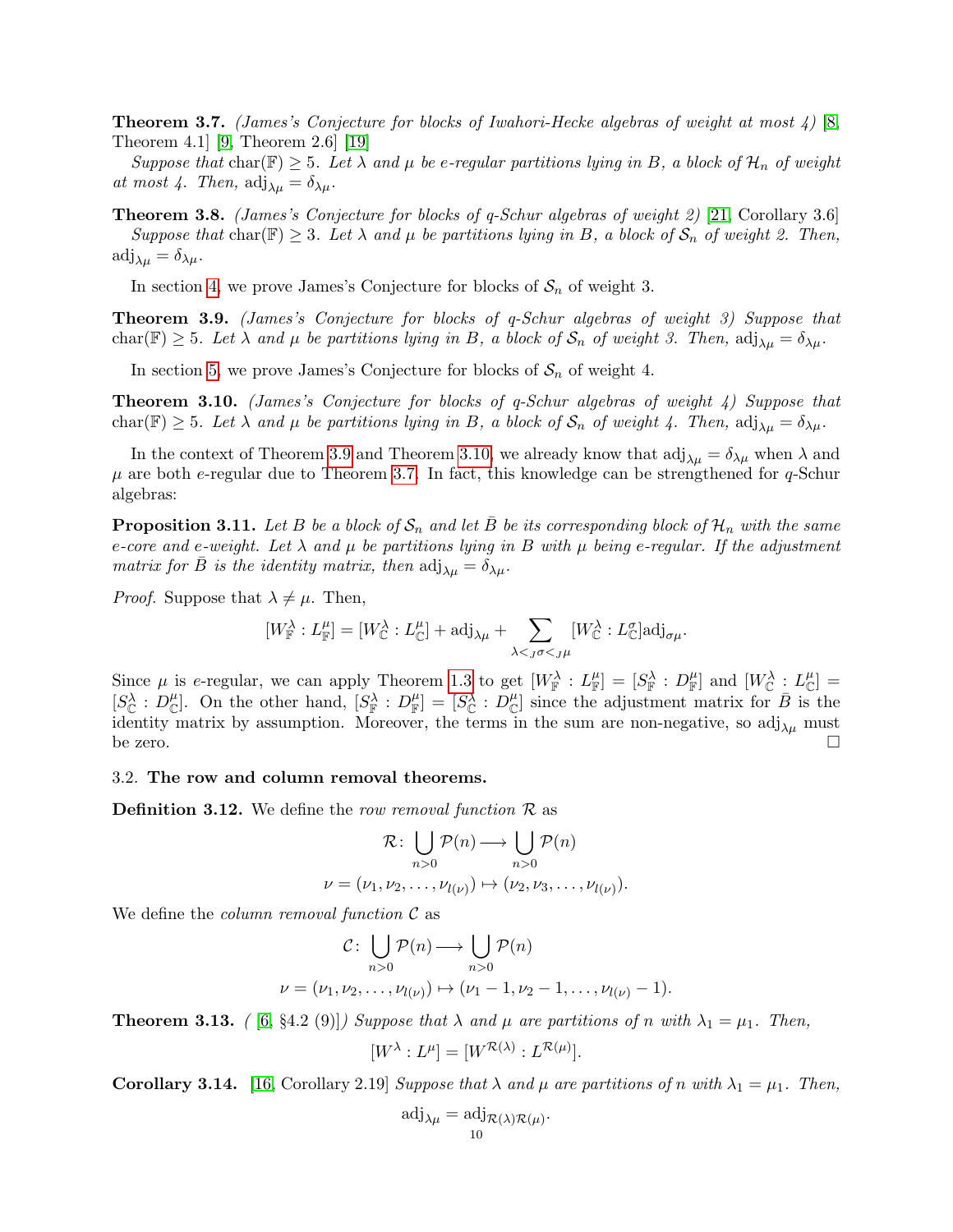<span id="page-10-0"></span>**Theorem 3.15.** ( [\[6,](#page-25-6) §4.2 (15)]) Suppose that  $\lambda$  and  $\mu$  are partitions of n with  $l(\lambda) = l(\mu)$ . Then,  $[W^{\lambda}:L^{\mu}]=[W^{\mathcal{C}(\lambda)}:L^{\mathcal{C}(\mu)}].$ 

<span id="page-10-1"></span>**Corollary 3.16.** Suppose that  $\lambda$  and  $\mu$  are partitions of n with  $l(\lambda) = l(\mu)$ . Then,

$$
\mathrm{adj}_{\lambda\mu}=\mathrm{adj}_{\mathcal{C}(\lambda)\mathcal{C}(\mu)}.
$$

*Proof.* This is similar to the proof of Corollary [3.14](#page-9-3) in [\[16,](#page-26-5) Corollary 2.19]; we use Theorem [3.15](#page-10-0) instead of Theorem [3.13.](#page-9-4)

Suppose that  $\nu$  is a partition of weight w. Let us examine the weights of  $\mathcal{R}(\nu)$  and  $\mathcal{C}(\nu)$ . An abacus display for  $\mathcal{R}(\nu)$  is obtained from that of  $\nu$  by replacing the bead corresponding to  $\nu_1$  (the maximal occupied position) with an empty space. Therefore, if this bead has weight  $s \geq 0$ , then  $\mathcal{R}(\nu)$  would have weight  $w - s \leq w$ . On the other hand, an abacus display for  $\mathcal{C}(\nu)$  is obtained from that of  $\nu$  by replacing the first unoccupied space with a bead. If there are  $r \geq 0$  beads in the same runner under this position, then  $\mathcal{C}(\nu)$  would have weight  $w - r \leq w$ . For our purposes, the crucial point is that the weights of  $\mathcal{R}(\nu)$  and  $\mathcal{C}(\nu)$  are at most w.

<span id="page-10-2"></span>Remark 3.17. In sections [4](#page-14-0) and [5,](#page-16-0) we will want to prove that  $\text{adj}_{\lambda\mu} = \delta_{\lambda\mu}$  for all pairs of partitions  $(\lambda, \mu)$  lying in a block of  $S_n$  of weight w, assuming that James's conjecture holds for all blocks of  $S_m$ of weight at most w, where  $m < n$ . Note that  $\mu >_P \lambda$  implies that  $\mu_1 \geq \lambda_1$  and  $l(\mu) \leq l(\lambda)$ . When  $\mu_1 = \lambda_1$  or  $l(\mu) = l(\lambda)$ , we may apply Corollary [3.14](#page-9-3) or Corollary [3.16](#page-10-1) respectively to conclude that  $\text{adj}_{\lambda\mu} = \delta_{\lambda\mu}$ . Thus, in this setting, we have  $\text{adj}_{\lambda\mu} = 0$  unless  $\mu >_P \lambda$ ,  $\mu_1 > \lambda_1$  and  $l(\mu) < l(\lambda)$ . We write  $\mu \gg \lambda$  when  $\mu >_P \lambda$ ,  $\mu_1 > \lambda_1$  and  $l(\mu) < l(\lambda)$ .

3.3. Lowerable partitions. Recall the decomposition map  $d<sub>S</sub>$  between the Grothendieck groups  $\mathcal{G}(\mathcal{S}_n^0)$  and  $\mathcal{G}(\mathcal{S}_n)$ . Suppose that A, B and C are blocks of  $\mathcal{S}_{n-1}$ ,  $\mathcal{S}_n$  and  $\mathcal{S}_{n+1}$  respectively, and that there is an e-residue j such that a partition lying in  $A$  may be obtained from a partition lying in B by removing exactly one j-removable node, while a partition lying in C may be obtained from a partition lying in B by adding exactly one j-addable node. Let  $\mu$  be an arbitrary partition in B. We define  $E_j$  to be the j-restriction functor from  $\mathcal{G}(\mathcal{S}_n)$  to  $\mathcal{G}(\mathcal{S}_{n-1})$  and  $F_j$  to be the j-induction functor from  $\mathcal{G}(\mathcal{S}_n)$  to  $\mathcal{G}(\mathcal{S}_{n+1})$  in the following way:

$$
E_j([M]) := [M \downarrow_A],
$$
  

$$
F_j([M]) := [M \uparrow^C].
$$

Similarly, we define  $\bar{E}_j$  to be the *j-restriction* functor from  $\mathcal{G}(\mathcal{S}_n^0)$  to  $\mathcal{G}(\mathcal{S}_{n-1}^0)$  and  $\bar{F}_j$  to be the *j*-induction functor from  $\mathcal{G}(\mathcal{S}_n^0)$  to  $\mathcal{G}(\mathcal{S}_{n+1}^0)$  in the following way:

$$
\bar{E}_j([M]):=[M\downarrow_A],
$$
  

$$
\bar{F}_j([M]):=[M\uparrow^C].
$$

It is easy to check using Theorem [2.18](#page-5-1) that

$$
d_{\mathcal{S}}\bar{E}_j([W^{\mu}_{\mathbb{C}}]) = E_j d_{\mathcal{S}}([W^{\mu}_{\mathbb{C}}]),
$$
  

$$
d_{\mathcal{S}}\bar{F}_j([W^{\mu}_{\mathbb{C}}]) = F_j d_{\mathcal{S}}([W^{\mu}_{\mathbb{C}}]).
$$

Since  $\{[W_{\mathbb{C}}^{\mu}] \mid \mu \in \mathcal{P}(n)\}\$ is a basis for  $\mathcal{G}(\mathcal{S}_n^0)$ , the following diagrams commute.

$$
\begin{array}{ccc} {\mathcal{G}}({\mathcal{S}}_n^0) \stackrel{d_S}{\longrightarrow} {\mathcal{G}}({\mathcal{S}}_n) & {\mathcal{G}}({\mathcal{S}}_n^0) \stackrel{d_S}{\longrightarrow} {\mathcal{G}}({\mathcal{S}}_n) \\ \bar{E}_j & \bar{F}_j & \bar{F}_j \end{array} \bigg|_{F_j} \\ {\mathcal{G}}({\mathcal{S}}_{n-1}^0) \stackrel{\rightarrow}{\underset{d_S}{\rightarrow}} {\mathcal{G}}({\mathcal{S}}_{n-1}^0) & {\mathcal{G}}({\mathcal{S}}_{n+1}^0) \stackrel{\rightarrow}{\underset{d_S}{\rightarrow}} {\mathcal{G}}({\mathcal{S}}_{n+1}^0) \end{array}
$$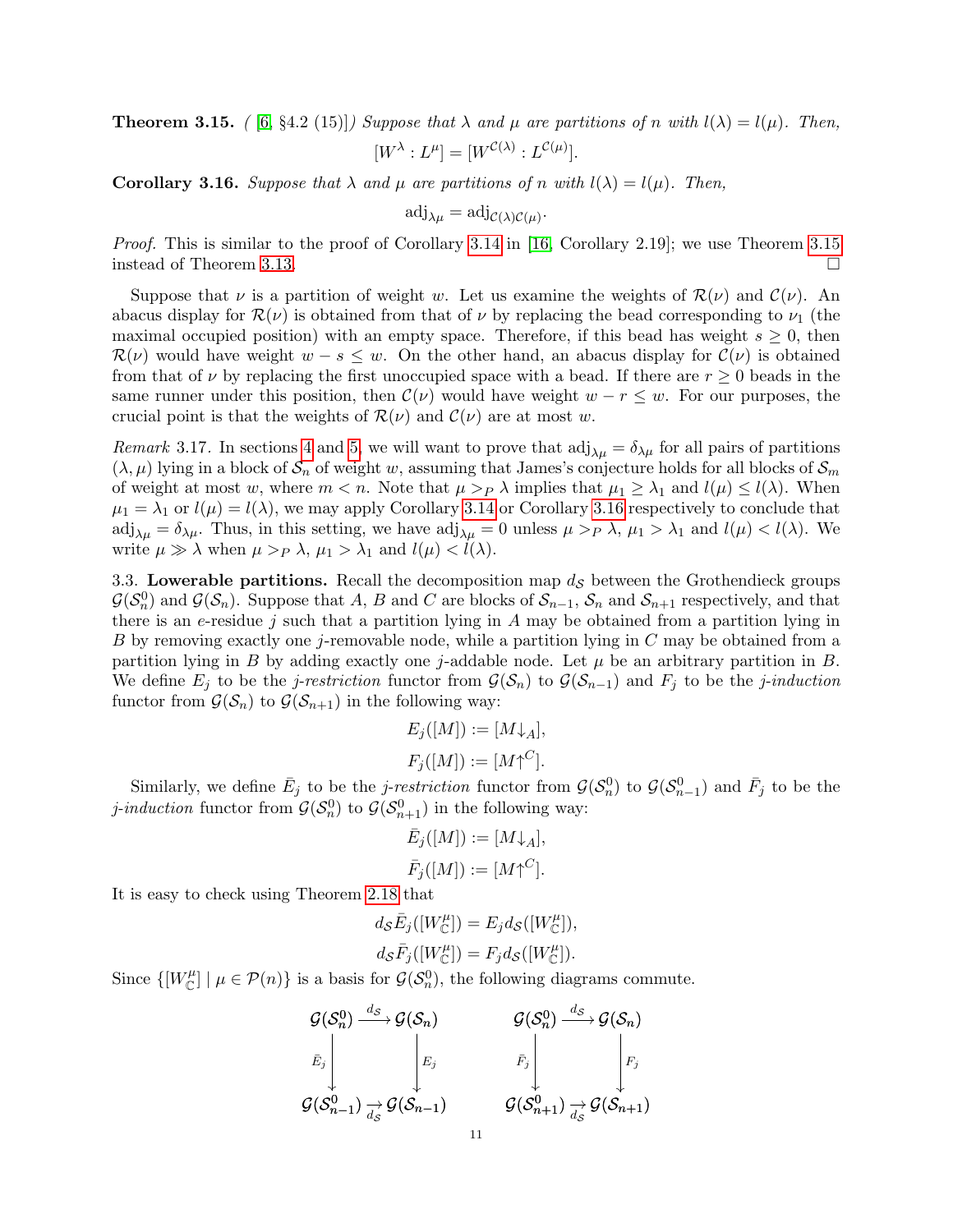Since the adjustment matrices are unitriangular,  $d_{\mathcal{S}}$  must be bijective; we shall identify  $\mathcal{G}(\mathcal{S}_n^0)$  with its image under  $d_{\mathcal{S}}$ . Under this identification, we get  $\bar{E}_j = E_j$  and  $\bar{F}_j = F_j$  from the commutative diagrams. In particular,

$$
E_j([L_{\mathbb{F}}^{\mu}]) = [L_{\mathbb{F}}^{\mu} \downarrow_A],
$$
  
\n
$$
F_j([L_{\mathbb{F}}^{\mu}]) = [L_{\mathbb{F}}^{\mu} \uparrow^{C}],
$$
  
\n
$$
E_j([L_{\mathbb{C}}^{\mu}]) = [L_{\mathbb{C}}^{\mu} \downarrow_A],
$$
  
\n
$$
F_j([L_{\mathbb{C}}^{\mu}]) = [L_{\mathbb{C}}^{\mu} \uparrow^{C}].
$$

Let  $t$  be a positive integer. We denote the *divided power j-restriction functor* and *divided power j*-induction functor as  $E_i^{(t)}$  $j_i^{(t)} := \frac{1}{t!} E_j^t$  and  $F_j^{(t)}$  $j_i^{(t)} := \frac{1}{t!} F_j^t$  respectively.

<span id="page-11-2"></span>**Proposition 3.18.** Let  $\lambda$  and  $\mu$  be two distinct partitions lying in some block B of  $S_n$ . If  $\epsilon_i(\lambda)$  <  $\epsilon_j(\mu)$  (resp.  $\varphi_j(\lambda) < \varphi_j(\mu)$ ) for some e-residue j, then  $\text{adj}_{\lambda\mu} = 0$ .  $\begin{array}{rcl} \textit{If~}\epsilon_j (\lambda) \; = \; \epsilon_j (\mu) \; \; \textit{(resp.} \;\;\; \varphi_j (\lambda) \; = \; \varphi_j (\mu) \textit{)}, \; \textit{for some} \; \textit{e-residue} \; \; j, \; \textit{then} \; \; \text{adj}_{\lambda \mu} \; = \; \text{adj}_{\tilde{E}^k_j \lambda \tilde{E}^k_j \mu} \; \; \textit{(resp.} \end{array}$  $\mathrm{adj}_{\lambda\mu} = \mathrm{adj}_{\tilde{F}_j^k \lambda \tilde{F}_j^k \mu}), \text{ where } k := \epsilon_j(\lambda) \text{ (resp. } k := \varphi_j(\lambda)).$ 

*Proof.* Let  $l := \epsilon_i(\mu)$  and  $k := \epsilon_i(\lambda)$ . If  $l > k$ , then

<span id="page-11-1"></span>
$$
E_j^{(l)}([L^{\lambda}_{\mathbb{C}}]) = \sum_{\nu \in \mathcal{P}(n)} \text{adj}_{\lambda \nu} E_j^{(l)}[L^{\nu}_{\mathbb{F}}].
$$

By Theorem [2.20,](#page-6-0)  $E_i^{(l)}$  $j^{(l)}([L_{\mathbb{C}}^{\lambda}])=0$  and  $E_j^{(l)}$  $j^{(l)}[L_{\mathbb{F}}^{\mu}] \neq 0$ , so adj<sub> $\lambda \mu$ </sub> must be zero. If  $l = k$ , then

<span id="page-11-0"></span>
$$
(3.1) \quad [L_{\mathbb{C}}^{\tilde{E}^k_j \lambda}] = E_j^{(k)}([L_{\mathbb{C}}^{\lambda}]) = \sum_{\nu \in \mathcal{P}(n)} \text{adj}_{\lambda \nu} E_j^{(k)}[L_{\mathbb{F}}^{\nu}] = \sum_{\substack{\nu \in \mathcal{P}(n), \\ \epsilon_j(\nu) \ge k}} \text{adj}_{\lambda \nu} E_j^{(k)}[L_{\mathbb{F}}^{\nu}] = \sum_{\substack{\nu \in \mathcal{P}(n), \\ \epsilon_j(\nu) = k}} \text{adj}_{\lambda \nu} [L_{\mathbb{F}}^{\tilde{E}^k_j \nu}],
$$

where the third equality is due to Theorem [2.20](#page-6-0) and the last equality is due to the case  $l > k$  that we just proved above. On the other hand,

(3.2) 
$$
[L_{\mathbb{C}}^{\tilde{E}_{j}^{k}}] = \sum_{\sigma \in \mathcal{P}(n-k)} \text{adj}_{\tilde{E}_{j}^{k},\lambda,\sigma}[L_{\mathbb{F}}^{\sigma}].
$$

Comparing the coefficients of  $[L_{\mathbb{F}}^{\tilde{E}^k_j \mu}]$  $\mathbb{E}[\mathbb{F}^{\mu}]$  in equations [3.1](#page-11-0) and [3.2,](#page-11-1) we conclude that  $\text{adj}_{\lambda\mu} = \text{adj}_{\tilde{E}_{j}^{k}\lambda \tilde{E}_{j}^{k}\mu}$ . The proof of the other case considering conormal nodes is similar.

<span id="page-11-4"></span>Remark 3.19. In sections [4](#page-14-0) and [5,](#page-16-0) we will want to prove that  $\text{adj}_{\lambda\mu} = \delta_{\lambda\mu}$  for all pairs of partitions  $(\lambda, \mu)$  lying in a block of  $S_n$  of weight w, assuming that James's conjecture holds for all blocks of  $\mathcal{S}_m$  of weight at most w, where  $m < n$ . If  $\epsilon_j(\mu) > 0$  and  $\epsilon_j(\lambda) \leq \epsilon_j(\mu)$  for some e-residue j, then we may apply Proposition [3.18](#page-11-2) to conclude that  $\text{adj}_{\lambda\mu} = \delta_{\lambda\mu}$ .

<span id="page-11-3"></span>**Definition 3.20.** Let  $\lambda$  and  $\mu$  be two distinct partitions lying in some weight w block B of  $S_n$ . We say that the pair  $(\lambda, \mu)$  is lowerable if there is some e-residue j such that  $\epsilon_i(\mu) > 0$ ,  $\varphi_i(\mu) > 0$ and  $\epsilon_j(\lambda) \leq \epsilon_j(\mu)$ .

<span id="page-11-5"></span>Corollary 3.21. Suppose that  $\lambda$  and  $\mu$  are two distinct partitions lying in some weight w block B of  $S_n$  and that  $(\lambda, \mu)$  is lowerable. Moreover, suppose that the adjustment matrix is the identity matrix for blocks of weight less than w. Then  $\text{adj}_{\lambda\mu} = 0$ .

*Proof.* Let  $k := \epsilon_j(\mu)$  and  $l := \varphi_j(\mu)$ . If  $\epsilon_j(\lambda) < k$ , this follows directly from Proposition [3.18.](#page-11-2) If  $\epsilon_j(\lambda) = k$ , then we have  $\text{adj}_{\lambda\mu} = \text{adj}_{\tilde{E}_j^k \lambda \tilde{E}_j^k \mu}$  by Proposition [3.18.](#page-11-2) By Lemma [2.21,](#page-6-1)  $\tilde{E}_j^k \lambda$  has weight  $w - kl < w$ , so the result follows.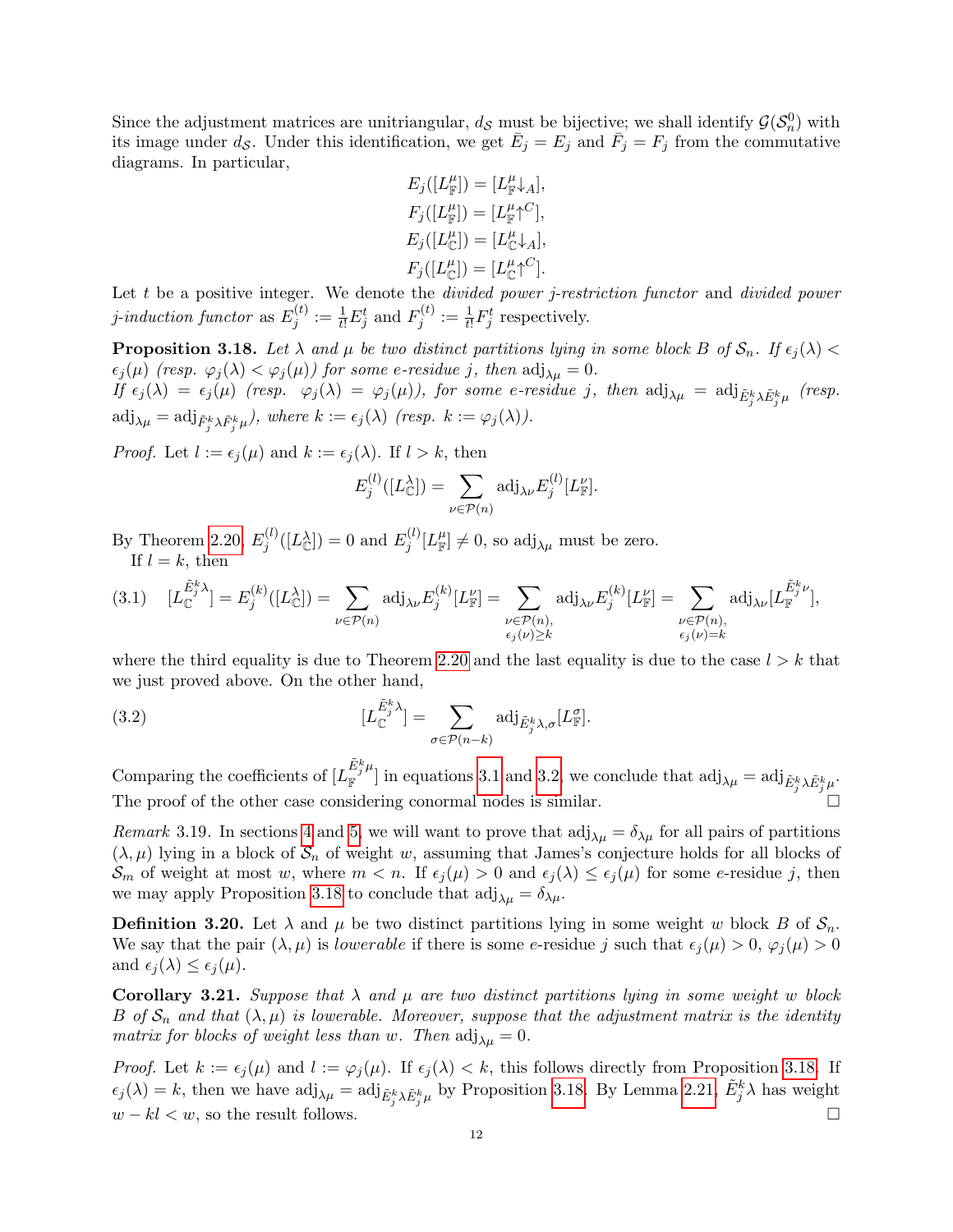Note that our notion of lowerable partitions here is inspired by and generalises Fayers's definition of lowerable partitions in [\[9,](#page-26-4) Proposition 2.17].

**Example 3.22.** Suppose that  $e = 8$  and  $w = 5$ . Let  $\lambda = \langle 1, 2, 3, 4, 5 \rangle$  and  $\mu = \langle 2, 3, 4, 5, 6 \rangle$  be the partitions lying in the block B of  $\mathcal{H}_n$  with the  $\langle 2^e \rangle$  notation.



Observe that  $\epsilon_2(\mu) = 1$ ,  $\varphi_2(\mu) = 1$  and  $\epsilon_2(\lambda) = 0$ . Hence,  $(\lambda, \mu)$  is lowerable by Theorem [3.7.](#page-9-2)

3.4. [w:k]-pairs. Let B be a weight w block of  $S_n$  whose core  $\kappa_B$  has exactly k removable nodes on a given runner i with residue j (if  $0 < i < e$ , runner i has exactly k more beads than runner  $i-1$ . If  $i=0$ , runner 0 has exactly  $k+1$  more beads than runner  $e-1$ ). Suppose that A is the weight w block of  $S_{n-k}$  whose core  $\kappa_A$  is obtained from  $\kappa_B$  by removing all of the k j-removable nodes. We say that the blocks A and B form a  $[w : k]$ -pair. We note that for each partition  $\mu$  in A (resp. B), we have  $\varphi_j(\mu) - \epsilon_j(\mu) = k$  (resp.  $\epsilon_j(\mu) - \varphi_j(\mu) = k$ ).

Given a partition  $\mu$  in A, recall that  $\tilde{F}_j^k \mu$  is the partition in B obtained from  $\mu$  by adding the k lowest j-conormal nodes. Then,  $\tilde{F}_j^k$  is a bijection from the set of partitions in A to the set of partitions in B. Moreover, we have the following:

**Theorem 3.23.** [\[2\]](#page-25-5) Let  $\mu$  be a partition in A. Then,  $\varphi_i(\mu) = k$  (equivalently  $\epsilon_i(\mu) = 0$ ) if and only if  $\epsilon_j(\tilde{F}_j^k\mu) = k$ , in which case,  $L^{\mu} \uparrow^B \cong (L^{\tilde{F}_j^k\mu})^{\oplus k!}$  and  $L^{\tilde{F}_j^k\mu} \downarrow_A \cong (L^{\mu})^{\oplus k!}$ . If this happens, we say that  $\mu$  and  $\tilde{F}^k_j\mu$  are non-exceptional for the  $[w:k]$ -pair  $(A, B)$ . We say that  $\mu$  and  $\tilde{F}^k_j\mu$  are exceptional otherwise.

When  $w \leq k$ , every partition is non-exceptional for the  $[w : k]$ -pair  $(A, B)$ , and we say that A and B are Scopes equivalent; they are in fact Morita equivalent [\[20\]](#page-26-15).

<span id="page-12-0"></span>*Remark* 3.24. Let  $\lambda$  be a partition in A.

- If  $\lambda$  were exceptional, then  $\varphi_i(\lambda) > k$  (equivalently  $\epsilon_i(\lambda) > 0$ ).
- If  $\lambda$  were non-exceptional, then  $\varphi_i(\lambda) = k$  (equivalently  $\epsilon_i(\lambda) = 0$ ).

Let  $\sigma$  be a partition in B.

- If  $\sigma$  were exceptional, then  $\epsilon_i(\sigma) > k$  (equivalently  $\varphi_i(\sigma) > 0$ ).
- If  $\sigma$  were non-exceptional, then  $\epsilon_j(\sigma) = k$  (equivalently  $\varphi_i(\sigma) = 0$ ).

<span id="page-12-2"></span>**Definition 3.25.** Let  $\mu \in \mathcal{P}(n)$  and let j be some e-residue. If  $\varphi_i(\mu) - \epsilon_i(\mu) = k > 0$ , we define  $\dot{F}_{j}\mu$  to be  $\tilde{F}_{j}^{k}\mu$  ( $\dot{F}_{j}\mu$  is defined only when  $\varphi_{j}(\mu) - \epsilon_{j}(\mu) > 0$ ). Given a positive integer m, we define  $\dot{F}_j \searrow_m \mu$  and  $\dot{F}_j \nearrow^m \mu$  recursively in the following way:

- If  $\varphi_j(\mu) \epsilon_j(\mu) > 0$ ,  $\dot{F}_j \searrow_1 \mu := \dot{F}_j \mu$   $(\dot{F}_j \searrow_1 \mu$  is not defined when  $\varphi_j(\mu) \epsilon_j(\mu) \le 0$ .
- If  $m > 2$  and  $\varphi_{j-m+1}(\dot{F}_j \searrow_{m-1} \mu) \epsilon_{j-m+1}(\dot{F}_j \searrow_{m-1} \mu) > 0$ ,  $\dot{F}_j \searrow_m \mu := \dot{F}_j m+1(\dot{F}_j \searrow_{m-1} \mu)$ .
- If  $\varphi_j(\mu) \epsilon_j(\mu) > 0$ ,  $\dot{F}_j \nearrow^1 \mu := \dot{F}_j \mu \, (\dot{F}_j \nearrow^1 \mu \text{ is not defined when } \varphi_j(\mu) \epsilon_j(\mu) \leq 0$ .
- If  $m > 2$  and  $\varphi_{j+m-1}(\dot{F}_j \nearrow^{m-1} \mu) \epsilon_{j+m-1}(\dot{F}_j \nearrow^{m-1} \mu) > 0$ ,  $\dot{F}_j \nearrow^m \mu := \dot{F}_{j+m-1}(\dot{F}_j \nearrow^{m-1} \mu)$ .

<span id="page-12-1"></span>**Proposition 3.26.** Suppose that A and B are blocks forming a  $[w : k]$ -pair as above with  $k < w$ . Let  $\lambda$  and  $\mu$  be two distinct partitions in A.

- (1) If  $\lambda$  and  $\mu$  are both non-exceptional, then  $\text{adj}_{\lambda\mu} = \text{adj}_{\dot{F}_{j}\lambda, \dot{F}_{j}\mu}$ .
- (2) If  $\lambda$  is non-exceptional but  $\mu$  is exceptional, then  $\text{adj}_{\lambda\mu} = 0$ .

*Proof.* (1) By Remark [3.24,](#page-12-0)  $\varphi_j(\lambda) = \varphi_j(\mu) = k$ , so  $\text{adj}_{\lambda\mu} = \text{adj}_{\dot{F}_j\lambda, \dot{F}_j\mu}$  by Proposition [3.18.](#page-11-2)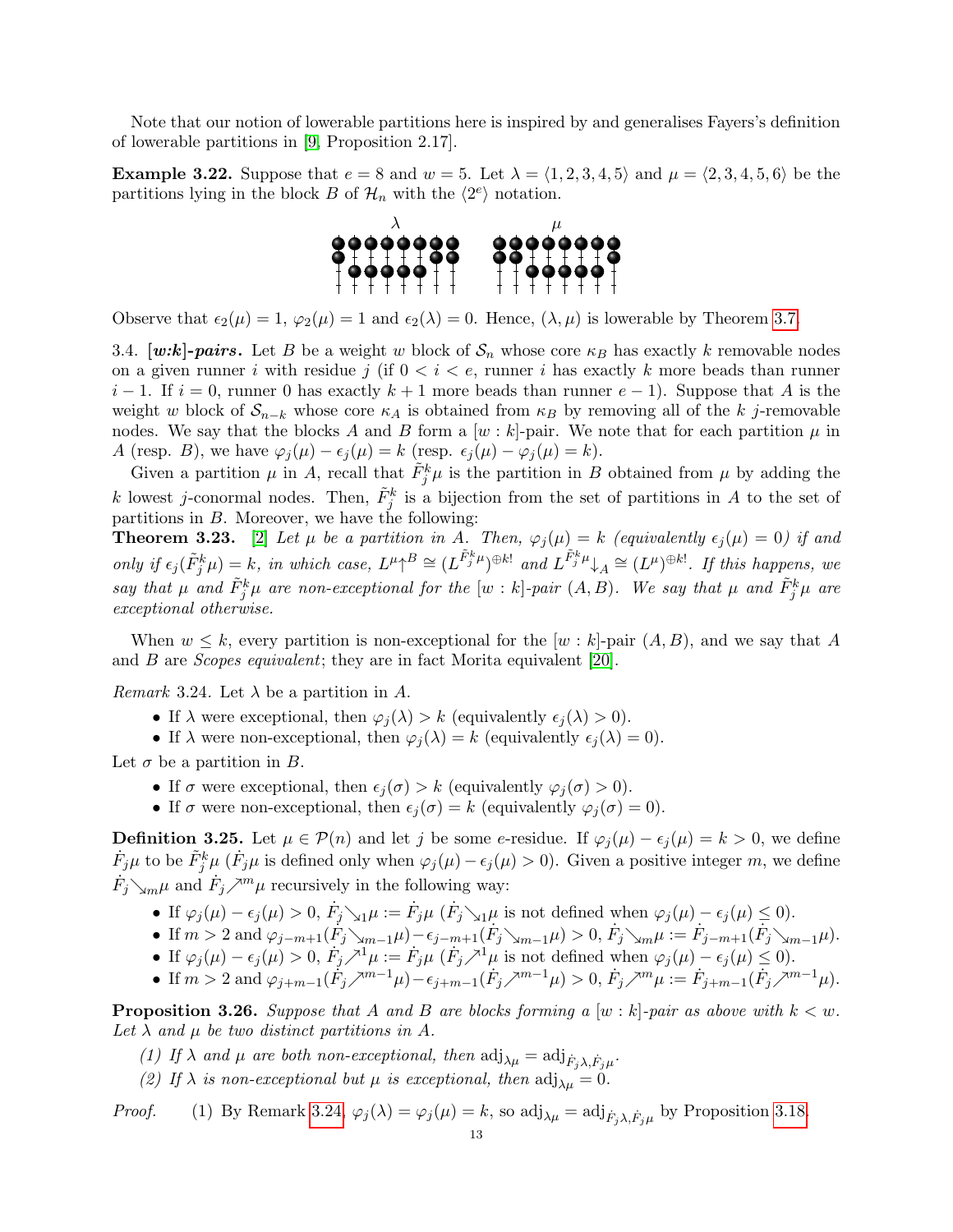(2) By Remark [3.24,](#page-12-0)  $\varphi_j(\lambda) = k$  and  $\varphi_j(\mu) > k$ , so adj<sub> $\lambda \mu$ </sub> = 0 by Proposition [3.18.](#page-11-2)

 $\Box$ 

Suppose that we have a series of  $t + 1$  blocks  $B_m$  of weight w with cores  $\kappa_m$ , where  $0 \leq m \leq$ t. Moreover, for  $1 \leq m \leq t$ ,  $B_m$  and  $B_{m-1}$  forms a  $[w : k_m]$ -pair with  $\kappa_{m-1}$  being obtained from  $\kappa_m$  by adding  $k_m > 0$  addable nodes of residue  $j_m$ . Given any partition  $\lambda$  in  $B_t$ ,  $f(\lambda) :=$  $\dot{F}_{j_1}\dot{F}_{j_2}\cdots\dot{F}_{j_{t-1}}\dot{F}_{j_t}\lambda$  is well-defined. We say that  $f(\lambda)$  is semisimply induced if  $\lambda$ ,  $\dot{F}_{j_t}\lambda$ ,  $\dot{F}_{j_{t-1}}\dot{F}_{j_t}\lambda$ ,  $\ldots, \dot{F}_{j_2} \cdots \dot{F}_{j_{t-1}} \dot{F}_{j_t} \lambda$  and  $f(\lambda)$  are all non-exceptional. We say that  $f(\lambda)$  is not semisimply induced otherwise. Using this notation, we may restate our working version of Proposition [3.26](#page-12-1) in the following corollary.

<span id="page-13-1"></span>**Corollary 3.27.** We adopt the notation above. Let  $\lambda$  and  $\mu$  be two distinct partitions in  $B_t$ .

- (1) If  $f(\lambda)$  and  $f(\mu)$  are both semisimply induced, then  $\text{adj}_{\lambda\mu} = \text{adj}_{f(\lambda)f(\mu)}$ .
- (2) If  $f(\lambda)$  is semisimply induced but  $f(\mu)$  is not semisimply induced, then  $\text{adj}_{\lambda\mu} = 0$ .

*Proof.* We just apply Proposition [3.26](#page-12-1) repeatedly.  $\square$ 

When we want to show that  $\text{adj}_{\lambda\mu} = 0$  for some pair of partitions  $(\lambda, \mu)$  in section [5,](#page-16-0) we sometimes do this by finding a sequence of e-residues  $j_1, \ldots, j_t$  such that  $f(\lambda) := \dot{F}_{j_1} \cdots \dot{F}_{j_t} \lambda$  is semisimply induced and  $(f(\lambda), f(\mu))$  is lowerable. We may also use this formalism without making f explicit by writing  $\lambda \sim \nu$  (and say that  $\lambda$  *induces semisimply to v*) to indicate that there exists a sequence of e-residues  $j_1,\ldots,j_t$  such that  $f(\lambda) := \dot{F}_{j_1}\cdots\dot{F}_{j_t}\lambda$  is semisimply induced and equals  $\nu$ . When we do so, it is hoped that it will not be too difficult for the reader to construct an appropriate sequence  $j_1, \ldots, j_t$ .

**Example 3.28.** Let  $\lambda = \langle 0_{1^2}, 3_{1^2} \rangle$ ,  $\mu = \langle 0, 3_2, 4 \rangle$  and  $\nu = \langle 0_2, 3_{1^2} \rangle$  be the partitions lying in the weight 4 block B of  $\mathcal{S}_n$  with the  $\langle 4^3, 5^2, 4^2 \rangle$  notation (the beads on runner 0 have e-residue 5). For any partition  $\sigma$  in B, define  $\mathfrak{a}(\sigma) := \dot{F}_5 \nearrow^3 \sigma = \dot{F}_0 \dot{F}_6 \dot{F}_5 \sigma$ .



Observe that  $\mathfrak{a}(\lambda)$  and  $\mathfrak{a}(\mu)$  are semisimply induced and that  $(\mathfrak{a}(\lambda), \mathfrak{a}(\mu))$  is lowerable. However,  $a(\nu)$  is not semisimply induced.

We state the following observation from the list of exceptional partitions of weights 3 and 4 in the appendix (Figure [1,](#page-26-16) Figure [2](#page-26-17) and Figure [3\)](#page-27-0).

<span id="page-13-0"></span>Remark 3.29. Adopting the same notation as the beginning of this section, let  $A$  and  $B$  be blocks forming a  $[w : k]$ -pair with  $k < w$  and  $w \in \{3, 4\}$ . Let  $\lambda$  be a partition in A.

- If  $\lambda$  were exceptional, then  $\varphi_i(\lambda) = k + 1$  (equivalently  $\epsilon_i(\lambda) = 1$ ).
- If  $\lambda$  were non-exceptional, then  $\varphi_i(\lambda) = k$  (equivalently  $\epsilon_i(\lambda) = 0$ ).

Let  $\sigma$  be a partition in B.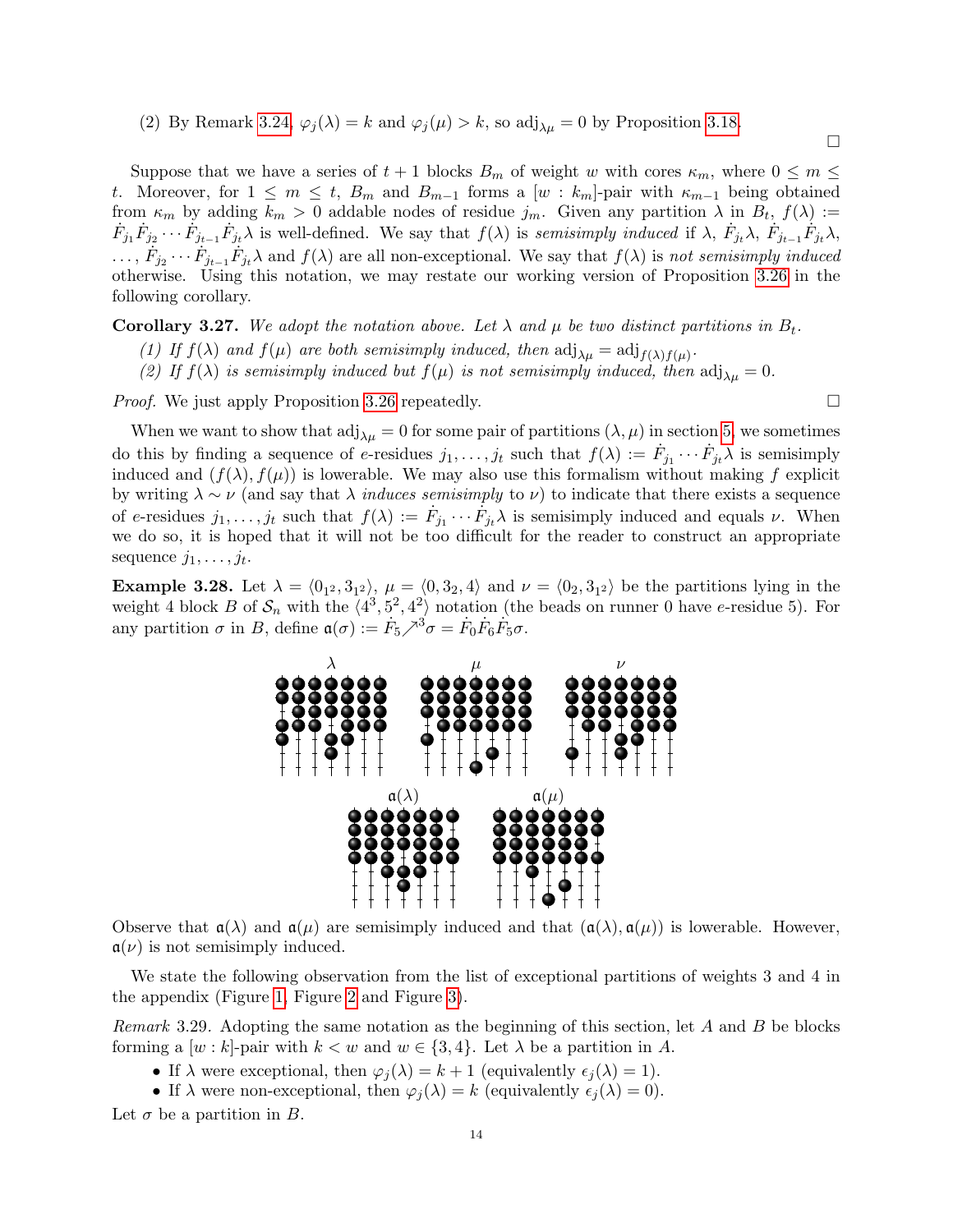- If  $\sigma$  were exceptional, then  $\epsilon_i(\sigma) = k + 1$  (equivalently  $\varphi_i(\sigma) = 1$ ).
- If  $\sigma$  were non-exceptional, then  $\epsilon_j (\sigma) = k$  (equivalently  $\varphi_j (\sigma) = 0$ ).

Therefore, we have the following result specific to blocks of  $S_n$  of weights 3 and 4.

<span id="page-14-3"></span>**Proposition 3.30.** Suppose that A and B are blocks forming a  $[w : k]$ -pair as above, with  $k < w$ and  $w \in \{3, 4\}$ . Let  $\lambda$  and  $\mu$  be two distinct partitions in A. If  $\mu$  is exceptional, then both pairs of partitions  $(\lambda, \mu)$  and  $(\dot{F}_j \lambda, \dot{F}_j \mu)$  are lowerable.

Proof. This follows directly from Remark [3.29](#page-13-0) and Definition [3.20.](#page-11-3)

3.5. Rouquier blocks. A weight w block B of  $S_n$  with the  $\langle b_0, \ldots, b_{e-1} \rangle$  notation is Rouquier if for every  $0 \le i \le j \le e-1$ , either  $b_i - b_j \ge w$  or  $b_j - b_i \ge w-1$ . The Rouquier blocks are Scopes equivalent to each other and are now well understood. In particular, we know that James's Conjecture holds for Rouquier blocks.

<span id="page-14-1"></span>**Theorem 3.31.** [\[12,](#page-26-18) Corollary 3.15] [\[3\]](#page-25-7) If B is a Rouquier block of weight  $w < \text{char}(\mathbb{F})$ , then  $\text{adj}_{\lambda\mu} = \delta_{\lambda\mu}$  for all  $\lambda$  and  $\mu$  in B.

We say that a partition  $\lambda$  *induces semi-simply to a Rouquier block* if  $\lambda \sim \nu$  for some  $\nu$  lying in a Rouquier block. As a consequence of Corollary [3.27](#page-13-1) and Theorem [3.31,](#page-14-1) we have the following result.

<span id="page-14-2"></span>**Proposition 3.32.** Suppose that  $\lambda$  and  $\mu$  are partitions lying in a block B of  $S_n$  of weight  $w <$ char(F). If  $\lambda$  induces semi-simply to a Rouquier block, then  $\text{adj}_{\lambda\mu} = \delta_{\lambda\mu}$ .

In sections [4](#page-14-0) and [5,](#page-16-0) we will sometimes state a partition  $\nu$  lying in a Rouquier block and invite the reader to verify that  $\lambda \sim \nu$  for some partition  $\lambda$  for which we want to show that  $\text{adj}_{\lambda\mu} = \delta_{\lambda\mu}$ .

<span id="page-14-4"></span>3.6. Outline of the proof of James's Conjecture for the blocks of  $q$ -Schur algebras of weights 3 and 4. From now on, we assume that  $char(\mathbb{F}) \geq 5$  and  $3 \leq w \leq 4$ . We prove Theorem [3.9](#page-9-0) and Theorem [3.10](#page-9-1) by induction on  $n$ , with the base case being the unique weight w block of  $\mathcal{S}_{we}$ . We will deal with the base case at the beginning of sections [4](#page-14-0) and [5.](#page-16-0)

For the inductive step, we use  $[w : k]$ -pairs. If B is a weight w block of  $S_n$  and  $n > we$ , then there is at least one block A forming a  $[w : k]$ -pair with B. Suppose that  $A_1, \ldots, A_t$  are all the blocks with  $A_m$  forming a  $[w : k_m]$ -pair with B, for each m. If  $\lambda$  is a partition in B which is non-exceptional for some pair  $(A_m, B)$ , then adj<sub> $\lambda \mu = \delta_{\lambda \mu}$  for every partition  $\mu$  lying in B by Proposition [3.26](#page-12-1) and</sub> induction.

Therefore, we may assume that  $\lambda$  is exceptional for every pair  $(A_m, B)$ . Suppose that an abacus display for the core of  $A_m$  is obtained from that of B by removing  $k_m$  removable nodes on runner  $i_m$ , for each m. If  $\lambda$  were exceptional for  $(A_m, B)$ , then there must be at least  $k_m + 1$  normal beads on runner  $i_m$  in the abacus display for  $\lambda$ . Hence,  $|\lambda(i_m)| \geq k_m + 1$  for each m (see Figure [1,](#page-26-16) Figure [2](#page-26-17) and Figure [3\)](#page-27-0), so we have  $(k_1 + 1) + \cdots + (k_t + 1) \leq |\lambda(i_1)| + \cdots + |\lambda(i_t)| \leq w$ . When  $w = 3$ , this implies that  $t = 1$  and  $k_1 \leq 2$ . When  $w = 4$ , this implies that either  $t = 1$  and  $k_1 \leq 3$  or  $t = 2$  and  $k_1 = k_2 = 1$ . The blocks B satisfying these conditions are dealt with in the rest of the paper.

By Remark [3.17,](#page-10-2) we may always assume that  $\mu \gg \lambda$ ; that is  $\mu >_P \lambda$ ,  $\mu_1 > \lambda_1$  and  $l(\mu) < l(\lambda)$ . Additionally, for each e-residue j such that  $\epsilon_i (\mu) > 0$ , we may assume that  $\epsilon_i (\lambda) < \epsilon_i (\mu)$  by Remark [3.19.](#page-11-4) Finally, we may assume that  $\mu$  is e-singular by Proposition [3.11](#page-9-5) and Theorem [3.7.](#page-9-2)

#### 4. PROOF OF JAMES'S CONJECTURE FOR WEIGHT 3 BLOCKS OF  $S_n$

<span id="page-14-0"></span>In this section, we will first prove Theorem [3.9](#page-9-0) and then use it to show that the decomposition numbers for weight 3 blocks of  $S_n$  are bounded above by one. Whenever  $\lambda$  and  $\mu$  are partitions with weight less than 3,  $\text{adj}_{\lambda\mu} = \delta_{\lambda\mu}$  by Theorem [3.8.](#page-9-6) We will use this fact repeatedly without further comment.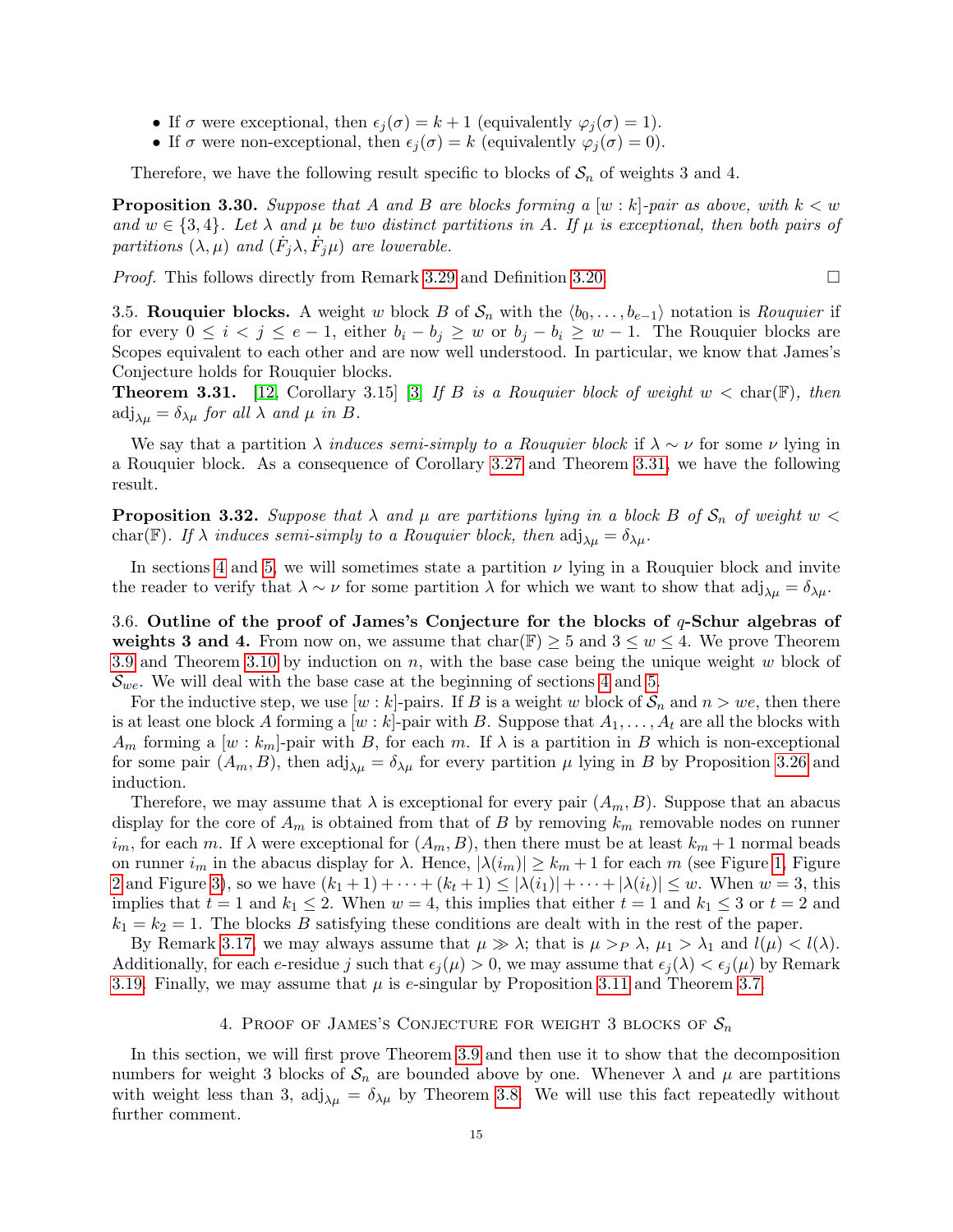<span id="page-15-2"></span>4.1. The principal block of  $S_{3e}$ . Let B be the principal block of  $S_{3e}$ ; that is the weight 3 block which we display on an abacus with the  $\langle 3^e \rangle$  notation.

<span id="page-15-0"></span>**Proposition 4.1.** Suppose that  $\lambda$  and  $\mu$  are partitions lying in B. Then,  $\text{adj}_{\lambda\mu} = \delta_{\lambda\mu}$ .

*Proof.* Let  $\lambda$  be an arbitrary partition lying in B. Observe that each runner of  $\lambda$  has at most one normal bead. By Remark [3.19,](#page-11-4) we may assume that  $\mu$  has no normal beads on any runner. By Remark [3.17,](#page-10-2) we may also assume that  $\mu \gg \lambda$ . Table [1](#page-27-1) (in the appendix) lists all the possible pairs of partitions  $(\lambda, \mu)$ . We invite the reader to check that every partition in column  $\lambda$  of Table [1](#page-27-1) induces semi-simply to a Rouquier block.

- $\langle 0_{1^3} \rangle \sim \langle 0_{1^3} | 3, 5, \ldots, 2e + 1 \rangle$ ,
- $\langle 1_{1^3} \rangle \sim \langle 0_{1^2}, 1 | 3, 5, \ldots, 2e + 1 \rangle,$
- $\bullet \langle 0_{1^2}, 1 \rangle \sim \langle 0_{2,1} | 3, 5, \ldots, 2e + 1 \rangle,$
- $\langle 0, 1_{1^2} \rangle \sim \langle 0_2, 1 | 3, 5, \ldots, 2e + 1 \rangle.$

Proposition [3.32](#page-14-2) completes the proof of Proposition [4.1.](#page-15-0)

4.2. **Blocks forming exactly one**  $[3:1]$ **-pair.** In this section, we prove the following proposition:

<span id="page-15-1"></span>**Proposition 4.2.** Suppose that A and B are weight 3 blocks of  $S_{n-1}$  and  $S_n$  respectively, forming  $a [3:1]$ -pair. Moreover, suppose that there is no block other than A forming  $a [3:k]$ -pair with B for any k. Additionally, suppose that the adjustment matrix for every weight 3 block of  $S_m$  is the identity matrix whenever  $m < n$ . Then, the adjustment matrix for B is the identity matrix.

The conditions on A and B mean that we may B on an abacus with the  $\langle 3^a, 4^{b-a}, 3^{e-b} \rangle$  notation, where  $0 < a < b \le e$ . Suppose that  $\lambda$  and  $\mu$  are two distinct partitions lying in B, so we want to prove that  $\text{adj}_{\lambda\mu} = 0$ . By Proposition [3.26](#page-12-1) and Proposition [3.30,](#page-14-3) we may assume that  $\lambda$  is exceptional and that  $\mu$  is non-exceptional. We list all the exceptional partitions in B below:

- $\langle a_{2,1} \rangle$ ,
- $\langle a_{1^2}, i \rangle$ ,  $a < i < e$ ,
- $\langle i, a_{1^2} \rangle$ ,  $0 \le i \le a 2$ ,
- $\bullet\ \langle a_1$  $_3$   $\rangle$  .

We invite the reader to check that  $\langle a_{13} \rangle$  induces semi-simply to a Rouquier block, so we may assume that  $\lambda \neq \langle a_{13} \rangle$  by Proposition [3.32.](#page-14-2)



Let  $\nu := \langle 0, a_{12} \rangle$ . Note that  $l(\nu) \geq l(\lambda)$  for all the remaining possible  $\lambda$ , so we may assume that  $l(\mu) < l(\nu)$  by Remark [3.17.](#page-10-2) Since the first unoccupied position in the abacus display for  $\lambda$  occurs at position 0, the first unoccupied position in an abacus display for  $\mu$  must occur strictly after position 0. Consequently, all beads in runner 0 of an abacus display for  $\mu$  have zero weight, therefore  $\mu$ must be e-regular and  $\text{adj}_{\lambda\mu} = \delta_{\lambda\mu}$  by Proposition [3.11](#page-9-5) and Theorem [3.7.](#page-9-2) This completes the proof of Proposition [4.2.](#page-15-1)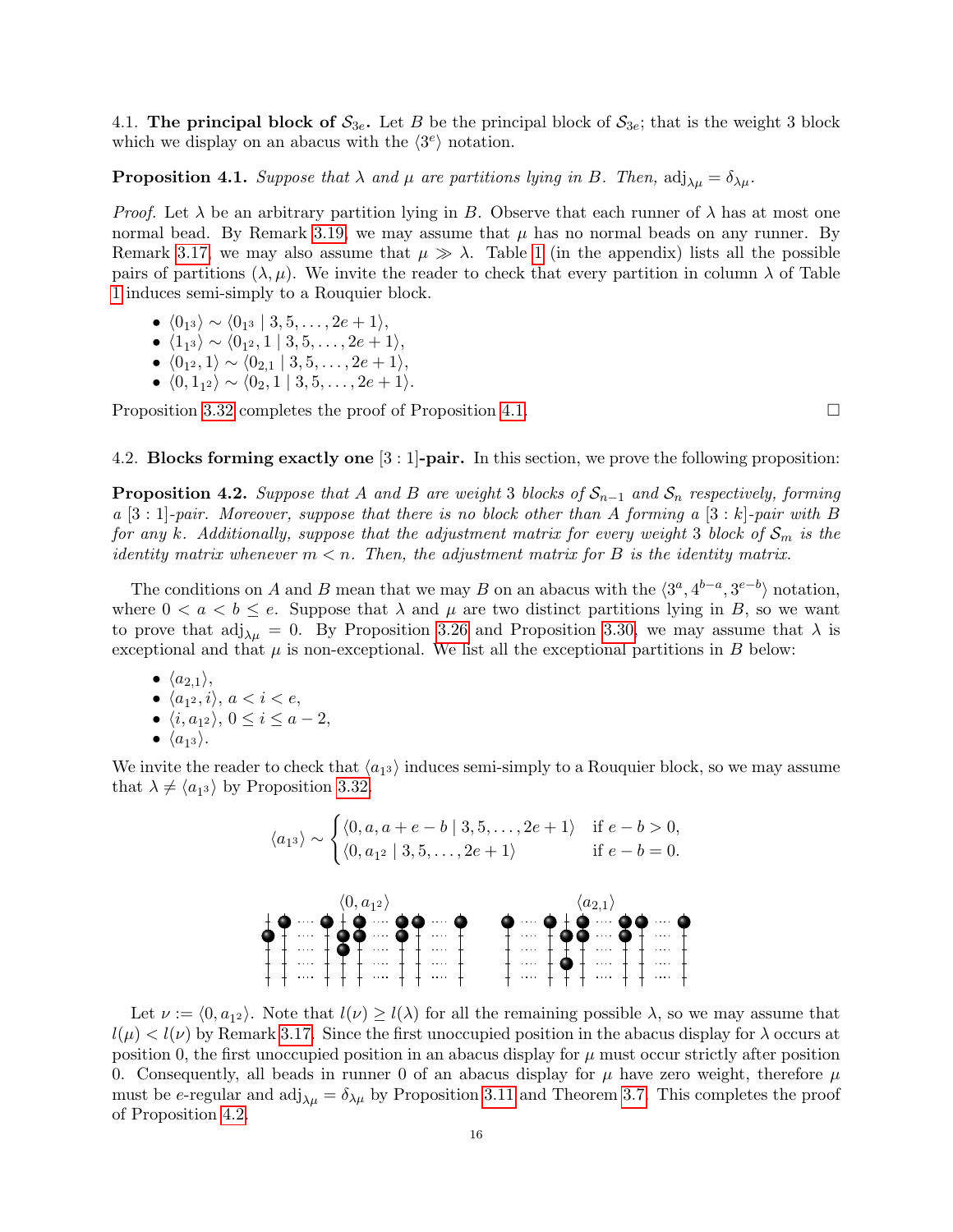#### 4.3. Blocks forming exactly one [3 : 2]-pair.

<span id="page-16-1"></span>**Proposition 4.3.** Suppose that A and B are weight 3 blocks of  $S_{n-2}$  and  $S_n$  respectively, forming  $a \ [3:2]$ -pair. Moreover, suppose that there is no block other than A forming a  $[3:k]$ -pair with B for any k. Additionally, suppose that the adjustment matrix for every weight 3 block of  $S_m$  is the identity matrix whenever  $m < n$ . Then, the adjustment matrix for B is the identity matrix.

The conditions on B mean that we may represent B on an abacus with the  $\langle 3^a, 5^{b-a}, 4^{c-b}, 3^{e-c} \rangle$ notation, where  $0 < a < b \leq c \leq e$ . If  $\lambda$  and  $\mu$  are two distinct partitions in B, then we have  $\text{adj}_{\lambda\mu} = 0$  by Proposition [3.26](#page-12-1) unless  $\lambda$  is the unique exceptional partition for  $(A, B)$ , namely  $\lambda = \langle a_{13} \rangle.$ 



Observe that the first unoccupied position in the abacus display for  $\lambda$  occurs at position a. By Remark [3.17,](#page-10-2) we may assume that  $l(\mu) < l(\lambda)$ , so the first unoccupied position in an abacus display for  $\mu$  must occur after position a. Consequently, all beads in runner 0 of an abacus display for  $\mu$ have zero weight, therefore  $\mu$  must be e-regular and adj<sub> $\lambda \mu = \delta_{\lambda \mu}$  by Proposition [3.11](#page-9-5) and Theorem</sub> [3.7.](#page-9-2)

As discussed in section [3.6,](#page-14-4) the combination of Proposition [4.1,](#page-15-0) Proposition [4.2](#page-15-1) and Proposition [4.3](#page-16-1) completes the proof of Theorem [3.9.](#page-9-0)

<span id="page-16-2"></span>In his weight 3 paper, Fayers proved an upper bound for the decomposition numbers of  $\mathcal{H}_n$ . **Theorem 4.4.** [\[8,](#page-25-3) Theorem 1.1] Suppose that char(F)  $\geq$  5 and that B is a block of  $\mathcal{H}_n$  of weight 3. Let  $\lambda$  and  $\mu$  be partitions in B, with  $\mu$  being e-regular. Then,

$$
[S^{\lambda}:D^{\mu}]\leq 1.
$$

An easy consequence of Theorem [3.9](#page-9-0) is that we may extend this upper bound to the case of the q-Schur algebras.

**Corollary 4.5.** Suppose that char( $\mathbb{F}$ )  $\geq$  5 and that B is a block of  $S_n$  of weight 3. Let  $\lambda$  and  $\mu$  be partitions in B. Then,

$$
[W^{\lambda}:L^{\mu}]\leq 1.
$$

*Proof.* If  $\mu$  is e-regular, then  $[W^{\lambda}: L^{\mu}] = [S^{\lambda}: D^{\mu}]$  by Theorem [1.3,](#page-1-1) so we are done by Theorem [4.4.](#page-16-2) If  $\mu$  is e-singular, we display  $\lambda$  and  $\mu$  on an abacus with e runners and r beads, for some r large enough. Then, we define two abacus displays with  $e + 1$  runners each by adding a runner with every space unoccupied to the right of all the existing runners in the abacus displays for  $\lambda$ and  $\mu$  (see example [2.17\)](#page-5-2). Let  $\lambda^+$  and  $\mu^+$  be the partitions corresponding to these two new abacus displays. Theorem [2.14](#page-4-2) applies and so we have  $d_{\lambda\mu}^e(v) = d_{\lambda^+\mu^+}^{e+1}(v)$ . Moreover,  $\mu^+$  is  $(e+1)$ -regular, so  $[W_{\mathbb{C}}^{\lambda}:L_{\mathbb{C}}^{\mu}] = [W_{\mathbb{C}}^{\lambda^{+}}:L_{\mathbb{C}}^{\mu^{+}}]$  $\mathcal{L}^{\mu^+}_{\mathbb{C}}]= [S^{\lambda^+}_{\mathbb{C}}:D^{\mu^+}_{\mathbb{C}}]$  $\left[\begin{array}{c} \mu \\ C \end{array}\right] \leq 1$  by Theorem [1.3,](#page-1-1) Theorem [2.11](#page-4-0) and Theorem [4.4](#page-16-2) (note that  $\lambda^+$  and  $\mu^+$  have weight 3). By Theorem [3.9,](#page-9-0)  $[W_{\mathbb{C}}^{\lambda}: L_{\mathbb{C}}^{\mu}] = [W_{\mathbb{F}}^{\lambda}: L_{\mathbb{F}}^{\mu}]$  $\Box$ 

## 5. PROOF OF JAMES'S CONJECTURE FOR WEIGHT 4 BLOCKS OF  $S_n$

<span id="page-16-0"></span>We shall prove Theorem [3.10](#page-9-1) in this section. Whenever  $\lambda$  and  $\mu$  are partitions with weight less than 4, adj<sub> $\lambda\mu = \delta_{\lambda\mu}$  by Theorem [3.8](#page-9-6) and Theorem [3.9.](#page-9-0) We will use this fact repeatedly without</sub> further comment.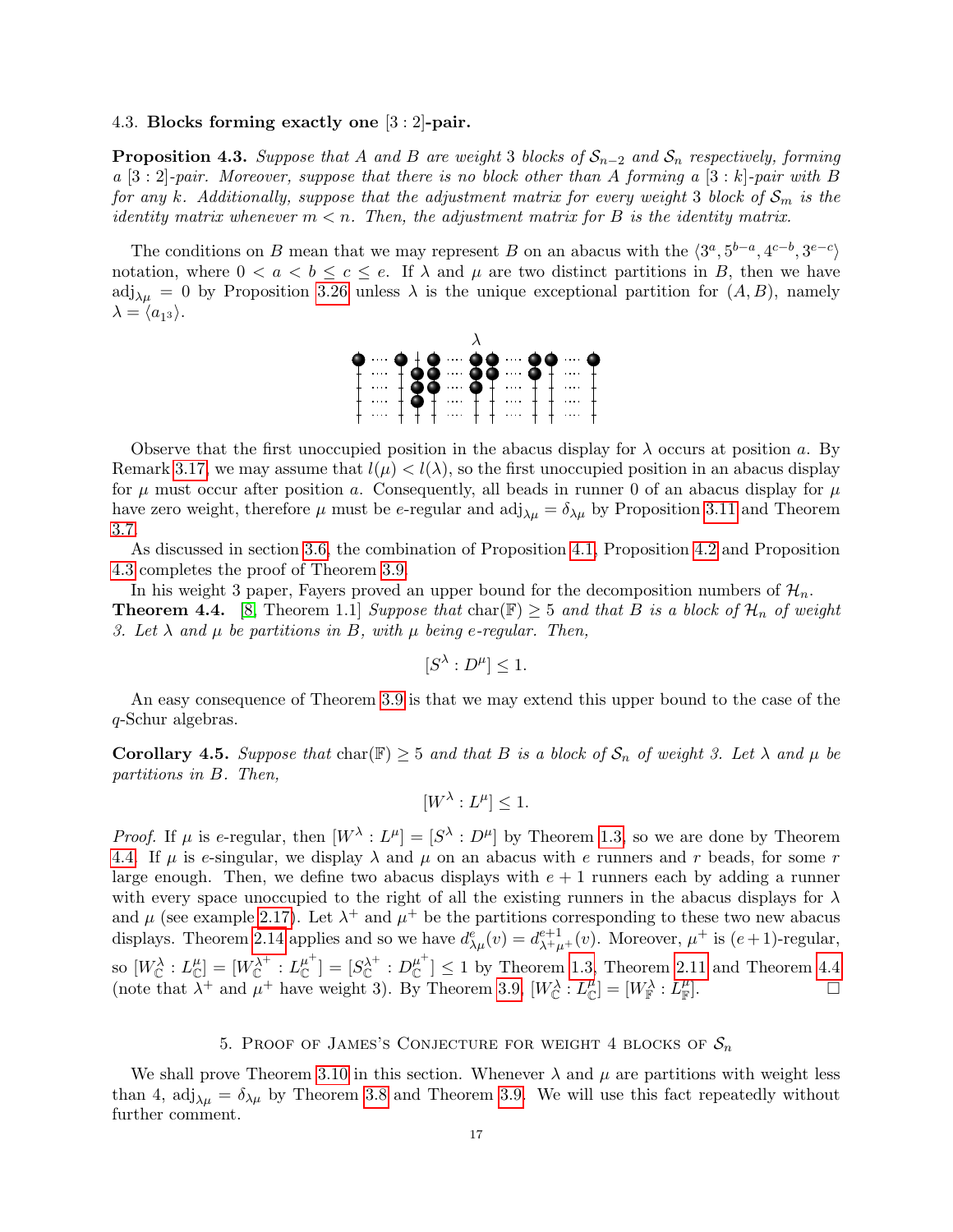<span id="page-17-1"></span>5.1. The principal block of  $S_{4e}$ . Let B be the principal block of  $S_{4e}$ ; that is the weight 4 block which we display on an abacus with the  $\langle 4^e \rangle$  notation.

<span id="page-17-0"></span>**Proposition 5.1.** Suppose that  $\lambda$  and  $\mu$  are partitions lying in B. Then,  $\text{adj}_{\lambda\mu} = \delta_{\lambda\mu}$ .

*Proof.* Observe that when  $\lambda = \langle i_{2} \rangle$  and  $0 < i < e$ ,  $\lambda$  has two normal beads on runner i and no normal beads on every other runner. By Remark [3.19,](#page-11-4) we may assume that  $\mu$  has at most one normal bead on runner i and no normal beads on every other runner. By Remark [3.17,](#page-10-2) we may also assume that  $\mu \gg \lambda$ . We list all the possiblities for  $\mu$  below:

- $\bullet$   $\langle i_4 \rangle$ ,
- $\langle i_3, i + 1 \rangle$ ,  $i + 1 < e$ ,
- $\bullet$   $\langle 0, i_3 \rangle$ ,
- $\langle i_2,(i+1)_2\rangle$ ,  $i+1 < e$ .

Notice that every partition  $\mu$  in the list above are e-regular, therefore adj<sub> $\lambda \mu = \delta_{\lambda \mu}$  by Proposition</sub> [3.11](#page-9-5) and Theorem [3.7.](#page-9-2)

Hence, we may assume that  $\lambda \neq \langle i_{2} \rangle$  for  $0 < i < e$ . In this case, observe that in the abacus displays for the remaining possibilities for  $\lambda$ , no runner has more than one normal bead. By Remark [3.19,](#page-11-4) we may assume that  $\mu$  has no normal beads on any runner. By Remark [3.17,](#page-10-2) we may also assume that  $\mu \gg \lambda$ . Table [2](#page-29-0) and Table [3](#page-30-0) (in the appendix) list all the possible pairs of partitions  $(\lambda, \mu)$ . Note that for each  $\mu$ , we list the partitions  $\lambda$  in descending lexicographic order.

We invite the reader to check that the following partitions induce semisimply to a Rouquier block, thus  $\text{adj}_{\lambda\mu} = \delta_{\lambda\mu}$  if  $\lambda$  is one of those partitions by Proposition [3.32.](#page-14-2)

- $\langle 0_2, 1_{1^2} \rangle \sim \langle 0_3, 1 | 4, 7 \rangle$  when  $e = 2$ ,
- $\langle 0_{2,1}, 1 \rangle \sim \langle 0_{3,1} | 4, 7 \rangle$  when  $e = 2$ ,
- $\bullet \langle 0, 1, 2_{1^2} \rangle \sim \langle 0_3, 2 \mid 4, 7, \ldots, 3e + 1 \rangle,$
- $\langle 0, 1_{1^2}, 2 \rangle \sim \langle 0_3, 1 | 4, 7, \ldots, 3e + 1 \rangle$ ,
- $\langle 0_{1^2}, 1, 2 \rangle \sim \langle 0_{3,1} | 4, 7, \ldots, 3e + 1 \rangle$ ,
- $\bullet$   $\langle 1_{1^2}, 2_{1^2} \rangle \sim \langle 0_2, 1_2 | 4, 7, \ldots, 3e + 1 \rangle,$
- $\bullet \langle 1_{1^3}, 2 \rangle \sim \langle 0_{1^2}, 1_2 | 4, 7, \ldots, 3e + 1 \rangle,$
- $\bullet \langle 0, 2_{1^3} \rangle \sim \langle 0_{2,1}, 2 \mid 4, 7, \ldots, 3e + 1 \rangle,$
- $\bullet \ \langle 2_{14} \rangle \sim \langle 0_{13}, 2 \mid 4, 7, \ldots, 3e + 1 \rangle,$
- $\bullet \langle 0_{1^2}, 1_{1^2} \rangle \sim \langle 0_{2^2} | 4, 7, \ldots, 3e + 1 \rangle,$
- $\bullet \langle 0, 1_{1^3} \rangle \sim \langle 0_{2,1}, 1 \mid 4, 7, \ldots, 3e + 1 \rangle,$
- $\bullet \langle 0_{1^3}, 1 \rangle \sim \langle 0_{2,1^2} | 4, 7, \ldots, 3e + 1 \rangle,$
- $\bullet \langle 1_{14} \rangle \sim \langle 0_{13}, 1 | 4, 7, \ldots, 3e + 1 \rangle,$
- $\bullet \langle 0_{14} \rangle \sim \langle 0_{14} | 4, 7, \ldots, 3e + 1 \rangle.$

Let  $\lambda^1$ ,  $\lambda^2$ ,  $\lambda^3$ ,  $\mu^1$ ,  $\mu^2$  and  $\mu^3$  (see Table [2](#page-29-0) and Table [3\)](#page-30-0) be the following partitions:

- $\lambda^1 := \langle 0_{1^3}, 2 \rangle, e = 3,$
- $\mu^1 := \langle 0_2, 1, 2 \rangle, e = 3,$
- $\lambda^2 := \langle 0_{1^3}, 2 \rangle, e \ge 4,$
- $\mu^2 := \langle 0, 1, 2, 3 \rangle, e \ge 4,$
- $\lambda^3 := \langle 0_{2^2} \rangle, e = 2,$
- $\mu^3 := \langle 0_2, 1_2 \rangle, e = 2.$

If we managed to show that  $\text{adj}_{\lambda^1\mu^1} = \text{adj}_{\lambda^2\mu^2} = \text{adj}_{\lambda^3\mu^3} = 0$ , the proof of Proposition [5.1](#page-17-0) would follow from Proposition [3.4.](#page-8-2)

We now relax the definition of  $\lambda^3$  and  $\mu^3$  slightly, so that  $\lambda^3 := \langle 0_{2^2} \mid 4^2, 5^{e-2} \rangle$  and  $\mu^3 := \langle 0_2, 1_2 \mid$  $\langle 4^2, 5^{e-2} \rangle$ , where  $e \geq 2$ . We also define  $\lambda^0 := \langle 0_{2,1^2} \mid 4^2, 5^{e-2} \rangle$ , where  $e \geq 2$ . Recall from Definition [3.25](#page-12-2) that  $\dot{F}_1 \searrow_{e-2} \dot{F}_0 \searrow_{e-2} \nu = \dot{F}_4 \dots \dot{F}_0 \dot{F}_1 \dot{F}_3 \dots \dot{F}_{e-1} \dot{F}_0 \nu$  is well-defined for partitions  $\nu$  in the block B. When  $i \in \{1,2\}$ , we invite the reader to check (in an abacus display with the  $\langle 4^e \rangle$  notation, the beads on runner 0 have e-residue 0) that  $\dot{F}_1 \searrow_{e-2} \dot{F}_0 \searrow_{e-2} \lambda^i$  and  $\dot{F}_1 \searrow_{e-2} \dot{F}_0 \searrow_{e-2} \mu^i$  are semisimply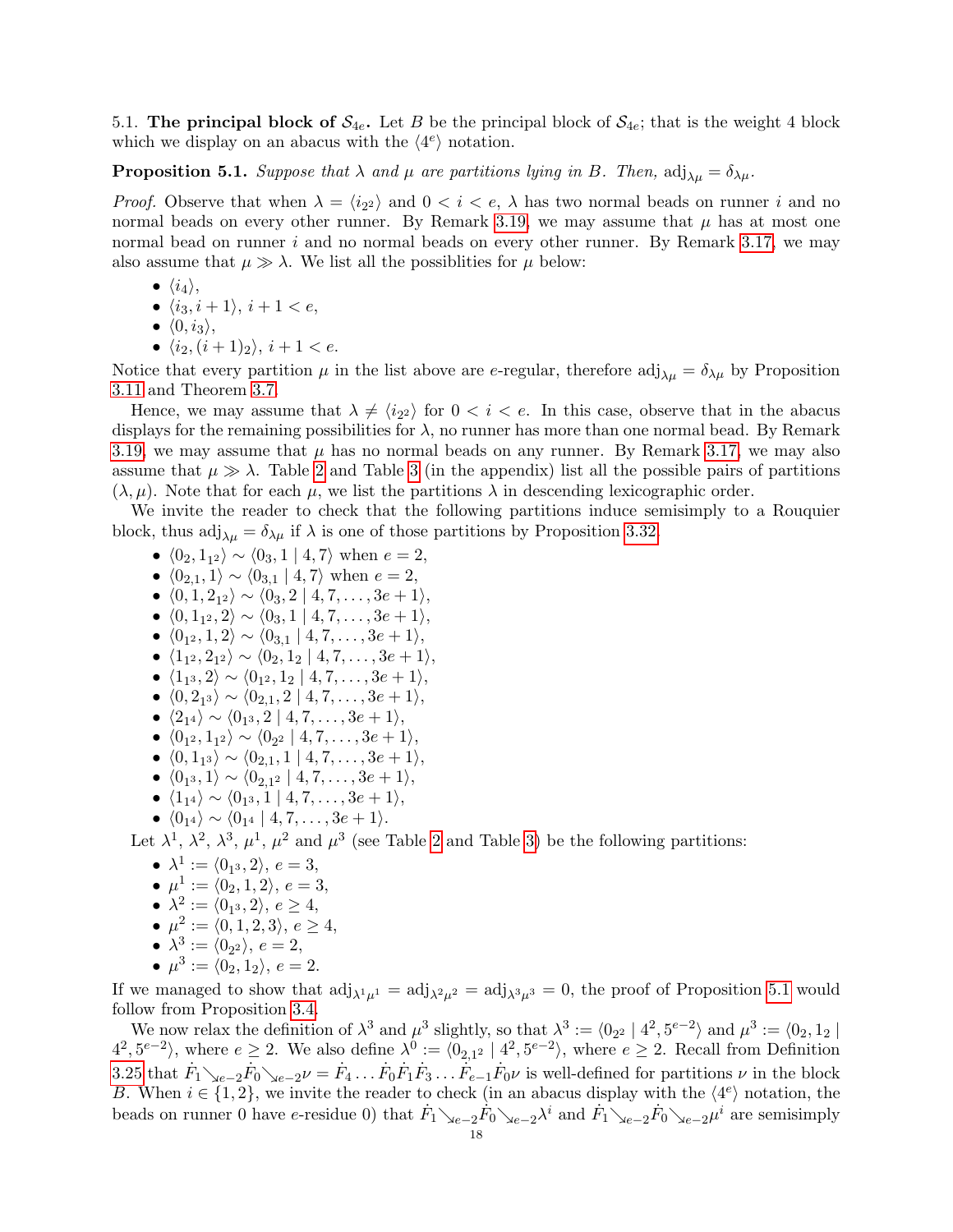induced and moreover,  $\dot{F}_1 \searrow_{e-2} \dot{F}_0 \searrow_{e-2} \lambda^i = \lambda^0$  and  $\dot{F}_1 \searrow_{e-2} \dot{F}_0 \searrow_{e-2} \mu^i = \mu^3$ . Therefore, we are left to show that  $\text{adj}_{\lambda^0\mu^3} = 0$  and  $\text{adj}_{\lambda^3\mu^3} = 0$  by Corollary [3.27.](#page-13-1)

## <span id="page-18-0"></span>**Proposition 5.2.** adj<sub> $\lambda^3 u^3 = 0$ .</sub>

Proof. Let  $f(\lambda^3) := \dot{F}_2 \searrow_{e-2} \lambda^3$  and  $f(\mu^3) := \dot{F}_2 \searrow_{e-2} \mu^3$  (in an abacus display with the  $\langle 4^2, 5^{e-2} \rangle$ notation, the beads on runner 0 have e-residue 2. When  $e = 2$ , f is the identity map). We observe that  $f(\lambda^3)$  and  $f(\mu^3)$  are both semisimply induced and moreover,  $f(\lambda^3) = \langle (e-1)_{2^2} | 6^{e-2}, 4, 3 \rangle$ and  $f(\mu^{3}) = \langle (e-2)_{2}, (e-1)_{2} | 6^{e-2}, 4, 3 \rangle$ . Hence, adj<sub> $\lambda^{3} \mu^{3} = \text{adj}_{f(\lambda^{3}) f(\mu^{3})}$  by Corollary [3.27.](#page-13-1) We</sub> also note that  $d_{f(\lambda^3)f(\mu^3)}^e(v) = d_{\lambda^3\mu^3}^2(v) = v^3 + v$  by Theorem [2.15.](#page-4-3) Hence,  $[W_{\mathbb{C}}^{f(\lambda^3)} : L_{\mathbb{C}}^{f(\mu^3)}] = 2$ and it suffices to prove that  $[W_{\mathbb{F}}^{f(\lambda^3)} : L_{\mathbb{F}}^{f(\mu^3)}] = 2$  by Lemma [3.5.](#page-8-3)



Let  $B^i$  be the weight 4 block with the  $\langle 6^{e-i-2}, 3, 6^i, 4 \rangle$  notation for  $0 \le i \le e-2$ . We define  $\lambda^y$ ,  $\lambda^x$  and  $\mu^x$  to be the partitions lying in  $B^0$  by their abacus displays below. We may check using the modular branching rules (Theorem [2.18](#page-5-1) and Theorem [2.20\)](#page-6-0) that

$$
W_{\mathbb{F}}^{f(\lambda^3)}\uparrow^{B^0}\sim W_{\mathbb{F}}^{\lambda^y}+W_{\mathbb{F}}^{\lambda^x},
$$
\n
$$
L_{\mathbb{F}}^{f(\mu^3)}\uparrow^{B^0}\cong L_{\mathbb{F}}^{\mu^x}.
$$
\n
$$
\lambda^y
$$
\n
$$
\lambda^y
$$
\n
$$
\lambda^y
$$
\n
$$
\lambda^x
$$
\n
$$
\lambda^y
$$
\n
$$
\lambda^y
$$
\n
$$
\lambda^x
$$
\n
$$
\lambda^y
$$
\n
$$
\lambda^y
$$
\n
$$
\lambda^x
$$
\n
$$
\lambda^y
$$
\n
$$
\lambda^y
$$
\n
$$
\lambda^y
$$
\n
$$
\lambda^y
$$
\n
$$
\lambda^y
$$
\n
$$
\lambda^y
$$
\n
$$
\lambda^y
$$
\n
$$
\lambda^y
$$
\n
$$
\lambda^y
$$
\n
$$
\lambda^y
$$
\n
$$
\lambda^y
$$
\n
$$
\lambda^y
$$
\n
$$
\lambda^y
$$
\n
$$
\lambda^y
$$
\n
$$
\lambda^y
$$
\n
$$
\lambda^y
$$
\n
$$
\lambda^y
$$
\n
$$
\lambda^y
$$
\n
$$
\lambda^y
$$
\n
$$
\lambda^y
$$
\n
$$
\lambda^y
$$
\n
$$
\lambda^y
$$
\n
$$
\lambda^y
$$
\n
$$
\lambda^y
$$
\n
$$
\lambda^y
$$
\n
$$
\lambda^y
$$
\n
$$
\lambda^y
$$
\n
$$
\lambda^y
$$
\n
$$
\lambda^y
$$
\n
$$
\lambda^y
$$
\n
$$
\lambda^y
$$
\n
$$
\lambda^y
$$
\n
$$
\lambda^y
$$
\n
$$
\lambda^y
$$
\n
$$
\lambda^y
$$
\n
$$
\lambda^y
$$
\n
$$
\lambda^y
$$
\n
$$
\lambda^y
$$
\n
$$
\lambda^y
$$
\n
$$
\lambda^y
$$
\n $$ 

We define  $\lambda^{y,x}$ ,  $\lambda^{x,x}$  and  $\mu^{x,x}$  to be the partitions lying in  $B^{e-2}$  by their abacus displays below. We may check using the modular branching rules that



Let C be the weight 4 block with the  $\langle 5, 6^{e-2}, 2 \rangle$  notation. We define  $\lambda^{y,x,x}$ ,  $\lambda^{x,x,x}$ ,  $\lambda^{x,x,y}$ ,  $\lambda^{x,x,z}$ and  $\mu^{x,x,x}$  to be the partitions lying in C by their abacus displays below. We may check using the modular branching rules that

$$
W_{\mathbb{F}}^{\lambda^{y,x}} \uparrow_{B^{e-2}}^C \sim (W_{\mathbb{F}}^{\lambda^{y,x,x}})^2,
$$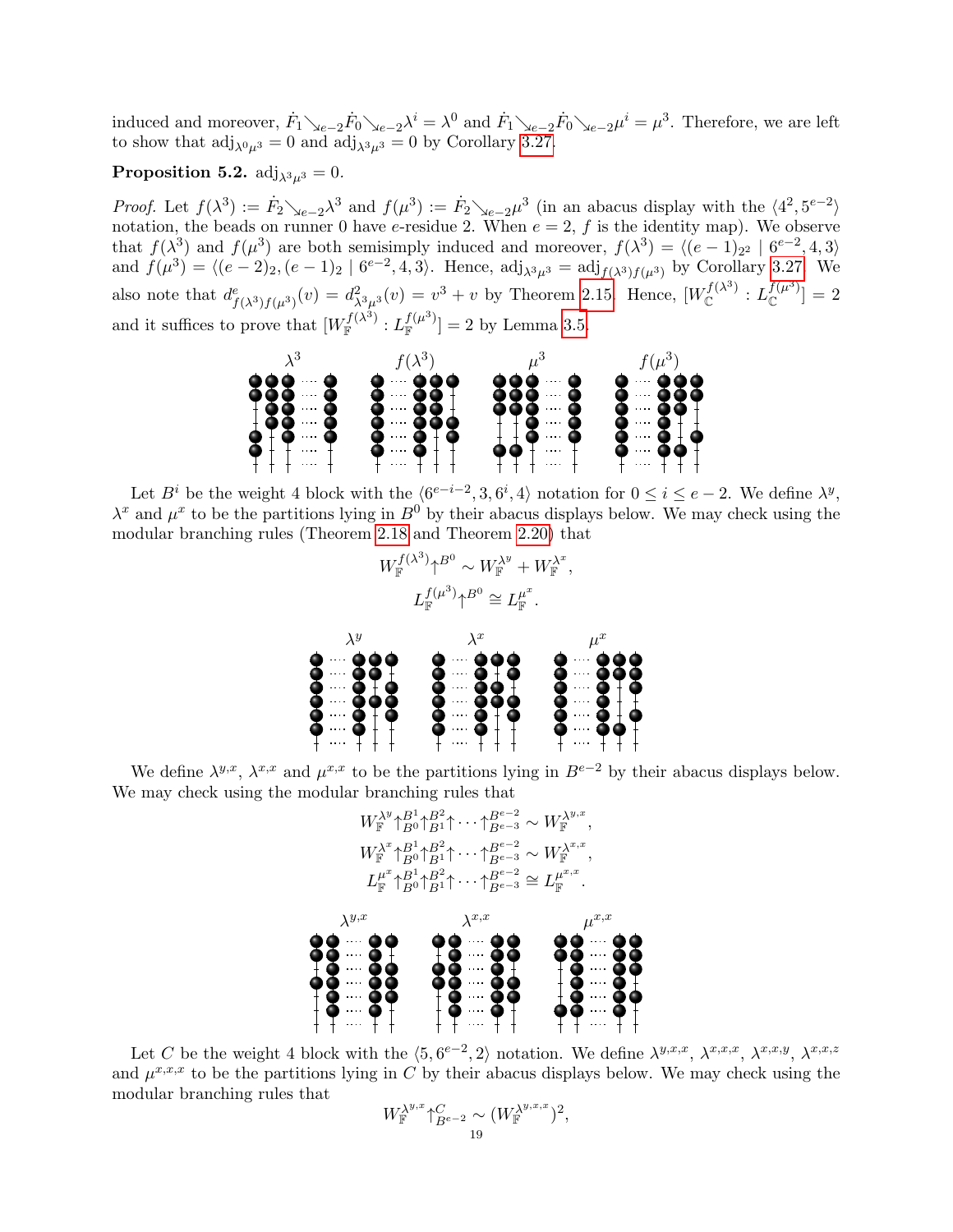$$
W_{\mathbb{F}}^{\lambda^{x,x}} \uparrow_{B^{e-2}}^{C} \sim (W_{\mathbb{F}}^{\lambda^{x,x,x}})^{2} + (W_{\mathbb{F}}^{\lambda^{x,x,y}})^{2} + (W_{\mathbb{F}}^{\lambda^{x,x,z}})^{2},
$$
  

$$
L_{\mathbb{F}}^{\mu^{x,x}} \uparrow_{B^{e-2}}^{C} \cong L_{\mathbb{F}}^{\mu^{x,x,x}} \oplus L_{\mathbb{F}}^{\mu^{x,x,x}}.
$$

Hence, we have the upper bound

$$
2[W_{\mathbb{F}}^{f(\lambda^{3})}:L_{\mathbb{F}}^{f(\mu^{3})}] = [W_{\mathbb{F}}^{f(\lambda^{3})}:L_{\mathbb{F}}^{f(\mu^{3})}][L_{\mathbb{F}}^{f(\mu^{3})} \uparrow^{B^{0}} \uparrow^{B^{1}}_{B^{0}} \cdots \uparrow^{B^{e-2}}_{B^{e-3}} \uparrow^{C}_{B^{e-2}}:L_{\mathbb{F}}^{\mu^{x,x,x}}]
$$
  
\n
$$
\leq \sum_{\nu} [W_{\mathbb{F}}^{f(\lambda^{3})}:L_{\mathbb{F}}^{\nu}][L_{\mathbb{F}}^{\nu} \uparrow^{B^{0}} \uparrow^{B^{1}}_{B^{0}} \cdots \uparrow^{B^{e-2}}_{B^{e-3}} \uparrow^{C}_{B^{e-2}}:L_{\mathbb{F}}^{\mu^{x,x,x}}]
$$
  
\n
$$
= [W_{\mathbb{F}}^{f(\lambda^{3})} \uparrow^{B^{0}} \uparrow^{B^{1}}_{B^{0}} \cdots \uparrow^{B^{e-2}}_{B^{e-3}} \uparrow^{C}_{B^{e-2}}:L_{\mathbb{F}}^{\mu^{x,x,x}}]
$$
  
\n
$$
= 2([W_{\mathbb{F}}^{\lambda^{y,x,x}}:L_{\mathbb{F}}^{\mu^{x,x,x}}] + [W_{\mathbb{F}}^{\lambda^{x,x,x}}:L_{\mathbb{F}}^{\mu^{x,x,x}}] + [W_{\mathbb{F}}^{\lambda^{x,x,y}}:L_{\mathbb{F}}^{\mu^{x,x,x}}] + [W_{\mathbb{F}}^{\lambda^{x,x,x}}:L_{\mathbb{F}}^{\mu^{x,x,x}}].
$$



Using the LLT algorithm and Theorem [2.15,](#page-4-3) we have  $d_{\lambda^{y,x,x}\mu^{x,x,x}}^e(v) = v^2$ ,  $d_{\lambda^{x,x,x}\mu^{x,x,x}}^e(v) = v^3$ ,  $d^e_{\lambda^{x,x,y}\mu^{x,x,x}}(v) = 0$  and  $d^e_{\lambda^{x,x,z}\mu^{x,x,x}}(v) = 0$ . Additionally, observe that  $\lambda_i^{y,x,x} = \lambda_i^{x,x,x} = \lambda_i^{x,x,y} = \lambda_i^{x,x,y}$  $\mu_i^{\hat{x},x,x}$  $\sum_{i=1}^{x,x,x}$  for  $1 \leq i \leq e-1$ , so we may combine Corollary [3.14](#page-9-3) (applied  $e-1$  times) and Theorem [3.9](#page-9-0) to  $\text{conclude that } [W_{\mathbb{F}}^{\lambda^{y,x,x}}: L_{\mathbb{F}}^{\mu^{x,x,x}}]$  $[\mu^{x,x,x}] = [W_\mathbb{C}^{\lambda^{y,x,x}}: L_\mathbb{C}^{\mu^{x,x,x}}]$  $[\mu^{x,x,x}_{\mathbb C}]=1,\,[W_{\mathbb F}^{\lambda^{x,x,x}}:L_{\mathbb F}^{\mu^{x,x,x}}]$  $[\mu^{x,x,x}] = [W^{\lambda^{x,x,x}}_\mathbb{C} : L^{\mu^{x,x,x}}_\mathbb{C}]$  $\binom{\mu^{\omega,\omega,\omega}}{\mathbb{C}}=1$ and  $[W_{\mathbb{F}}^{\lambda^{x,x,y}}: L_{\mathbb{F}}^{\mu^{\tilde{x},x,x}}$  $[\mu^{\tilde{x},x,x}] = [\stackrel{\circ}{W}_{\mathbb C}^{\lambda^{x,x,y}}: L_{\mathbb C}^{\mu^{\widetilde{x},x,x}}$  $\int_{\mathbb{C}}^{\mu^{-1}-1}$  = 0. By Theorem [3.1](#page-7-1) and Corollary [3.3,](#page-8-1) we have

$$
[W_{\mathbb{F}}^{\lambda^{x,x,z}}:L_{\mathbb{F}}^{\mu^{x,x,x}}]=[W_{\mathbb{C}}^{\lambda^{x,x,z}}:L_{\mathbb{C}}^{\mu^{x,x,x}}]+{\rm adj}_{\lambda^{x,x,z}\mu^{x,x,x}}+\sum_{\lambda^{x,x,z}<_{J}\nu
$$

From the abacus display of  $\mu^{x,x,x}$ , we observe that  $\mathcal{R}^{e-1}(\mu^{x,x,x})$  has weight 3. Therefore, the terms in the sum above are non-zero only if  $\lambda^{x,x,z} \leq J$   $\nu \leq J$   $\mu^{x,x,x}$  and  $\nu_{e-1} \leq \mu_{e-1}$  by Corollary [3.14,](#page-9-3) Corollary [3.16](#page-10-1) and Theorem [3.9.](#page-9-0) It is easy to check that the set  $\{\nu : \lambda^{x,x,z} \leq J \ \nu \leq J\}$  $\mu^{x,x,x}$  and  $\nu_{e-1} < \mu_{e-1}$  is empty. Moreover,  $\lambda^{x,x,z} \sim \langle 0_{3,1} | 4, 7, \ldots, 4e+1 \rangle$  induces semisimply to a Rouquier block, so  $\mathrm{adj}_{\lambda^{x,x,z}\mu^{x,x,x}} = 0$ . Additionally,  $[W_{\mathbb{C}}^{\lambda^{x,x,z}} : L_{\mathbb{C}}^{\mu^{x,x,x}}]$  $\left[\begin{smallmatrix} \mu^{x,x,x} \ \mathbb C \end{smallmatrix}\right] = \left[ \begin{smallmatrix} d_{\lambda^{x,x,z}z}^e \ \lambda^{x,x,z} \mu^{x,x,x} \end{smallmatrix} \right] = 0,$ therefore  $[W_{\mathbb{F}}^{\lambda^{x,x,z}}: L_{\mathbb{F}}^{\mu^{x,x,x}}]$  $\left[ \begin{smallmatrix} \mu^{x,x,x} \ \mathbb{F} \end{smallmatrix} \right] = 0 \text{ and } \left[ W_{\mathbb{F}}^{f(\lambda^3)} : L_{\mathbb{F}}^{f(\mu^3)} \right] = 2.$ 

To prove Proposition [5.1,](#page-17-0) all that remains is to show that  $\text{adj}_{\lambda^0\mu^3} = 0$ . Since  $d^e_{\lambda^0\mu^3}(v) = 0$ (calculated using the LLT algorithm and runner removal theorems [2.14](#page-4-2) and [2.15\)](#page-4-3), we just need to check that  $\text{adj}_{\nu\mu^3} = 0$  for every partition  $\nu$  satisfying  $\lambda^0 <_{P} \nu <_{P} \mu^3$  in order to apply Proposition [3.4.](#page-8-2)

We list all the partitions  $\nu$  such that  $\lambda^0 <_P \nu <_P \mu^3$ :

- $\nu = \langle 0_2, 1_{1^2} \mid 4^2, 5^{e-2} \rangle \sim \langle 0_3, 1 \mid 4, 7, \ldots, 3e + 1 \rangle$ , so adj<sub> $\nu \mu^3 = 0$ </sub> by Proposition [3.32.](#page-14-2)
- $\nu = \langle 0_{2,1}, 1 \mid 4^2, 5^{e-2} \rangle \sim \langle 0_{3,1} \mid 4, 7, \ldots, 3e+1 \rangle$ , so  $\text{adj}_{\nu\mu^3} = 0$  by Proposition [3.32.](#page-14-2)
- $\nu = \lambda^3$ , so adj $_{\lambda^3 \mu^3} = 0$  by Proposition [5.2.](#page-18-0)

This concludes the proof of Proposition [5.1.](#page-17-0)

5.2. Blocks forming exactly two  $[4:1]$ -pairs. In the next two sections, we prove the following proposition.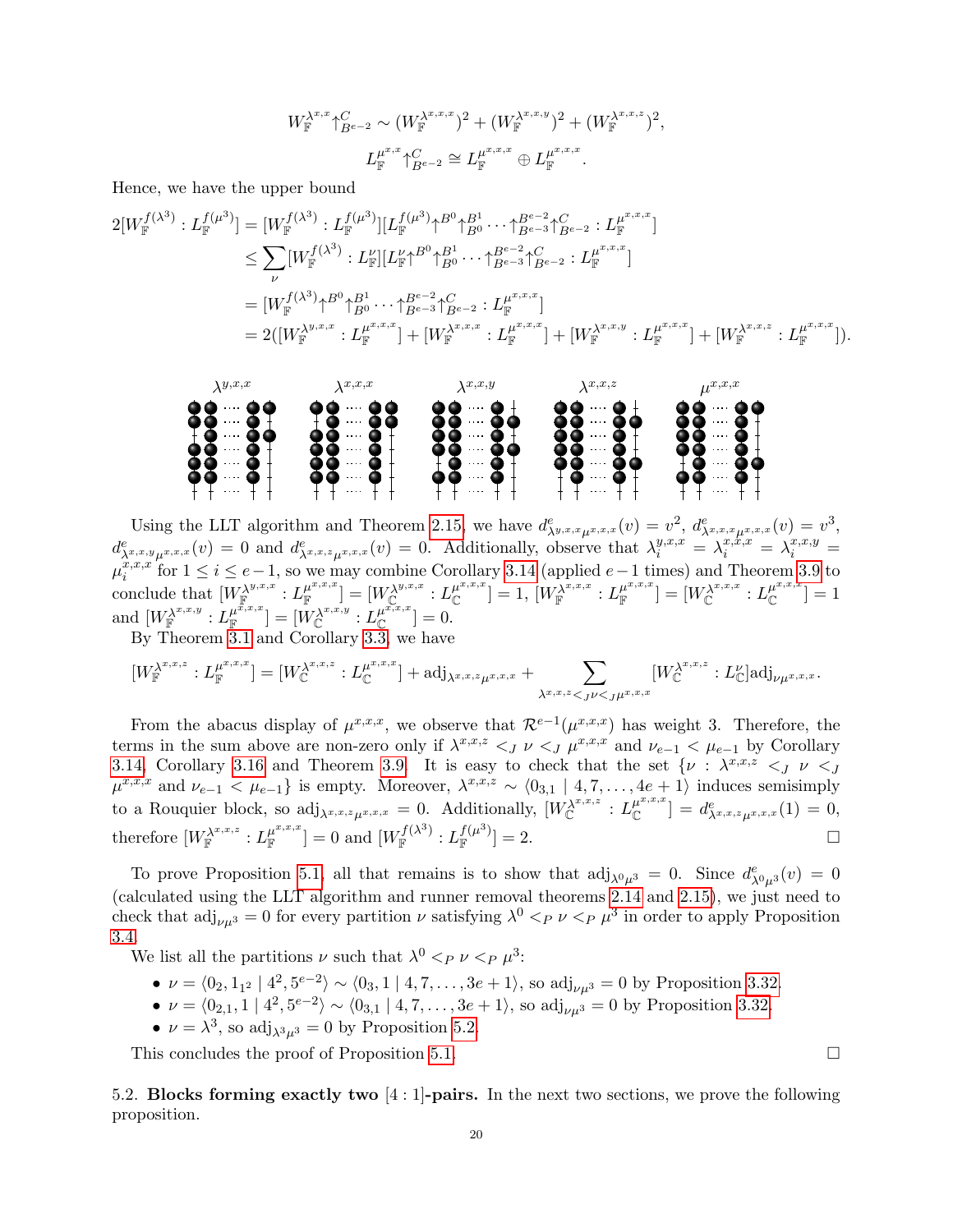<span id="page-20-0"></span>**Proposition 5.3.** Let B be a weight 4 block of  $S_n$ . Suppose that there are exactly two blocks  $A_1$ and  $A_2$  forming a [4 : 1]-pair with B, and that there are no other blocks C forming a [4 : k]-pair with B for any k. Additionally, suppose that the adjustment matrix for every weight 4 block of  $S_m$ is the identity matrix whenever  $m < n$ . Then, the adjustment matrix for B is the identity matrix.

The conditions above give two distinct types of block B.

5.2.1. Blocks with the  $\langle 4^a, 5^{b-a}, 4^{c-b}, 5^{d-c}, 4^{e-d} \rangle$  notation. We first consider the case where B has the  $\langle 4^a, 5^{b-a}, 4^{c-b}, 5^{d-c}, 4^{e-d} \rangle$  notation, for some  $0 < a < b < c < d \le e$ . Let  $\lambda$  and  $\mu$  be two distinct partitions in B for which we want to prove that  $\text{adj}_{\lambda\mu} = 0$ . By Proposition [3.26,](#page-12-1) if  $\lambda$  were non-exceptional for any one of  $(A_i, B)$ , then  $\text{adj}_{\lambda\mu} = \delta_{\lambda\mu}$ . Therefore, we may assume that  $\lambda$  is exceptional for both pairs  $(A_1, B)$  and  $(A_2, B)$ ; that is  $\lambda = \langle a_{12}, c_{12} \rangle$ .



Observe that the first unoccupied position in the abacus display for  $\lambda$  above occurs at position a. By Remark [3.17,](#page-10-2) we may assume that  $l(\mu) < l(\lambda)$ , so the first unoccupied position in an abacus display for  $\mu$  must occur after position a. Consequently, all beads in runner 0 of an abacus display for  $\mu$  have zero weight, therefore  $\mu$  must be e-regular and adj<sub> $\lambda \mu = \delta_{\lambda \mu}$  by Proposition [3.11](#page-9-5) and</sub> Theorem [3.7.](#page-9-2)

5.2.2. Blocks with the  $\langle 4^a, 5^{b-a}, 6^{c-b}, 5^{d-c}, 4^{e-d} \rangle$  notation. We complete the proof of Proposition [5.3](#page-20-0) by considering blocks B with the  $\langle 4^a, 5^{b-a}, 6^{c-b}, 5^{d-c}, 4^{e-d} \rangle$  notation, for some  $0 < a < b < c \le$  $d \leq e$ . Let  $\lambda$  and  $\mu$  be two distinct partitions in B for which we want to prove that  $\text{adj}_{\lambda\mu} = 0$ . By Proposition [3.26,](#page-12-1) we may assume that  $\lambda$  is exceptional for both pairs  $(A_1, B)$  and  $(A_2, B)$ ; that is  $\lambda = \langle a_{1^2}, b_{1^2} \rangle$  with  $b - a \geq 2$ .



Observe that the first unoccupied position in the abacus display for  $\lambda$  above occurs at position a. By Remark [3.17,](#page-10-2) we may assume that  $l(\mu) < l(\lambda)$ , so the first unoccupied position in an abacus display for  $\mu$  must occur after position a. Consequently, all beads in runner 0 of an abacus display for  $\mu$  have zero weight, therefore  $\mu$  must be e-regular and adj<sub> $\lambda \mu = \delta_{\lambda \mu}$  by Proposition [3.11](#page-9-5) and</sub> Theorem [3.7.](#page-9-2)

This completes the proof of Proposition [5.3.](#page-20-0)

## 5.3. Blocks forming exactly one [4 : 3]-pair.

<span id="page-20-1"></span>**Proposition 5.4.** Suppose that A and B are weight 4 blocks of  $S_{n-1}$  and  $S_n$  respectively, forming a [4 : 3]-pair. Moreover, suppose that there is no block other than A forming a [4 : k]-pair with B for any k. Additionally, suppose that the adjustment matrix for every weight 4 block of  $S_m$  is the identity matrix whenever  $m < n$ . Then, the adjustment matrix for B is the identity matrix.

*Proof.* The conditions on B mean that we may represent B on an abacus with the  $\langle 4^a, 7^{b-a}, 6^{c-b}, 5^{d-c}, 4^{e-d} \rangle$ notation, where  $0 < a < b \le c \le d \le e$ . If  $\lambda$  and  $\mu$  are two distinct partitions in B, then we have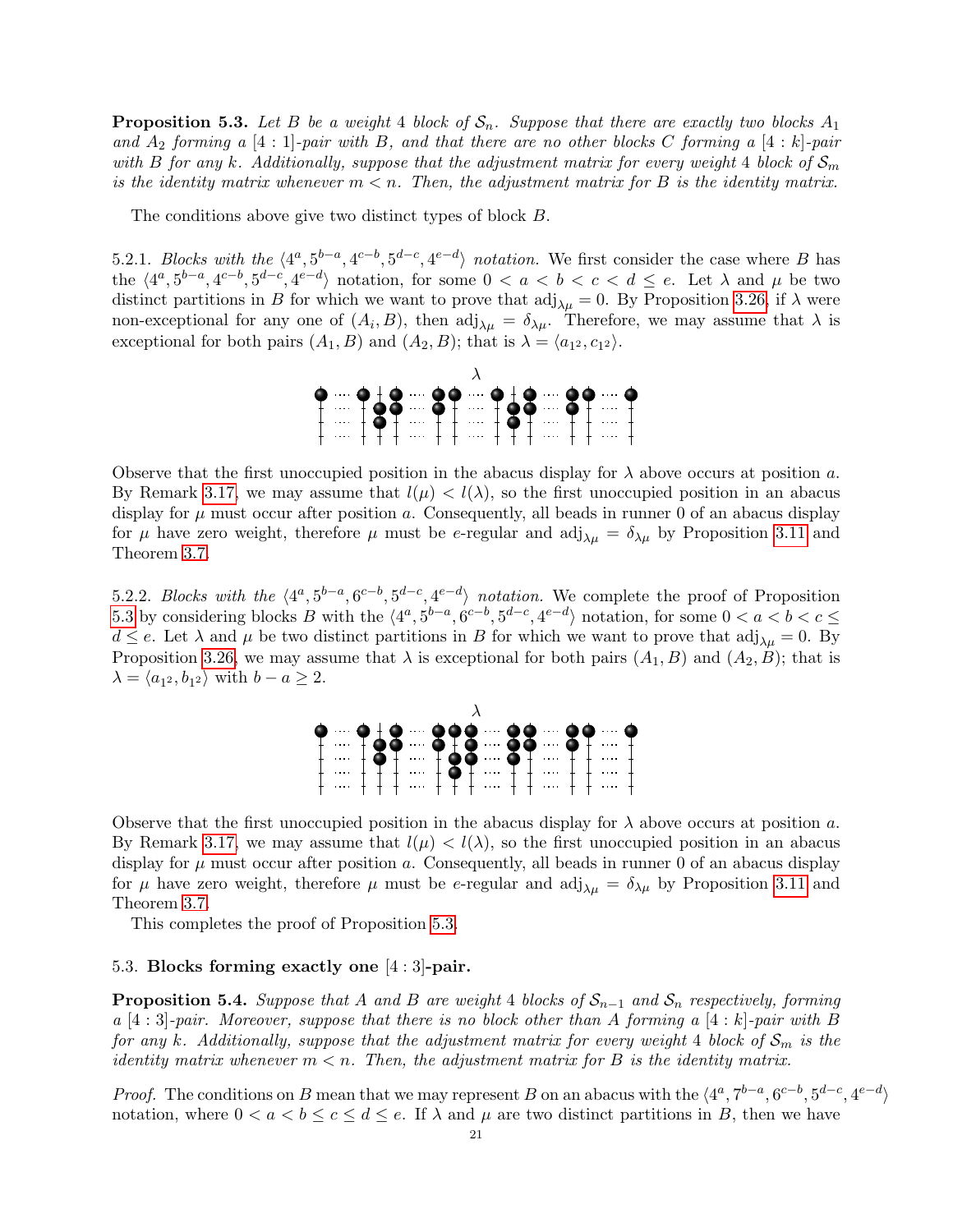$adj_{\lambda\mu} = 0$  by Proposition [3.26](#page-12-1) unless  $\lambda$  is the unique exceptional partition for  $(A, B)$ , namely  $\lambda = \langle a_{14} \rangle.$ 



Observe that the first unoccupied position in the abacus display for  $\lambda$  above occurs at position a. By Remark [3.17,](#page-10-2) we may assume that  $l(\mu) < l(\lambda)$ , so the first unoccupied position in an abacus display for  $\mu$  must occur after position a. Consequently, all beads in runner 0 of an abacus display for  $\mu$  have zero weight, therefore  $\mu$  must be e-regular and adj<sub> $\lambda \mu = \delta_{\lambda \mu}$  by Proposition [3.11](#page-9-5) and</sub> Theorem [3.7.](#page-9-2)  $\Box$ 

#### 5.4. Blocks forming exactly one [4 : 2]-pair.

<span id="page-21-0"></span>**Proposition 5.5.** Suppose that A and B are weight 4 blocks of  $S_{n-1}$  and  $S_n$  respectively, forming a [4 : 2]-pair. Moreover, suppose that there is no block other than A forming a [4 : k]-pair with B for any k. Additionally, suppose that the adjustment matrix for every weight 4 block of  $S_m$  is the identity matrix whenever  $m < n$ . Then, the adjustment matrix for B is the identity matrix.

The conditions on B mean that we may represent B on an abacus with the  $\langle 4^a, 6^{b-a}, 5^{c-b}, 4^{e-c} \rangle$ notation, where  $0 < a < b \leq c \leq e$ . Suppose that  $\lambda$  and  $\mu$  are two distinct partitions lying in B and we want to prove that  $\text{adj}_{\lambda\mu} = 0$ . If  $\lambda$  were non-exceptional for  $(A, B)$ , then  $\text{adj}_{\lambda\mu} = \delta_{\lambda\mu}$  by Proposition [3.26.](#page-12-1) Therefore we may assume that  $\lambda$  is exceptional; that is  $\lambda$  must be one of the following partitions:

\n- $$
\langle a_{2,1^2} \rangle
$$
\n- $\langle a_{1^3}, i \rangle$ ,  $i \notin \{a-1, a\}$
\n- $\langle a_{1^4} \rangle$
\n

We invite the reader to verify that  $\langle a_{14} \rangle$  induces semi-simply to a Rouquier block:

$$
\langle a_{14} \rangle \sim \begin{cases} \langle 0, a, a+e-c, a+e-b \mid 4, 7, \dots, 3e+1 \rangle & \text{if } e-c > 0, c-b > 0, \\ \langle 0, a_{12}, a+e-c \mid 4, 7, \dots, 3e+1 \rangle & \text{if } e-c = 0, c-b > 0, \\ \langle 0, a, (a+e-c)_{12} \mid 4, 7, \dots, 3e+1 \rangle & \text{if } e-c > 0, c-b = 0, \\ \langle 0, a_{13} \mid 4, 7, \dots, 3e+1 \rangle & \text{if } e-c = 0, c-b = 0. \end{cases}
$$

Therefore, we may assume that  $\lambda \neq \langle a_{14} \rangle$  by Proposition [3.32.](#page-14-2) We are left to consider the cases  $\lambda = \langle a_{2,1^2} \rangle$  or  $\lambda = \langle a_{1^3}, i \rangle, i \notin \{a - 1, a\}.$ 



Let  $\nu := \langle 0, a_{13} \rangle$ . Note that  $l(\nu) \geq l(\lambda)$  for all the remaining possible  $\lambda$ , so we may assume that  $l(\mu) < l(\nu)$  by Remark [3.17.](#page-10-2) Since the first unoccupied position in the abacus display for  $\lambda$  occurs at position 0, the first unoccupied position in an abacus display for  $\mu$  must occur strictly after position 0. Consequently, all beads in runner 0 of an abacus display for  $\mu$  have zero weight, therefore  $\mu$ must be e-regular and  $\text{adj}_{\lambda\mu} = \delta_{\lambda\mu}$  by Proposition [3.11](#page-9-5) and Theorem [3.7.](#page-9-2) This completes the proof of Proposition [5.5.](#page-21-0)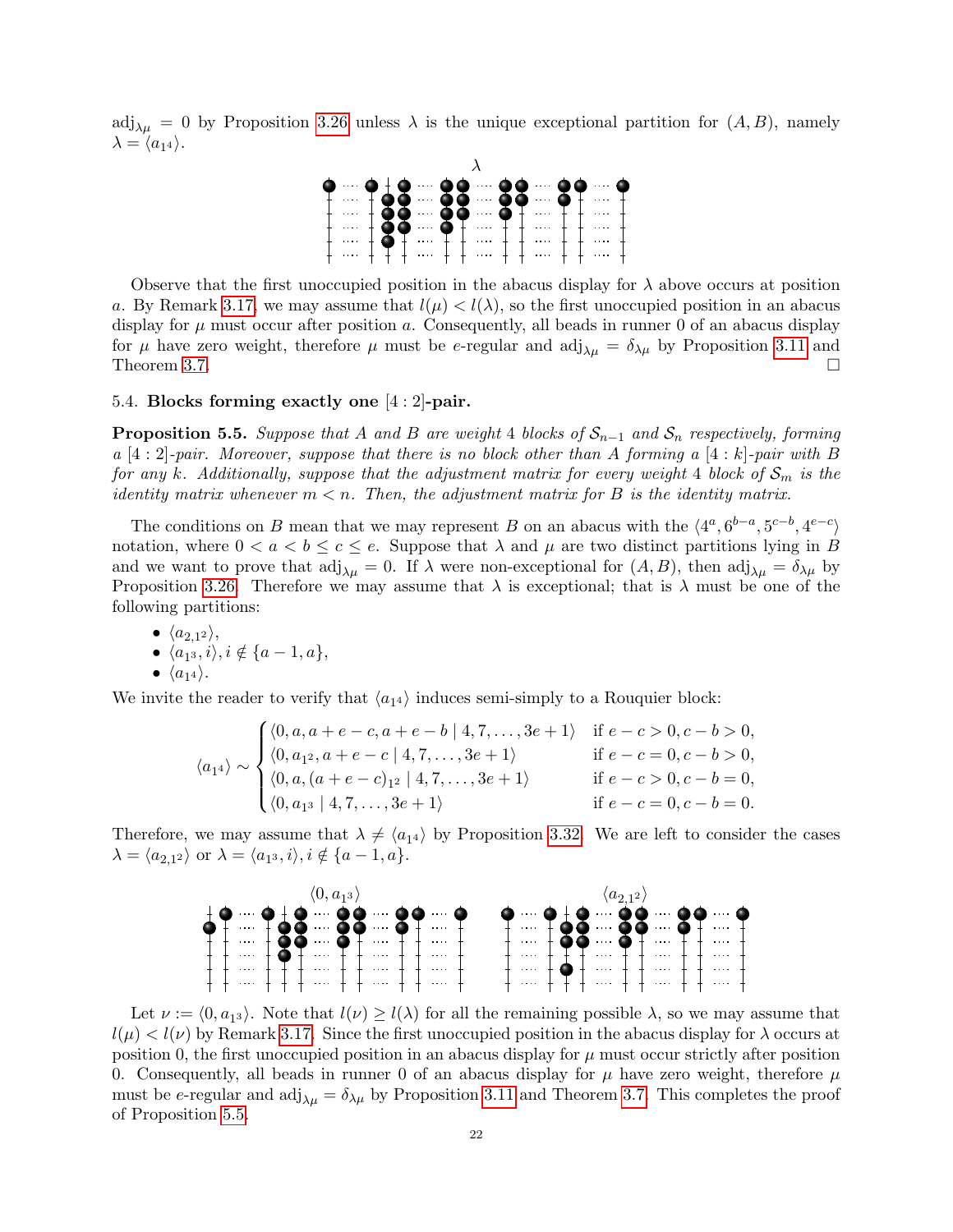#### 5.5. Blocks forming exactly one [4 : 1]-pair. In this section, we prove the following proposition:

<span id="page-22-0"></span>**Proposition 5.6.** Suppose that A and B are weight 4 blocks of  $S_{n-1}$  and  $S_n$  respectively, forming  $a \ [4:1]$ -pair. Moreover, suppose that there is no block other than A forming  $a \ [4:k]$ -pair with B for any k. Additionally, suppose that the adjustment matrix for every weight 4 block of  $S_m$  is the identity matrix whenever  $m < n$ . Then, the adjustment matrix for B is the identity matrix.

The conditions on B mean that we may represent B on an abacus with the  $\langle 4^a, 5^{b-a}, 4^{e-b} \rangle$ notation, where  $0 < a < b \le e$ . Suppose that  $\lambda$  and  $\mu$  are two distinct partitions lying in B and we want to prove that  $\text{adj}_{\lambda\mu} = 0$ . By Proposition [3.26](#page-12-1) and Proposition [3.30](#page-14-3) we may assume that  $\lambda$  is exceptional, so that  $\lambda$  is one of the following partitions:

- $\bullet$   $\langle a_{3,1} \rangle$ ,
- $\bullet$   $\langle a_{2^2} \rangle,$
- $\bullet$   $\langle a_{2,1^2} \rangle,$
- $\langle a_{2,1}, i \rangle$ ,  $i \notin \{a-1, a\}, e \geq 3$ ,
- $\langle a_{1^2}, i_2 \rangle$ ,  $i \notin \{a 1, a\}, e \geq 3$ ,
- $\langle a_{1^2}, i, j \rangle$ ,  $i, j \notin \{a 1, a\}$  and  $i < j, e \geq 4$ ,
- $\langle a_{1^3}, i \rangle$ ,  $i \neq a$ ,
- $\langle a_{1^2}, i_{1^2} \rangle$ ,  $i \notin \{a-1, a\}, e \geq 3$ ,

$$
\bullet \ \langle a_{1^4}\rangle.
$$

We invite the reader to check that  $\langle a_{14} \rangle$  induces semi-simply to a Rouquier block:

$$
\langle a_{14} \rangle \sim \begin{cases} \langle 0_{1^2}, a, a+e-b \mid 4, 7, \dots, 3e+1 \rangle & \text{if } e-b > 0, \\ \langle 0_{1^2}, a_{1^2} \mid 4, 7, \dots, 3e+1 \rangle & \text{if } e-b = 0. \end{cases}
$$

Therefore, we may assume that  $\lambda \neq \langle a_{14} \rangle$  by Proposition [3.32.](#page-14-2) In the remaining possibilities for  $\lambda$ , observe that  $\lambda$  has exactly two normal beads on runner a and at most one normal bead on each of the other runners. By Remark [3.19,](#page-11-4) we may assume that  $\mu$  has at most one normal bead on runner a (non-exceptional) and no normal beads on every other runner. Note that  $\nu := \langle 0_{1^2}, a_{1^2} \rangle \leq_P \lambda$ for all the remaining possibilities for  $\lambda$ . By Remark [3.17](#page-10-2) we may further assume that  $\mu \gg \nu$  since  $\mu \gg \lambda$  and  $\lambda \geq_P \nu$  imply that  $\mu \gg \nu$ . By Corollary [3.11,](#page-9-5) we may also assume that  $\mu$  is e-singular. We list every possibility for  $\mu$  satisfying all the conditions stated above:

- (A1)  $\langle a_2, b_{1^2} \rangle, e b > 0,$ (A2)  $\langle a, b_{2,1} \rangle, b - a = 1, e - b > 0,$ (A3)  $\langle a, a+1, b_{1} \rangle, b-a \geq 2, e-b > 0,$ (B1)  $\langle 0_3, a \rangle$ ,  $a = 1, b - a = 1, e - b = 0$ , (B2)  $\langle 0_2, a, a + 1 \rangle$ ,  $a = 1, e - b = 0, b - a \geq 2$ ,  $(C1)$   $\langle 0, a_3 \rangle$ , (C2)  $\langle 0, a_2, a + 1 \rangle, b - a \geq 2,$  $(C3)$   $\langle 0, a_{2,1} \rangle$ ,  $a = 1$ ,  $(C4)$   $\langle 0, 1, a_2 \rangle$ ,  $a \geq 2$ , (C5)  $\langle 0, a, a+1, a+2 \rangle, b-a \geq 3,$
- (C6)  $\langle 0, a_{1^2}, a+1 \rangle, a = 1, b a \geq 2,$
- (C7)  $\langle 0, 1, a, a + 1 \rangle, a \geq 2, b a \geq 2.$

We now consider 2 separate cases.

5.5.1. The case  $e - b > 0$ . For any partition  $\nu$  lying in B, we define  $\mathfrak{a}(\nu) := \dot{F}_{a-b} \nearrow^a \nu$  (in an abacus display with the  $\langle 4^a, 5^{b-a}, 4^{e-b} \rangle$  notation, the beads on runner 0 have e-residue  $a - b$ ). We may check that  $\mathfrak{a}(\lambda)$  and  $\mathfrak{a}(\mu)$  are both semisimply induced and that  $(\mathfrak{a}(\lambda), \mathfrak{a}(\mu))$  is lowerable except when one of the following happens:

• 
$$
\lambda = \langle a_{2^2} \rangle
$$
 or  $\lambda = \langle i_2, a_{1^2} \rangle$  for some  $0 \le i \le a - 2$ ,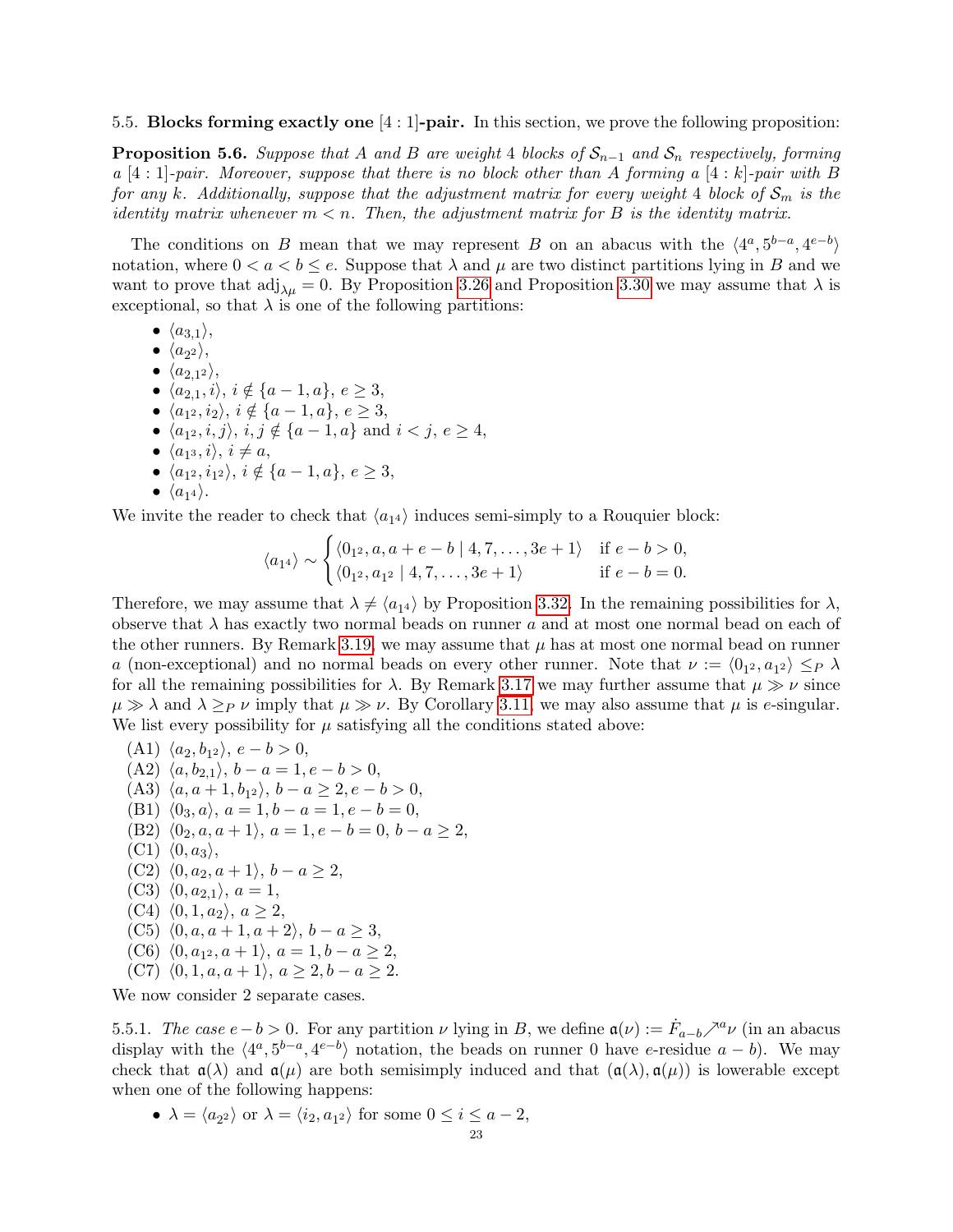•  $e - b = 1$  and  $\mu$  is in case A2 or A3.

When  $\lambda \in \{\langle a_{2^2}\rangle, \langle i_2, a_{1^2}\rangle\}$ , none of our ten cases of  $\mu$  (cases A1-A3, C1-C7) satisfy  $\mu \gg \lambda$ , therefore  $\text{adj}_{\lambda\mu} = \delta_{\lambda\mu}$  by Remark [3.17.](#page-10-2) In view of Corollary [3.21](#page-11-5) and Corollary [3.27,](#page-13-1) we are left to consider  $\mu$  in cases A2 and A3 where  $e - b = 1$ . By considering  $\mu \gg \lambda$  again, we are left with the following possibilities for  $\lambda$ :

- $\langle a_{1^3}, i \rangle$ ,  $0 \leq i \leq a-1$  or  $i = b$ ,
- $\langle i_{1^2}, a_{1^2}\rangle$ ,  $0 \le i \le a-2$ .

For any partition  $\nu$  lying in B, we define  $\mathfrak{b}(\nu) := \dot{F}_a \searrow_{b-a} \nu$  (in an abacus display with the  $\langle 4^a, 5^{b-a}, 4^{e-b} \rangle$  notation, the beads on runner b have e-residue a). We observe that for the remaining pairs  $(\lambda, \mu)$ ,  $\mathfrak{b}(\lambda)$  and  $\mathfrak{b}(\mu)$  are both semisimply induced and that  $(\mathfrak{b}(\lambda), \mathfrak{b}(\mu))$  is lowerable, so the proof of Proposition [5.6](#page-22-0) when  $e - b > 0$  is complete by Corollary [3.21](#page-11-5) and Corollary [3.27.](#page-13-1)

5.5.2. The case  $e - b = 0$ . The case  $e = b$  is much more difficult to deal with. From now on, we assume that  $e = b$ . We will first refine the list of possible  $\mu$ . We note that  $\langle 0, a_{13} \rangle \sim \langle 0_2, a_{12} \rangle$  $4, 7, \ldots, 3e+1$ , so we may assume that  $\lambda \neq \langle 0, a_{13} \rangle$  by Proposition [3.32.](#page-14-2) In view of this, we have  $\tau := \langle a_{1^3}, a + 1 \rangle \leq_P \lambda$  for the remaining possibilities for  $\lambda$  when  $a = 1$  and  $e - a \geq 2$ . When  $a = 1$ and  $e - a = 1$ , we have  $\gamma := \langle a_{2,1} \rangle \leq_P \lambda$  for the remaining possibilities for  $\lambda$ .

By Remark [3.17,](#page-10-2) we may assume that  $\mu \gg \tau$  when  $a = 1$  and  $e - a \geq 2$ , since  $\mu \gg \lambda$  and  $\lambda \geq p \tau$ imply that  $\mu \gg \tau$ ; when  $a = 1$  and  $e - a = 1$ , we may assume that  $\mu \gg \gamma$ . These two additional restrictions produce the following refined list of possibilities for  $\mu$ :

 $(C1)$   $\langle 0, a_3 \rangle$ , (C2)  $\langle 0, a_2, a + 1 \rangle$ ,  $e - a \geq 2$ , (C3)  $\langle 0, a_{2,1} \rangle, a = 1, e - a \geq 2,$ (C4)  $\langle 0, 1, a_2 \rangle, a \geq 2$ , (C5)  $\langle 0, a, a + 1, a + 2 \rangle, e - a \geq 3,$ (C7)  $\langle 0, 1, a, a + 1 \rangle, a \geq 2, e - a \geq 2.$ 

For any partition  $\sigma$  in B, define  $\mathfrak{a}(\sigma) := \dot{F}_a \nearrow^a \sigma$  (in an abacus display with the  $\langle 4^a, 5^{e-a} \rangle$  notation, the beads on runner 0 have e-residue a). When  $\mu$  is in cases C1, C3 and C4 with  $e-a \geq 2$ ,  $\mathfrak{a}(\lambda)$  and  $\mathfrak{a}(\mu)$  are both semisimply induced and  $(\mathfrak{a}(\lambda), \mathfrak{a}(\mu))$  is lowerable. When  $e - a \geq 3$  and  $\mu$  is in case C2,  $\mathfrak{a}(\lambda)$  and  $\mathfrak{a}(\mu)$  are both semisimply induced and  $(\mathfrak{a}(\lambda), \mathfrak{a}(\mu))$  is lowerable. In view of Corollary [3.21](#page-11-5) and Corollary [3.27,](#page-13-1) we are left with the following possibilities for  $\mu$ :

- (C1)  $\langle 0, a_3 \rangle$ ,  $e a = 1$ ,
- (C2)  $\langle 0, a_2, a + 1 \rangle$ ,  $e a = 2$ ,
- (C4)  $\langle 0, 1, a_2 \rangle, a \geq 2, e a = 1,$ (C5)  $\langle 0, a, a+1, a+2 \rangle$ ,  $e - a \geq 3$ ,
- (C7)  $\langle 0, 1, a, a + 1 \rangle, a \geq 2, e a > 2.$

<span id="page-23-0"></span>**Cases C1, C2 and C5.** Suppose that  $\mu$  is in either case C1, C2 or C5. When  $e - a = 1$ ,  $\langle a_{2,1^2} \rangle \sim \langle 0, a_{2,1} \mid 4, 7, \ldots, 3e+1 \rangle$ , so we may assume that  $\lambda \neq \langle a_{2,1^2} \rangle$  by Proposition [3.32.](#page-14-2) By Remark [3.17,](#page-10-2) we may also assume that  $\lambda \ll \mu$ . We find that the only remaining possibilities for  $\lambda$ are:

- $\langle i_{1^2}, a_{1^2} \rangle$  for some  $0 \le i \le a-2$ ,
- $\langle i, a_{1^3} \rangle$  for some  $1 \leq i \leq a 1$ .

Our strategy to deal with the remaining pairs  $(\lambda, \mu)$  is to first induce them up semisimply via the same sequence of inductions (for example using

 $f := \dot{F}_{5a+2} \searrow_{e-a-1} \ldots \dot{F}_{2a+1} \searrow_{e-a-1} \dot{F}_{2a} \searrow_{e-a-1} \dot{F}_{2a-1} \searrow_{e-a} \ldots \dot{F}_{a+1} \searrow_{e-a} \dot{F}_{a} \searrow_{e-a}$  which is well-defined for partitions in block B) to the block with the  $\langle 4^a, 6, 9^{e-a-1} \rangle$  notation, followed by an application of the Jantzen-Schaper formula. We denote their induced counterparts as  $(\hat{\lambda}, \hat{\mu})$ ; that is  $(\lambda, \mu) \sim (\hat{\lambda}, \hat{\mu})$ .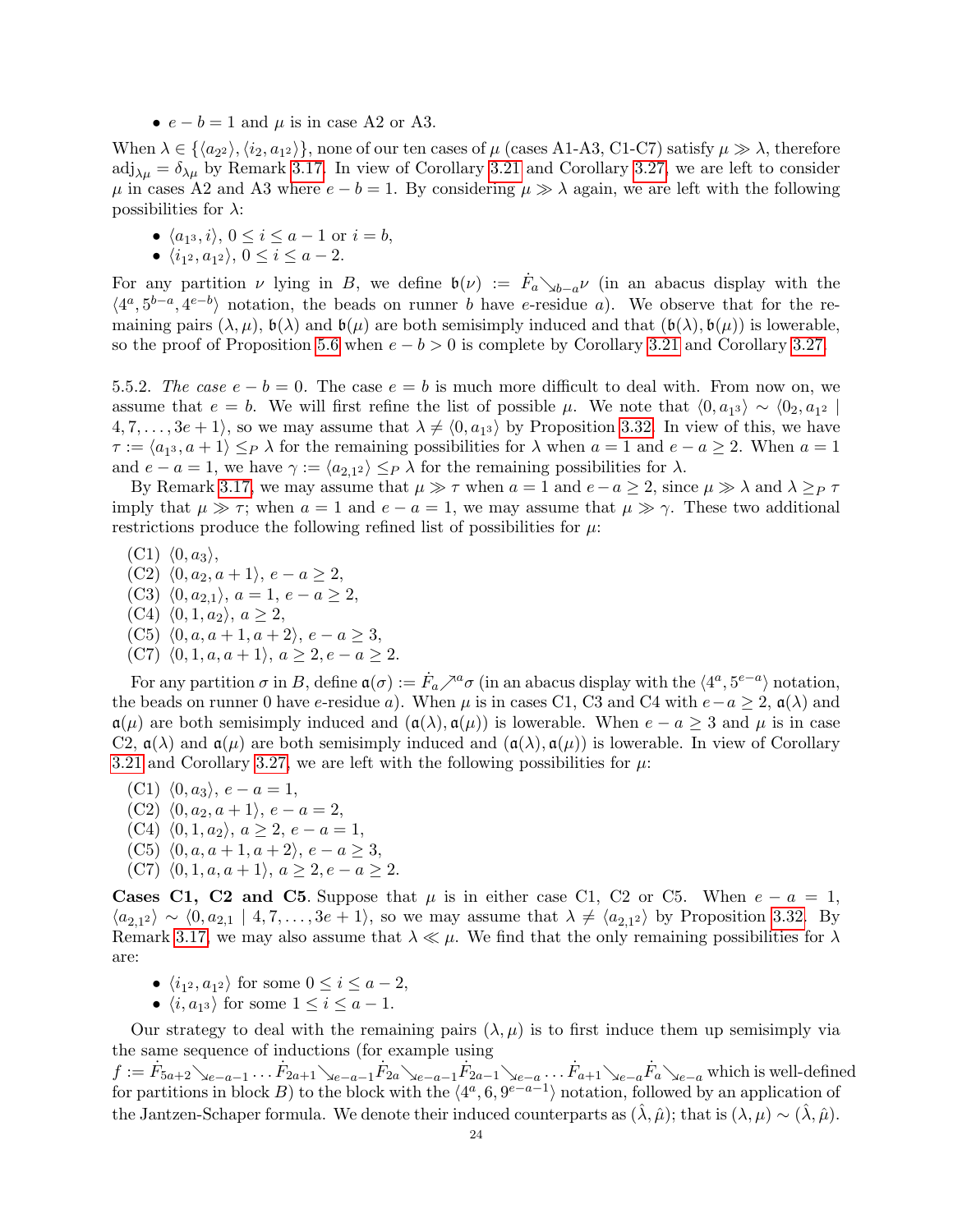Using Theorem [2.6,](#page-3-0) we would show that  $[W^{\hat{\lambda}}: L^{\hat{\mu}}]$  is independent of char(F), so that  $\text{adj}_{\hat{\lambda}\hat{\mu}} = \delta_{\hat{\lambda}\hat{\mu}}$ and hence  $\text{adj}_{\lambda\mu} = \delta_{\lambda\mu}$  by Corollary [3.27](#page-13-1) and Lemma [3.5.](#page-8-3) We may check that

- $\langle i_{1^2}, a_{1^2} \rangle \sim \langle i_{2,1}, a \mid 4^a, 6, 9^{e-a-1} \rangle$  when  $i \le a-2$ ,
- $\langle i, a_{1} \rangle \sim \langle 0, i_{2}, a \mid 4^{a}, 6, 9^{e-a-1} \rangle$  when  $1 \leq i \leq a-1$ ,
- $\mu \sim \langle 0, a_3 \mid 4^a, 6, 9^{e-a-1} \rangle.$

Note that  $\langle 0_{2,1}, a \mid 4^a, 6, 9^{e-a-1} \rangle \leq J$  *λ* for all remaining possible *λ*. Table [4,](#page-30-1) Table [5](#page-31-0) and Table [6](#page-31-1) (in the appendix) illustrates how we use Theorem [2.6.](#page-3-0) The entries of the tables are the Jantzen-Schaper coefficients (Definition [2.4\)](#page-2-3)  $J(\nu, \sigma)$ , for partitions  $\langle 0_{2,1}, a \mid 4^a, 6, 9^{e-a-1} \rangle \leq_J \nu \leq_J \sigma \leq_J$  $\hat{\mu} = \langle 0, a_3 | 4^a, 6, 9^{e-a-1} \rangle$ . Note that  $J_{\mathbb{F}}(\nu, \sigma) = J_{\mathbb{C}}(\nu, \sigma)$  since char( $\mathbb{F}$ ) >  $w = 4$ . We also omit the columns indexed by  $\nu$  if  $[W^{\nu}: L^{\hat{\mu}}] = 0$  as these do not contribute to our calculations. If we are able to justify the last column of Table [4,](#page-30-1) Table [5](#page-31-0) and Table [6,](#page-31-1) it would imply that  $[W^{\nu}: L^{\hat{\mu}}]$ is independent of  $\mathbb{F}$ , hence  $\text{adj}_{\nu\hat{\mu}} = \delta_{\nu\hat{\mu}}$  for all  $\langle 0_{2,1}, a \mid 4^a, 6, 9^{e-a-1} \rangle \leq_J \nu \leq_J \hat{\mu}$ ; this shows that  $\text{adj}_{\lambda\mu} = \delta_{\lambda\mu}$  for every remaining possible  $\lambda$  by Corollary [3.27](#page-13-1) and Lemma [3.5.](#page-8-3)

We now proceed to justify the last column of Table [4,](#page-30-1) Table [5](#page-31-0) and Table [6.](#page-31-1) When  $B(\nu, \hat{\mu}) \leq 1$ , we have  $[W^{\nu}: L^{\hat{\mu}}] = B(\nu, \hat{\mu})$  by Corollary [2.7,](#page-3-3) so  $\text{adj}_{\nu \hat{\mu}} = \delta_{\nu \hat{\mu}}$  by Lemma [3.5.](#page-8-3) When  $B(\nu, \hat{\mu}) > 1$ , we have to do more work.

Let  $\nu^0 := \langle (a-1)_{2,1}, a \mid 4^a, 6, 9^{e-a-1} \rangle$ . Observe that  $B(\nu^0, \hat{\mu}) = 2$  and that this is the only partition  $\nu$  in Table [4,](#page-30-1) Table [5](#page-31-0) and Table [6](#page-31-1) with  $B(\nu, \hat{\mu}) > 1$  (shaded the tables). Following Remark [2.13,](#page-4-4) we calculate  $\sigma_e(\nu^0)$  and  $\sigma_e(\hat{\mu})$ , and find that they are both  $(-1)^a$ , hence  $[W_{\mathbb{C}}^{\nu^0} : L_{\mathbb{C}}^{\hat{\mu}}] = 1$ . A priori, we only know that  $[W_{\mathbb{F}}^{\nu^0} : L^{\hat{\mu}}_{\mathbb{F}}] \leq 2$ .

 ${\rm \bf Lemma \ 5.7.} \ \ We \ have \ \left[W_{\mathbb F}^{\nu^0} : L_{\mathbb F}^{\hat{\mu}} \right] = 1.$ 

*Proof.* We may check that  $\nu^0$  induces semi-simply to a Rouquier block:

$$
\nu^{0} \sim \begin{cases} \langle 0_{2,1}, a \mid 4, 7, \dots, 3e + 1 \rangle & \text{if } a = 1, \\ \langle 0, (a-1)_{2}, a \mid 4, 7, \dots, 3e + 1 \rangle & \text{if } a \geq 2. \end{cases}
$$

Hence,  $\text{adj}_{\nu^0\hat{\mu}} = 0$  by Proposition [3.32.](#page-14-2) Moreover, we deduce from the rows above  $\nu^0$  in Table [4,](#page-30-1) Table [5](#page-31-0) and Table [6](#page-31-1) that  $[W^{\nu}: L^{\hat{\mu}}]$  is independent of F whenever  $\nu^0 <_{J} \nu <_{J} \hat{\mu}$ , therefore  $\text{adj}_{\nu \hat{\mu}} = 0$ by Lemma [3.5.](#page-8-3) Finally,

$$
[W_{\mathbb{F}}^{\nu^0}: L_{\mathbb{F}}^{\hat{\mu}}] = \sum_{\nu^0 \leq J^{\nu} \leq J\hat{\mu}} [W_{\mathbb{C}}^{\nu^0}: L_{\mathbb{C}}^{\nu}] \text{adj}_{\nu\hat{\mu}} = [W_{\mathbb{C}}^{\nu^0}: L_{\mathbb{C}}^{\hat{\mu}}] = 1.
$$

<span id="page-24-0"></span>**Cases C4 and C7.** Suppose that  $\mu$  is in either case C4 or C7. When  $e - a = 1$ ,  $\langle a_{2,1}^2 \rangle \sim \langle 0, a_{2,1}^2 \rangle$  $\{4, 7, \ldots, 3e + 1\}$ , so we may assume that  $\lambda \neq \langle a_{2,1^2} \rangle$  by Proposition [3.32.](#page-14-2) By Remark [3.17,](#page-10-2) we may also assume that  $\lambda \ll \mu$ . We find that the only remaining possibilities for  $\lambda$  are:

- $\bullet$   $\langle 1, a_{1^3} \rangle,$
- $\bullet$   $\langle 1_{1^2}, a_{1^2} \rangle,$
- $\bullet \langle 0_{1^2}, a_{1^2} \rangle.$

We use the Jantzen Schaper formula and Corollary [3.27](#page-13-1) in the same fashion as in section [5.5.2](#page-23-0) to deal with the remaining pairs of  $(\lambda, \mu)$ . We may check that (for example using  $f :=$  $\dot{F}_{5a+2}\searrow_{e-a-1}\ldots\dot{F}_{2a+1}\searrow_{e-a-1}\dot{F}_{2a}\searrow_{e-a-1}\dot{F}_{2a-1}\searrow_{e-a}\ldots\dot{F}_{a+1}\searrow_{e-a}\dot{F}_{a}\searrow_{e-a})$ 

- $\langle 1, a_{1^3} \rangle \sim \langle 0, 1_2, a \mid 4^a, 6, 9^{e-a-1} \rangle,$ •  $\langle 1_{1^2}, a_{1^2} \rangle \sim \langle 1_{2,1}, a \mid 4^a, 6, 9^{e-a-1} \rangle,$ •  $\langle 0_{1^2}, a_{1^2} \rangle \sim \langle 0_{2,1}, a \mid 4^a, 6, 9^{e-a-1} \rangle,$
- $\mu \sim \langle 0, 1, a_2 \mid 4^a, 6, 9^{e-a-1} \rangle.$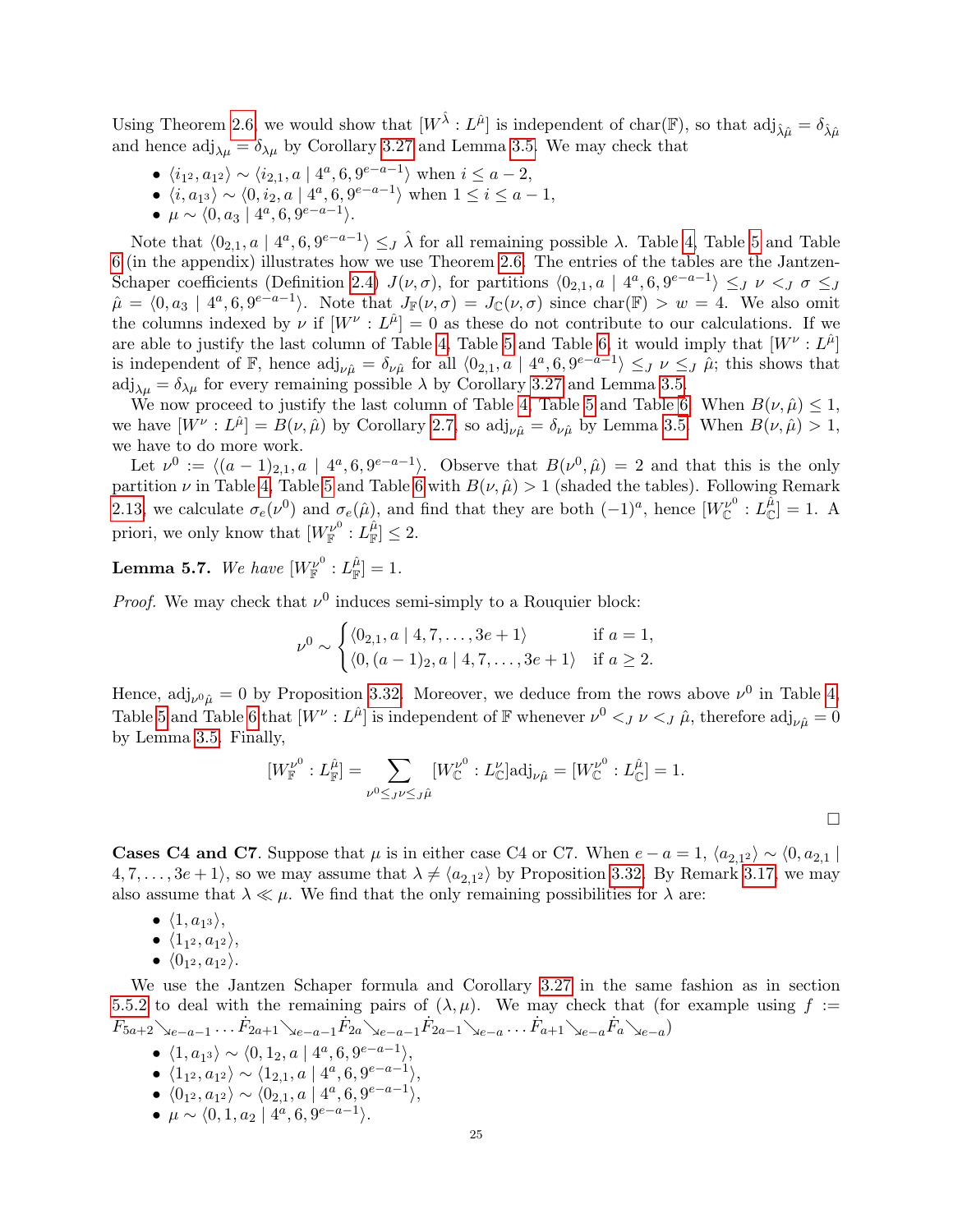Note that  $\langle 0_{2,1}, a \mid 4^a, 6, 9^{e-a-1} \rangle <_{J} \langle 1_{2,1}, a \mid 4^a, 6, 9^{e-a-1} \rangle <_{J} \langle 0, 1_2, a \mid 4^a, 6, 9^{e-a-1} \rangle$ . The entries of Table [7](#page-32-0) (in the appendix) are the Jantzen-Schaper coefficients (Definition [2.4\)](#page-2-3)  $J(\nu, \sigma)$ , for partitions  $\langle 0_{2,1}, a \mid 4^a, 6, 9^{e-a-1} \rangle \leq_J \nu \langle J \sigma \leq_J \hat{\mu} \rangle = \langle 0, 1, a_2 \mid 4^a, 6, 9^{e-a-1} \rangle$ . Note that  $J_{\mathbb{F}}(\nu,\sigma) = J_{\mathbb{C}}(\nu,\sigma)$  since char( $\mathbb{F}) > w = 4$ . We also omit the columns indexed by  $\nu$  if  $[W^{\nu}: L^{\hat{\mu}}] = 0$ as these do not contribute to our calculations. If we are able to justify the last column of Table [7,](#page-32-0) it would imply that  $[W^{\nu}: L^{\hat{\mu}}]$  is independent of  $\mathbb{F}$ , hence  $\text{adj}_{\nu \hat{\mu}} = \delta_{\nu \hat{\mu}}$  for all  $\langle 0_{2,1}, a \mid 4^a, 6, 9^{e-a-1} \rangle \leq J$  $\nu \leq J$   $\hat{\mu}$  by Lemma [3.5;](#page-8-3) this shows that  $\text{adj}_{\lambda\mu} = \delta_{\lambda\mu}$  for every remaining possible  $\lambda$  by Corollary [3.27.](#page-13-1)

We now proceed to justify the last column of Table [7.](#page-32-0) When  $B(\nu, \hat{\mu}) \leq 1$ , we have  $[W^{\nu}: L^{\hat{\mu}}] =$  $B(\nu, \hat{\mu})$  by Corollary [2.7,](#page-3-3) so adj<sub> $\nu \hat{\mu} = \delta_{\nu \hat{\mu}}$  by Lemma [3.5.](#page-8-3) When  $B(\nu, \hat{\mu}) > 1$ , we have to do more</sub> work.

Let  $\nu^0 := \langle 1_{2,1}, a \mid 4^a, 6, 9^{e-a-1} \rangle$ . Observe that  $B(\nu^0, \hat{\mu}) = 2$  (shaded in Table [7\)](#page-32-0) and that this is the only partition  $\nu$  in Table [7](#page-32-0) with  $B(\nu,\hat{\mu}) > 1$ . Following Remark [2.13,](#page-4-4) we calculate  $\sigma_e(\nu^0)$ and  $\sigma_e(\hat{\mu})$ , and find that they are both +1, hence  $[W_{\mathbb{C}}^{\nu^0} : L_{\mathbb{C}}^{\hat{\mu}}] = 1$ . A priori, we only know that  $[W_{\mathbb{F}}^{\nu^0} : L_{\mathbb{F}}^{\hat{\mu}}] \leq 2.$ 

# ${\rm \bf Lemma \ 5.8.} \ \ We \ have \ \left[W_{\mathbb F}^{\nu^0} : L_{\mathbb F}^{\hat{\mu}} \right]=1.$

*Proof.* We may check that  $\nu^0 \sim \tilde{\nu} := \langle 0, 1, 2_2 | 7, 3, 4^{a-1}, 10^{e-a-1} \rangle$  and  $\hat{\mu} \sim \tilde{\mu} := \langle 0_2, 1_2 |$ 7, 3,  $4^{a-1}$ ,  $10^{e-a-1}$  (see Figure [4](#page-28-0) in the appendix). Observe that  $l(\tilde{\nu}) = l(\tilde{\mu})$  and that  $\mathcal{C}(\tilde{\nu})$  and  $\mathcal{C}(\tilde{\mu})$  have weight 3. Hence  $\text{adj}_{\nu^0\hat{\mu}} = 0$  by Theorem [3.9](#page-9-0) and Corollary [3.16.](#page-10-1) Moreover, we deduce from the rows above  $\nu^0$  in Table [7](#page-32-0) that  $[W^\nu : L^{\hat{\mu}}]$  is independent of F whenever  $\nu^0 \lt_J \nu \lt_J \hat{\mu}$ , therefore  $\text{adj}_{\nu\hat{\mu}} = 0$  by Lemma [3.5.](#page-8-3) Finally,

$$
[W_{\mathbb{F}}^{\nu^0}:L_{\mathbb{F}}^{\hat{\mu}}] = \sum_{\nu^0 \leq J^{\nu} \leq J\hat{\mu}} [W_{\mathbb{C}}^{\nu^0}:L_{\mathbb{C}}^{\nu}] \text{adj}_{\nu\hat{\mu}} = [W_{\mathbb{C}}^{\nu^0}:L_{\mathbb{C}}^{\hat{\mu}}] = 1.
$$

This completes the proof of Proposition [5.6.](#page-22-0)

As discussed in section [3.6,](#page-14-4) the combination of Proposition [5.1,](#page-17-0) Proposition [5.6,](#page-22-0) Proposition [5.5,](#page-21-0) Proposition [5.4](#page-20-1) and Proposition [5.3](#page-20-0) completes the proof of Theorem [3.10.](#page-9-1)

Acknowledgements. This paper was written under the supervision of Kai Meng Tan at the National University of Singapore. The author would like to thank Prof Tan for his many helpful comments and guidance. The author is also grateful for the financial support given by the Academic Research Fund R-146-000-317-114 of NUS.

#### **REFERENCES**

- <span id="page-25-2"></span>[1] S. Ariki, On the decomposition numbers of the Hecke algebra of  $G(m, 1, n)$ , J. Math. Kyoto Univ. **36 (4)** (1996) 789-808.
- <span id="page-25-5"></span>[2] J. Brundan, Modular branching rules and the Mullineux map for Hecke algebras of type A, Proceedings of the London Mathematical Society,  $77(3)$  (1998), 551-81.
- <span id="page-25-7"></span>[3] J. Chuang and K. M. Tan, Filtrations in Rouquier Blocks of Symmetric Groups and Schur Algebras, Proceedings of the London Mathematical Society, Volume 86, Issue 3 (2003), 685-706.
- <span id="page-25-1"></span>[4] R. Dipper and G. James, Representations of Hecke algebras of general linear groups, Proceedings of the London *Mathematical Society*,  $(3)$  **52**  $(1986)$ ,  $20-52$ .
- <span id="page-25-0"></span>[5] R. Dipper and G. James, q-tensor space and q-Weyl modules, Trans. Amer. Math. Soc., 327 (1991), 251–82.
- <span id="page-25-6"></span>[6] S. Donkin, The q-Schur Algebra, London Mathematical Society Lecture Note Series 253, Cambridge University Press, 1998.
- <span id="page-25-4"></span>[7] M. Fayers, Another runner removal theorem for v-decomposition numbers of Iwahori-Hecke algebras and q-Schur algebras. Journal of Algebra 310 (2007), 396–404.
- <span id="page-25-3"></span>[8] M. Fayers, Decomposition numbers for weight three blocks of symmetric groups and Iwahori–Hecke algebras, Trans. Amer. Math. Soc. 360(3) (2008), 1341-1376.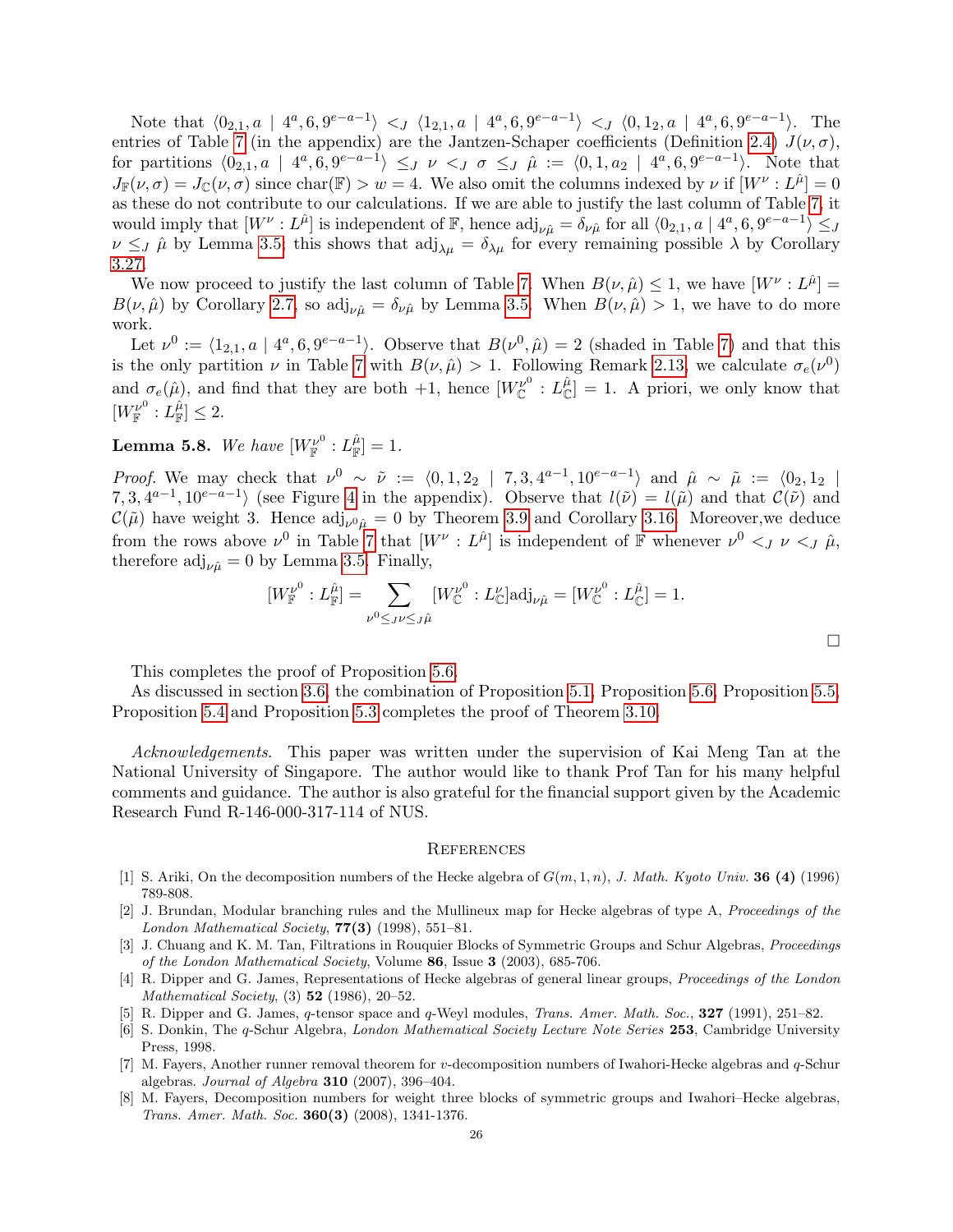- <span id="page-26-4"></span>[9] M. Fayers, James's Conjecture holds for weight four blocks of Iwahori–Hecke algebras, Journal of Algebra 317 (2007), 593–633.
- <span id="page-26-9"></span>[10] J. J. Graham and G. I. Lehrer, Cellular Algebras, Invent. Math. 123 (1994), 1-34.
- <span id="page-26-2"></span>[11] G. James, The decomposition matrices of  $GL_n(q)$  for  $n \le 10$ , Proc. London Math. Soc. **60(3)** (1990), 225–265.
- <span id="page-26-18"></span>[12] G. James, S. Lyle and A. Mathas, Rouquier blocks, Math. Z. 252 (2006), 511–531.
- <span id="page-26-10"></span>[13] G. James and A. Mathas, A q-analogue of the Jantzen-Schaper theorem, Proc. London Math. Soc. 74(3) (1997), 241-274.
- <span id="page-26-14"></span>[14] G. James and A. Mathas, Equating decomposition numbers for different primes, J. Algebra 258 (2002), 599–614.
- <span id="page-26-1"></span>[15] A. Lascoux, B. Leclerc and J.-Y. Thibon, Hecke algebras at roots of unity and crystal bases of quantum affine algebras, Comm. Math. Phys. 181 (1996), 205–263.
- <span id="page-26-5"></span>[16] A.Y.R. Low, Adjustment matrices for the principal block of the Iwahori-Hecke algebra  $\mathcal{H}_{5e}$ , Journal of Algebra, 563 (2020), 274-291.
- <span id="page-26-0"></span>[17] A. Mathas, Iwahori–Hecke Algebras and Schur Algebras of the Symmetric Group, University Lecture Series 15, American Mathematical Society, 1999.
- <span id="page-26-8"></span>[18] A. O. Morris and J. B. Olsson, On p-quotients for spin characters. Journal of Algebra 119, (1988): 51–82.
- <span id="page-26-3"></span>[19] M. Richards, Some decomposition numbers for Hecke algebras of general linear groups, Math. Proc. Cambridge Philos. Soc. 119 (1996), 383-402.
- <span id="page-26-15"></span>[20] J. C. Scopes, Cartan matrices and Morita equivalence for blocks of the symmetric groups, Journal of Algebra 142 (1991), 441–455.
- <span id="page-26-6"></span>[21] S. Schroll and K. M. Tan, Weight 2 blocks of general linear groups and modular Alvis–Curtis duality, International Mathematics Research Notices, Vol. 2007 (2007), Article ID rnm130.
- <span id="page-26-13"></span>[22] K. M. Tan, Parities of v-decomposition numbers and an application to symmetric group algebras. (2006), preprint
- <span id="page-26-11"></span>[23] K.M. Tan, Beyond Rouquier partitions, Journal of Algebra 321 (2009), 248-263.
- <span id="page-26-12"></span>[24] M. Varagnolo and E. Vasserot, On the decomposition numbers of the quantized Schur algebra, Duke Mathematical Journal 100 (1999), 267-297.
- <span id="page-26-16"></span><span id="page-26-7"></span>[25] G. Williamson, Schubert calculus and torsion explosion, J. Amer. Math. Soc. 30 (2017).

Appendix A. Figures and tables



FIGURE 1 Exceptional partitions for  $[3:1]$ -pairs.

<span id="page-26-17"></span>FIGURE 2 Exceptional partitions for [3 : 2]-pairs.

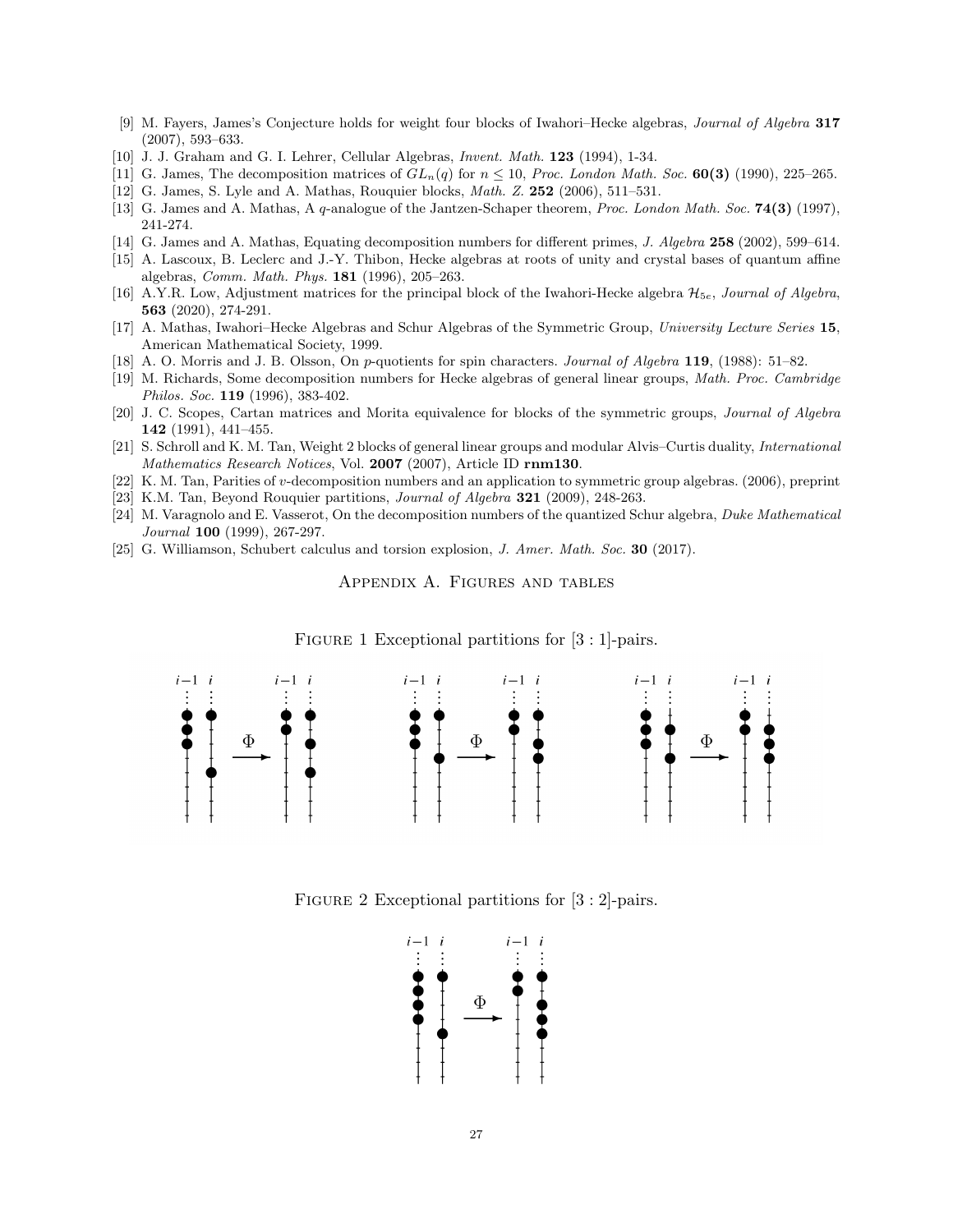<span id="page-27-0"></span>

FIGURE 3 Exceptional partitions for  $[4:k]$ -pairs,  $0 < k < 4$ .

<span id="page-27-1"></span>TABLE 1 Some cases  $(\lambda, \mu)$  in section [4.1](#page-15-2)

| $\mu$                            |                             |
|----------------------------------|-----------------------------|
| $\langle 0_{13} \rangle$         | NIL                         |
| $\langle 0_2, e-1 \rangle, e=2$  | $\langle 0_{13} \rangle$    |
|                                  | $\langle 1_{13} \rangle$    |
|                                  | $\langle 0_{1^2},1\rangle$  |
|                                  | $\langle 0, 1_{12} \rangle$ |
| $\langle 0_{1^2},1\rangle$       | $\langle 0_{13} \rangle$    |
| $\langle 0,1,2\rangle, e \geq 3$ | $\langle 0_{1^3}\rangle$    |
|                                  | $\langle 1_{13} \rangle$    |
|                                  | $\langle 0_{1^2},1\rangle$  |
|                                  | $\langle 0, 1_{12} \rangle$ |

Department of Mathematics, National University of Singapore Email address: aaronlyr94@gmail.com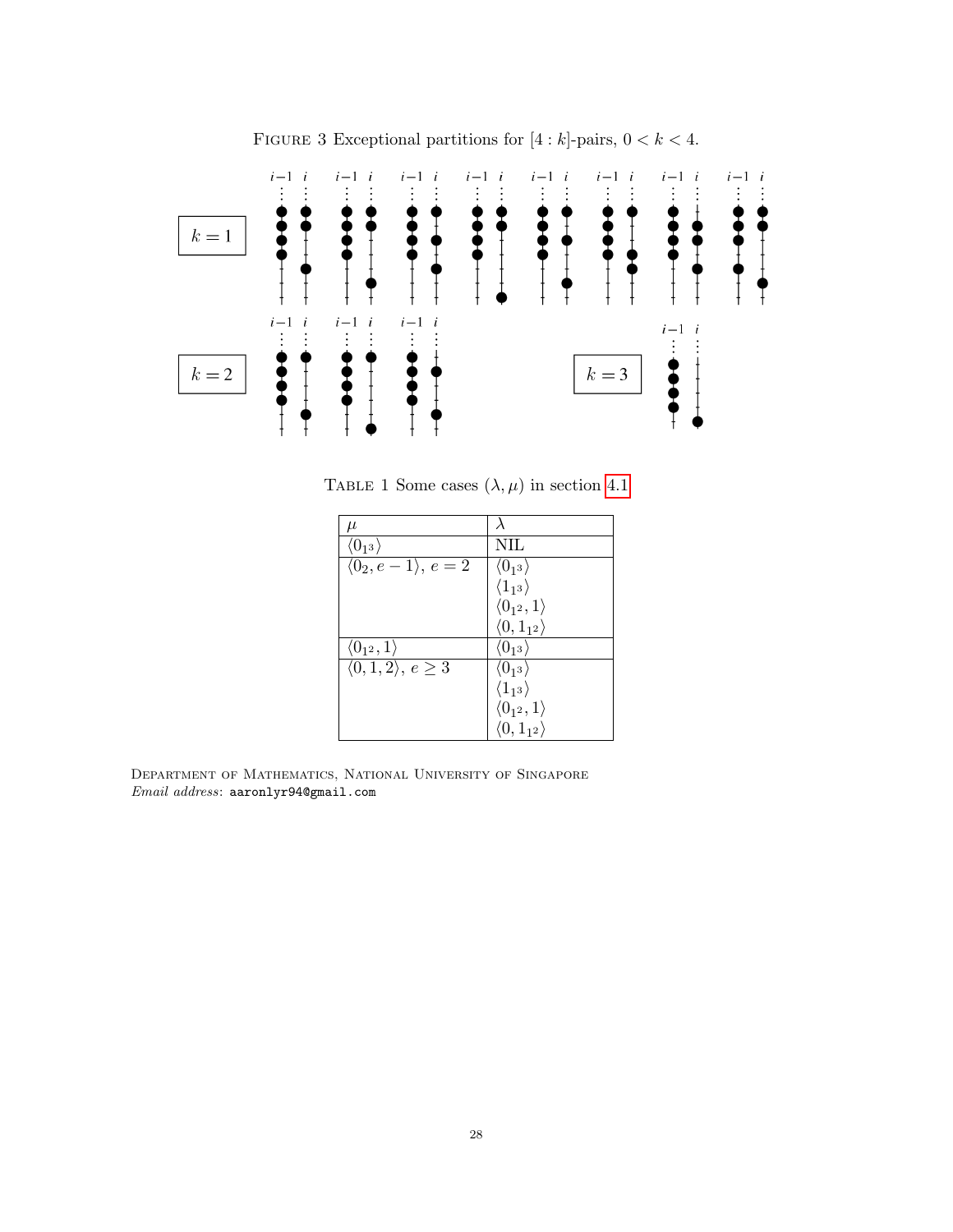<span id="page-28-0"></span>

|                                                                                                                                                                                      | $\frac{1}{1}$                                                                                                                                                                                                    |                                                                                                                                                                                                                                                                                                                                                                                               |                                                                                                                                                                                                                                                                                                                     |
|--------------------------------------------------------------------------------------------------------------------------------------------------------------------------------------|------------------------------------------------------------------------------------------------------------------------------------------------------------------------------------------------------------------|-----------------------------------------------------------------------------------------------------------------------------------------------------------------------------------------------------------------------------------------------------------------------------------------------------------------------------------------------------------------------------------------------|---------------------------------------------------------------------------------------------------------------------------------------------------------------------------------------------------------------------------------------------------------------------------------------------------------------------|
|                                                                                                                                                                                      | $+$ $+$ $+$ $+$ $+$ $+$                                                                                                                                                                                          |                                                                                                                                                                                                                                                                                                                                                                                               |                                                                                                                                                                                                                                                                                                                     |
|                                                                                                                                                                                      | $\begin{array}{c} \begin{array}{c} \begin{array}{c} \begin{array}{c} \end{array} \\ \begin{array}{c} \end{array} \\ \begin{array}{c} \end{array} \end{array} \end{array} \end{array}$                            |                                                                                                                                                                                                                                                                                                                                                                                               | $\frac{1}{1}$                                                                                                                                                                                                                                                                                                       |
|                                                                                                                                                                                      | $\ldots$<br>$\frac{1}{1}$                                                                                                                                                                                        |                                                                                                                                                                                                                                                                                                                                                                                               | $\mathbb{Z}_2^5$                                                                                                                                                                                                                                                                                                    |
|                                                                                                                                                                                      | $\hat{\mu}$<br>8                                                                                                                                                                                                 |                                                                                                                                                                                                                                                                                                                                                                                               | $\nu^0$                                                                                                                                                                                                                                                                                                             |
|                                                                                                                                                                                      | $\begin{array}{c} \begin{array}{c} \text{1} \\ \text{2} \\ \text{3} \\ \text{4} \end{array} \end{array}$                                                                                                         | $\sim$                                                                                                                                                                                                                                                                                                                                                                                        | $\frac{1}{1}$                                                                                                                                                                                                                                                                                                       |
|                                                                                                                                                                                      | Š<br>$\begin{matrix} \bullet \\ \uparrow \end{matrix}$                                                                                                                                                           |                                                                                                                                                                                                                                                                                                                                                                                               | $\frac{1}{1}$                                                                                                                                                                                                                                                                                                       |
| $\frac{1}{2}$                                                                                                                                                                        | $\begin{array}{c} \begin{array}{c} \begin{array}{c} \begin{array}{c} \end{array} \end{array} & \begin{array}{c} \end{array} & \begin{array}{c} \end{array} \end{array} \end{array} \end{array} \end{array}$      | $\bullet$ + $\bullet$ + $\bullet$ + $\bullet$ + $\bullet$ + $\bullet$ + $\bullet$ + $\bullet$ + $\bullet$ + $\bullet$ + $\bullet$ + $\bullet$ + $\bullet$ + $\bullet$ + $\bullet$ + $\bullet$ + $\bullet$ + $\bullet$ + $\bullet$ + $\bullet$ + $\bullet$ + $\bullet$ + $\bullet$ + $\bullet$ + $\bullet$ + $\bullet$ + $\bullet$ + $\bullet$ + $\bullet$ + $\bullet$ + $\bullet$ + $\bullet$ | $\begin{array}{c} \begin{array}{c} \begin{array}{c} \begin{array}{c} \end{array} \end{array} & \begin{array}{c} \end{array} & \begin{array}{c} \end{array} \end{array} \end{array} \end{array}$                                                                                                                     |
|                                                                                                                                                                                      |                                                                                                                                                                                                                  |                                                                                                                                                                                                                                                                                                                                                                                               | $\frac{1}{1}$                                                                                                                                                                                                                                                                                                       |
| $\frac{+}{-}$                                                                                                                                                                        |                                                                                                                                                                                                                  | $-$<br>$\ddot{}$                                                                                                                                                                                                                                                                                                                                                                              |                                                                                                                                                                                                                                                                                                                     |
| <b>SOOO++</b>                                                                                                                                                                        |                                                                                                                                                                                                                  | \$<br><b>8</b>                                                                                                                                                                                                                                                                                                                                                                                |                                                                                                                                                                                                                                                                                                                     |
| $\frac{1}{1}$<br>$\frac{1}{1}$<br>$\frac{1}{1}$<br>$\frac{1}{1}$<br>$\frac{1}{1}$<br>$\frac{1}{1}$                                                                                   |                                                                                                                                                                                                                  | $\frac{1}{1}$<br>$\frac{1}{1}$<br>$\frac{1}{1}$<br>$\frac{1}{1}$<br>$\frac{1}{1}$<br>$\frac{1}{1}$<br>$\frac{1}{1}$                                                                                                                                                                                                                                                                           | $^{+}$<br>$\ddotplus$<br>$+$                                                                                                                                                                                                                                                                                        |
|                                                                                                                                                                                      |                                                                                                                                                                                                                  | $\frac{1}{2}$                                                                                                                                                                                                                                                                                                                                                                                 | $\begin{array}{c} \begin{array}{c} \uparrow \\ \uparrow \end{array} \end{array}$                                                                                                                                                                                                                                    |
|                                                                                                                                                                                      | $\begin{array}{c} \bullet \\ \bullet \\ \bullet \\ \bullet \\ \bullet \\ \bullet \end{array}$                                                                                                                    | --00000000-                                                                                                                                                                                                                                                                                                                                                                                   | $\frac{1}{4}$                                                                                                                                                                                                                                                                                                       |
|                                                                                                                                                                                      |                                                                                                                                                                                                                  |                                                                                                                                                                                                                                                                                                                                                                                               | $\frac{1}{1}$                                                                                                                                                                                                                                                                                                       |
|                                                                                                                                                                                      | $\cdots$                                                                                                                                                                                                         | $\begin{array}{c} \begin{array}{c} \begin{array}{c} \begin{array}{c} \end{array} \end{array} & \begin{array}{c} \end{array} & \begin{array}{c} \end{array} \end{array} \end{array} \end{array}$                                                                                                                                                                                               | $\frac{1}{1}$<br>$\frac{1}{10}$                                                                                                                                                                                                                                                                                     |
|                                                                                                                                                                                      |                                                                                                                                                                                                                  |                                                                                                                                                                                                                                                                                                                                                                                               |                                                                                                                                                                                                                                                                                                                     |
|                                                                                                                                                                                      | ě<br>9<br>$\begin{array}{c} \begin{array}{c} \begin{array}{c} \begin{array}{c} \end{array} \\ \begin{array}{c} \end{array} \\ \begin{array}{c} \end{array} \end{array} \end{array} \end{array}$<br>$\frac{9}{1}$ | $\sim$                                                                                                                                                                                                                                                                                                                                                                                        | <b>99</b><br>$\frac{1}{1}$                                                                                                                                                                                                                                                                                          |
|                                                                                                                                                                                      |                                                                                                                                                                                                                  |                                                                                                                                                                                                                                                                                                                                                                                               |                                                                                                                                                                                                                                                                                                                     |
|                                                                                                                                                                                      |                                                                                                                                                                                                                  | 8                                                                                                                                                                                                                                                                                                                                                                                             | $\frac{1}{1}$ $\frac{1}{1}$ $\frac{1}{1}$ $\frac{1}{1}$ $\frac{1}{1}$ $\frac{1}{1}$ $\frac{1}{1}$ $\frac{1}{1}$ $\frac{1}{1}$ $\frac{1}{1}$ $\frac{1}{1}$ $\frac{1}{1}$ $\frac{1}{1}$ $\frac{1}{1}$ $\frac{1}{1}$ $\frac{1}{1}$ $\frac{1}{1}$ $\frac{1}{1}$ $\frac{1}{1}$ $\frac{1}{1}$ $\frac{1}{1}$ $\frac{1}{1}$ |
|                                                                                                                                                                                      | 8<br>--000000-                                                                                                                                                                                                   |                                                                                                                                                                                                                                                                                                                                                                                               | <b>99900+</b>                                                                                                                                                                                                                                                                                                       |
|                                                                                                                                                                                      | $\begin{array}{c} \begin{array}{c} \uparrow \\ \downarrow \\ \downarrow \end{array} \end{array}$                                                                                                                 |                                                                                                                                                                                                                                                                                                                                                                                               | $\frac{1}{\sqrt{1}}$                                                                                                                                                                                                                                                                                                |
| e<br>Po<br>$\begin{array}{c} \begin{array}{c} \begin{array}{c} \begin{array}{c} \end{array} \\ \begin{array}{c} \end{array} \\ \begin{array}{c} \end{array} \end{array} \end{array}$ |                                                                                                                                                                                                                  |                                                                                                                                                                                                                                                                                                                                                                                               |                                                                                                                                                                                                                                                                                                                     |
| $\tilde{\mu}$<br>$\cdots$<br>$\begin{array}{l} \ldots \\ \ldots \\ \ldots \\ \ldots \\ \ldots \\ \ldots \\ \ldots \\ \ldots \\ \ldots \\ \ldots \end{array}$                         | $\sim$                                                                                                                                                                                                           | $\tilde{\nu}$<br>$\sim$ $\sim$ $\sim$<br>$\cdots$<br>$\frac{1}{1}$ $\frac{1}{1}$ $\frac{1}{1}$ $\frac{1}{1}$ $\frac{1}{1}$ $\frac{1}{1}$ $\frac{1}{1}$ $\frac{1}{1}$ $\frac{1}{1}$ $\frac{1}{1}$ $\frac{1}{1}$ $\frac{1}{1}$                                                                                                                                                                  | $\sim$                                                                                                                                                                                                                                                                                                              |
|                                                                                                                                                                                      | <b>90++0+++</b>                                                                                                                                                                                                  |                                                                                                                                                                                                                                                                                                                                                                                               | $\frac{1}{2}$                                                                                                                                                                                                                                                                                                       |
| \$<br>0000000<br>$\tilde{\P}$                                                                                                                                                        | $\begin{array}{c}\n\bullet \\ \bullet \\ \bullet \\ \bullet \\ \bullet \\ \bullet \\ \bullet \\ \bullet\n\end{array}$                                                                                            | <b>99</b><br>$-0000000$                                                                                                                                                                                                                                                                                                                                                                       | -<br> -<br> -<br> -                                                                                                                                                                                                                                                                                                 |
| $\frac{1}{2}$                                                                                                                                                                        |                                                                                                                                                                                                                  |                                                                                                                                                                                                                                                                                                                                                                                               |                                                                                                                                                                                                                                                                                                                     |
| 000000000                                                                                                                                                                            |                                                                                                                                                                                                                  |                                                                                                                                                                                                                                                                                                                                                                                               |                                                                                                                                                                                                                                                                                                                     |
| Ŧ                                                                                                                                                                                    |                                                                                                                                                                                                                  |                                                                                                                                                                                                                                                                                                                                                                                               |                                                                                                                                                                                                                                                                                                                     |
|                                                                                                                                                                                      | 0000000                                                                                                                                                                                                          |                                                                                                                                                                                                                                                                                                                                                                                               | Ŧ                                                                                                                                                                                                                                                                                                                   |
|                                                                                                                                                                                      | $\cdots$                                                                                                                                                                                                         |                                                                                                                                                                                                                                                                                                                                                                                               |                                                                                                                                                                                                                                                                                                                     |
|                                                                                                                                                                                      | Ŧ                                                                                                                                                                                                                |                                                                                                                                                                                                                                                                                                                                                                                               | 00000+                                                                                                                                                                                                                                                                                                              |
|                                                                                                                                                                                      |                                                                                                                                                                                                                  |                                                                                                                                                                                                                                                                                                                                                                                               |                                                                                                                                                                                                                                                                                                                     |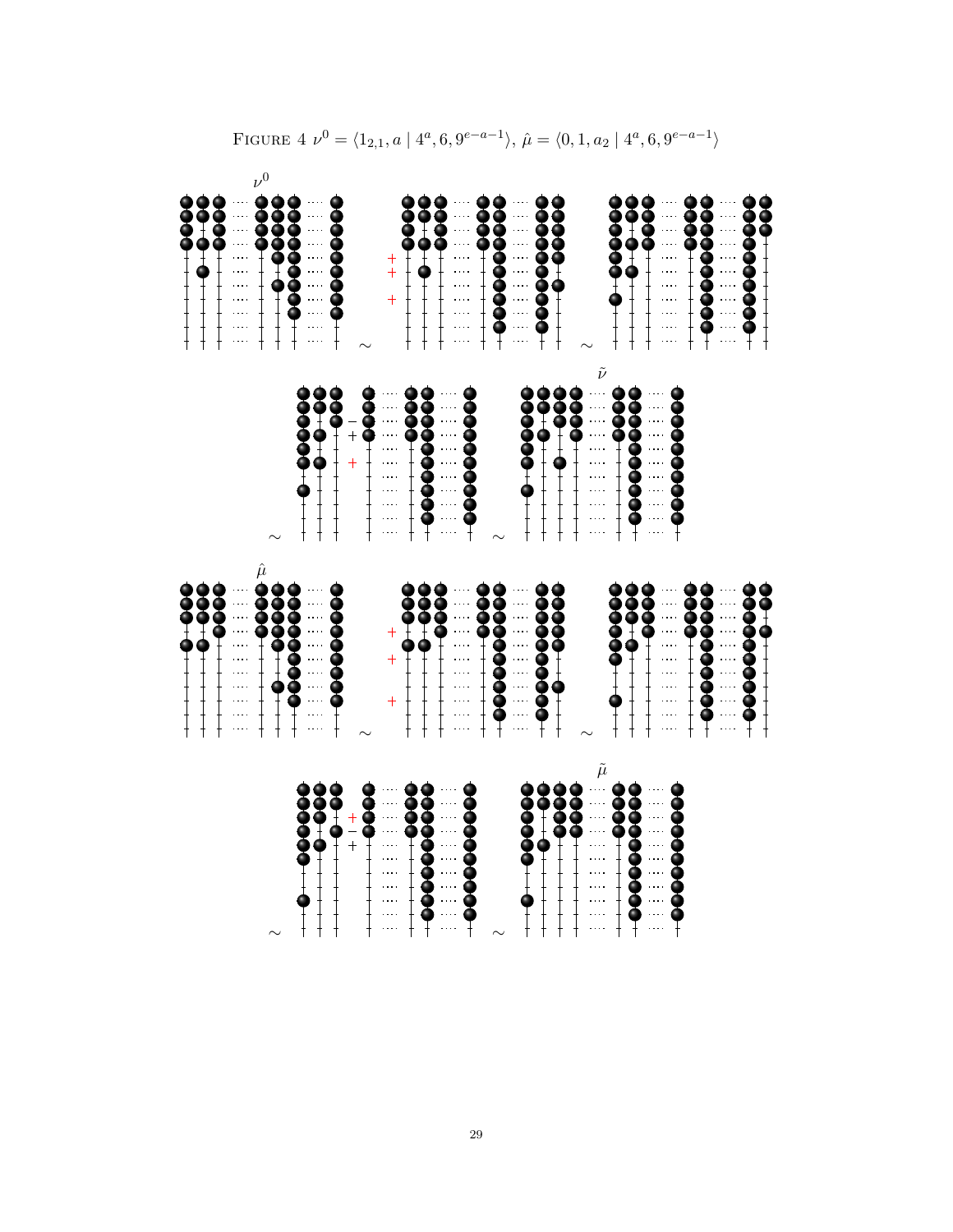| $\mu$                                          | $\lambda$                                                  | $d^e_{\lambda\mu}(v)$                                                                                |
|------------------------------------------------|------------------------------------------------------------|------------------------------------------------------------------------------------------------------|
| $\overline{\langle 0_{14} \rangle}$            | $\overline{\text{NIL}}$                                    |                                                                                                      |
| $\langle 0_1$ <sub>3</sub> , 1)                | $\langle 0_{14} \rangle$                                   |                                                                                                      |
| $\langle 0_{1^2}, 1_{1^2} \rangle$             | $\langle 0_{14} \rangle$                                   |                                                                                                      |
| $\langle 0_1, 1, 2 \rangle, e \geq 3$          | $\overline{\langle 0, 1_{1^3} \rangle}$                    |                                                                                                      |
|                                                | $\langle 0_{13}, 1 \rangle$                                |                                                                                                      |
|                                                | $\langle 1_{1^4}\rangle$                                   |                                                                                                      |
|                                                | $\langle 0_{14} \rangle$                                   |                                                                                                      |
| $\langle 0_{2,1}, 1 \rangle, e = 2$            | $\overline{\langle 0,1_{1^3}\rangle}$                      |                                                                                                      |
|                                                | $\langle 0_1, 1 \rangle$                                   |                                                                                                      |
|                                                | $\langle 1_{14} \rangle$                                   |                                                                                                      |
|                                                | $\langle 0_{14} \rangle$                                   |                                                                                                      |
| $\mu^1 := \langle 0_2, 1, 2 \rangle, e = 3$    | $\langle 0, 1, 2_{12} \rangle$                             |                                                                                                      |
|                                                | $\langle 0, 1_{1^2}, 2 \rangle$                            |                                                                                                      |
|                                                | $\langle 0_{1^2},1,2\rangle$                               |                                                                                                      |
|                                                | $\langle 1_{1^2}, 2_{1^2}\rangle$                          |                                                                                                      |
|                                                | $\langle0_{1^2},2_{1^2}\rangle$                            | $\boldsymbol{v}$                                                                                     |
|                                                | $\langle 1, 2_{1^3}\rangle$                                | $\boldsymbol{v}$                                                                                     |
|                                                |                                                            |                                                                                                      |
|                                                | $\langle 1_{1^3}, 2 \rangle \\ \langle 0, 2_{1^3} \rangle$ |                                                                                                      |
|                                                | $\lambda^1 := \langle 0_{1^3}, 2 \rangle$                  | $v^3$                                                                                                |
|                                                | $\langle 2_{14} \rangle$                                   |                                                                                                      |
|                                                | $\langle 0_{1^2}, 1_{1^2} \rangle$                         |                                                                                                      |
|                                                | $\langle 0, 1_{13} \rangle$                                |                                                                                                      |
|                                                | $\langle 0_1, 1 \rangle$                                   |                                                                                                      |
|                                                | $\langle 1_{14} \rangle$                                   |                                                                                                      |
|                                                | $\langle 0_{1^4}\rangle$                                   |                                                                                                      |
| $\mu^2 := \langle 0, 1, 2, 3 \rangle, e \ge 4$ | $\overline{\langle 0,1,2_{1^2}\rangle}$                    |                                                                                                      |
|                                                | $\langle 0, 1_{1^2}, 2 \rangle$                            |                                                                                                      |
|                                                | $\langle 0_{1^2}, 1, 2 \rangle$                            |                                                                                                      |
|                                                | $\langle 1_{1^2}, 2_{1^2} \rangle$                         |                                                                                                      |
|                                                | $\langle0_{1^2},2_{1^2}\rangle$                            | $\begin{array}{c} d^4_{\hat{\lambda}\hat{\mu}}(v)=v\\ d^4_{\hat{\lambda}\hat{\mu}}(v)=v \end{array}$ |
|                                                | $\langle 1, 2_{13} \rangle$                                |                                                                                                      |
|                                                | $\langle 1_{1^3}, 2 \rangle$                               |                                                                                                      |
|                                                | $\langle 0, 2_{13} \rangle$                                |                                                                                                      |
|                                                | $\lambda^2:=\langle 0_{1^3},2\rangle$                      | $d^4_{\hat{\lambda}\hat{\mu}}(v) = v^3$                                                              |
|                                                |                                                            |                                                                                                      |
|                                                | $\langle 2_{14} \rangle$                                   |                                                                                                      |
|                                                | $\langle 0_{1^2}, 1_{1^2} \rangle$                         |                                                                                                      |
|                                                | $\langle 0, 1_{13} \rangle$                                |                                                                                                      |
|                                                | $\langle 0_1, 1 \rangle$                                   |                                                                                                      |
|                                                | $\langle 1_{14} \rangle$                                   |                                                                                                      |
|                                                | $\langle 0_{14} \rangle$                                   |                                                                                                      |

<span id="page-29-0"></span>TABLE 2 Some cases  $(\lambda, \mu)$  in section [5.1.](#page-17-1) For each  $\mu$ , the possiblities for  $\lambda$  are listed in descending lexicographic order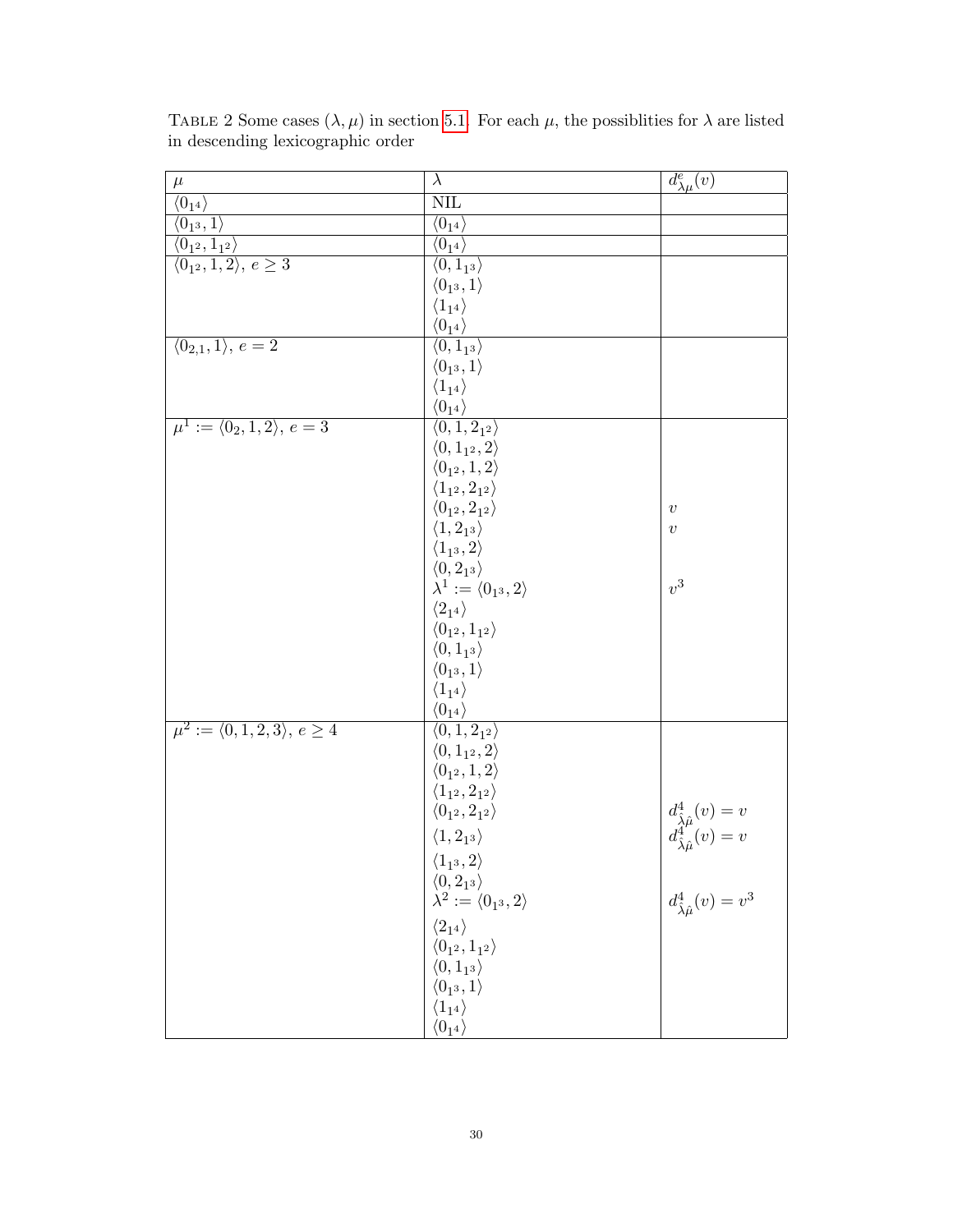| $\mu$                                      |                                                                                             | $d^e_{\lambda\mu}(v)$ |
|--------------------------------------------|---------------------------------------------------------------------------------------------|-----------------------|
| $\mu^3 := \langle 0_2, 1_2 \rangle, e = 2$ | $\langle 0_2, 1_{1^2} \rangle$                                                              |                       |
|                                            | $\begin{array}{c} \langle 0_{2,1},1\rangle\\ \lambda^3:=\langle 0_{2^2}\rangle \end{array}$ |                       |
|                                            |                                                                                             | $v^3+v$               |
|                                            | $\langle 0_{2,1^2} \rangle$<br>$\langle 0_{1^2}, 1_{1^2} \rangle$                           | $\overline{0}$        |
|                                            |                                                                                             |                       |
|                                            | $\langle 0, 1_{13} \rangle$                                                                 |                       |
|                                            | $\langle 0_1, 1 \rangle$                                                                    |                       |
|                                            | $\langle 1_{14} \rangle$                                                                    |                       |
|                                            | $\langle 0_{14} \rangle$                                                                    |                       |

<span id="page-30-0"></span>TABLE 3 Some cases  $(\lambda, \mu)$  in section [5.1.](#page-17-1) For each  $\mu$ , the possibilities for  $\lambda$  are listed in descending lexicographic order

<span id="page-30-1"></span>TABLE 4 We have  $a > 3$ ,  $\nu$  and  $\hat{\mu} = \langle 0, a_3 \rangle$  lie in the block with the  $\langle 4^a, 6, 9^{e-a-1} \rangle$ notation. See section [5.5.2](#page-23-0) for an explanation of how we obtained the last column.

|                                                                                                                                            | $\langle 0, a_3 \rangle$        |                    | $\langle 0_2, a_2 \rangle   \langle (a-1)_{1^2}, a_2 \rangle   \langle 0, (a-1)_{2}, a \rangle   \langle (a-1)_{2,1}, a \rangle   \langle (a-2)_{2,1}, a \rangle   B(\nu, \hat{\mu})   [W^{\nu} : L^{\hat{\mu}}]$ |              |              |                                                     |                  |                  |
|--------------------------------------------------------------------------------------------------------------------------------------------|---------------------------------|--------------------|-------------------------------------------------------------------------------------------------------------------------------------------------------------------------------------------------------------------|--------------|--------------|-----------------------------------------------------|------------------|------------------|
| $\langle 0, a_3 \rangle$                                                                                                                   |                                 |                    |                                                                                                                                                                                                                   |              |              |                                                     |                  | 1                |
| $\langle 0, a_{2,1}\rangle$                                                                                                                | $\boldsymbol{0}$                |                    |                                                                                                                                                                                                                   |              |              |                                                     | $\overline{0}$   | $\overline{0}$   |
| $\langle 0_2, a_2 \rangle$                                                                                                                 | $\overline{1}$                  |                    |                                                                                                                                                                                                                   |              |              |                                                     | $\mathbf{1}$     | $\mathbf{1}$     |
| $\langle 0_4 \rangle$                                                                                                                      | $-1$                            | $\mathbf{1}$       |                                                                                                                                                                                                                   |              |              |                                                     | $\boldsymbol{0}$ | $\overline{0}$   |
| $\langle 0_3, a \rangle$                                                                                                                   | $\overline{1}$                  | $-1$               |                                                                                                                                                                                                                   |              |              |                                                     | $\boldsymbol{0}$ | $\overline{0}$   |
| $\langle 0_2, a_{12} \rangle$                                                                                                              |                                 | $\overline{0}$     |                                                                                                                                                                                                                   |              |              |                                                     | $\boldsymbol{0}$ | $\boldsymbol{0}$ |
| $\langle 0, a_{13} \rangle$                                                                                                                | $\overline{0}$                  |                    |                                                                                                                                                                                                                   |              |              |                                                     | $\boldsymbol{0}$ | $\boldsymbol{0}$ |
| $\langle a_{14} \rangle$                                                                                                                   |                                 |                    |                                                                                                                                                                                                                   |              |              |                                                     | $\overline{0}$   | $\overline{0}$   |
| $\langle 0, a-1, a_2 \rangle$                                                                                                              | $-1$                            | $\mathbf{1}$       |                                                                                                                                                                                                                   |              |              |                                                     | $\boldsymbol{0}$ | $\overline{0}$   |
|                                                                                                                                            |                                 |                    |                                                                                                                                                                                                                   |              |              |                                                     | $\boldsymbol{0}$ | $\boldsymbol{0}$ |
| $\frac{\langle 0,1,a_2 \rangle}{\langle (a-1)_{1^2},a_2 \rangle}$                                                                          | $(-1)^{a-1}$                    | $\frac{(-1)^a}{1}$ |                                                                                                                                                                                                                   |              |              |                                                     | $\boldsymbol{0}$ | $\boldsymbol{0}$ |
|                                                                                                                                            |                                 |                    |                                                                                                                                                                                                                   |              |              |                                                     | $\,1\,$          | $\overline{1}$   |
| $\langle (a-2)_{1^2}, a_2 \rangle$                                                                                                         |                                 | $-1$               | $\mathbf{1}$                                                                                                                                                                                                      |              |              |                                                     | $\boldsymbol{0}$ | $\boldsymbol{0}$ |
|                                                                                                                                            |                                 |                    |                                                                                                                                                                                                                   |              |              |                                                     | $\boldsymbol{0}$ | $\boldsymbol{0}$ |
|                                                                                                                                            |                                 | $\frac{(-1)^a}{0}$ | $\frac{(-1)^{a-1}}{a}$                                                                                                                                                                                            |              |              |                                                     | $\boldsymbol{0}$ | $\boldsymbol{0}$ |
|                                                                                                                                            | $\frac{(-1)^{a-1}}{(-1)^{a-1}}$ |                    | $(-1)^a$                                                                                                                                                                                                          |              |              |                                                     | $\overline{0}$   | $\overline{0}$   |
| $\frac{\langle 1_{1^2},a_2 \rangle}{\langle 0_{1^2},a_2 \rangle} \over \langle 0,a-1,a_{1^2} \rangle}$                                     |                                 |                    |                                                                                                                                                                                                                   |              |              |                                                     | $\boldsymbol{0}$ | $\overline{0}$   |
|                                                                                                                                            |                                 |                    |                                                                                                                                                                                                                   |              |              |                                                     | $\boldsymbol{0}$ | $\boldsymbol{0}$ |
|                                                                                                                                            |                                 |                    |                                                                                                                                                                                                                   |              |              |                                                     | $\boldsymbol{0}$ | $\boldsymbol{0}$ |
| $\frac{\langle 0,1,a_{1^2}\rangle}{\langle (a-1)_{1^2},a_{1^2}\rangle}$                                                                    |                                 |                    |                                                                                                                                                                                                                   |              |              |                                                     | $\overline{0}$   | $\boldsymbol{0}$ |
|                                                                                                                                            |                                 |                    |                                                                                                                                                                                                                   |              |              |                                                     |                  |                  |
|                                                                                                                                            |                                 |                    |                                                                                                                                                                                                                   |              |              |                                                     | $\boldsymbol{0}$ | $\boldsymbol{0}$ |
| $\frac{\langle 1_{1^2},a_{1^2}\rangle}{\langle 0_{1^2},a_{1^2}\rangle}$<br>$\frac{\langle 0,(a-1)_2,a\rangle}{\langle 0,(a-1)_2,a\rangle}$ |                                 |                    |                                                                                                                                                                                                                   |              |              |                                                     | $\boldsymbol{0}$ | $\boldsymbol{0}$ |
|                                                                                                                                            |                                 |                    |                                                                                                                                                                                                                   |              |              |                                                     | $\boldsymbol{0}$ | $\overline{0}$   |
|                                                                                                                                            | $\overline{1}$                  |                    |                                                                                                                                                                                                                   |              |              |                                                     | $\overline{1}$   | $\overline{1}$   |
| $\langle 0, (a-2)_2, a \rangle$                                                                                                            | $-1$                            |                    |                                                                                                                                                                                                                   | $\,1\,$      |              |                                                     | $\boldsymbol{0}$ | $\boldsymbol{0}$ |
|                                                                                                                                            |                                 |                    |                                                                                                                                                                                                                   |              |              |                                                     | $\boldsymbol{0}$ | $\boldsymbol{0}$ |
| $\langle 0, 1_2, a \rangle$                                                                                                                | $(-1)^a$                        |                    |                                                                                                                                                                                                                   | $(-1)^{a-1}$ |              |                                                     | $\boldsymbol{0}$ | $\boldsymbol{0}$ |
| $\langle (a-1)_{2,1}, a \rangle$                                                                                                           |                                 |                    | $\mathbf{1}$                                                                                                                                                                                                      |              |              |                                                     | $\overline{2}$   | $\overline{1}$   |
| $\overline{\langle (a-2)_{2,1},a\rangle}$                                                                                                  |                                 |                    |                                                                                                                                                                                                                   |              | $\,1$        |                                                     | $\mathbf{1}$     | $\mathbf{1}$     |
| $\langle (a-3)_{2,1}, a \rangle$                                                                                                           |                                 |                    |                                                                                                                                                                                                                   |              | $-1$         | $\mathbf{1}$                                        | $\boldsymbol{0}$ | $\boldsymbol{0}$ |
|                                                                                                                                            |                                 |                    |                                                                                                                                                                                                                   |              |              |                                                     | $\boldsymbol{0}$ | $\boldsymbol{0}$ |
| $\langle 1_{2,1},a\rangle$                                                                                                                 |                                 |                    | $\boldsymbol{0}$                                                                                                                                                                                                  |              | $(-1)^{a-1}$ |                                                     | $\boldsymbol{0}$ | $\overline{0}$   |
| $\langle 0_{2,1},a\rangle$                                                                                                                 |                                 |                    |                                                                                                                                                                                                                   |              | $(-1)^{a}$   | $\begin{array}{c}\n(-1)^a\\(-1)^{a-1}\n\end{array}$ | $\boldsymbol{0}$ | $\boldsymbol{0}$ |
|                                                                                                                                            |                                 |                    |                                                                                                                                                                                                                   |              |              |                                                     |                  |                  |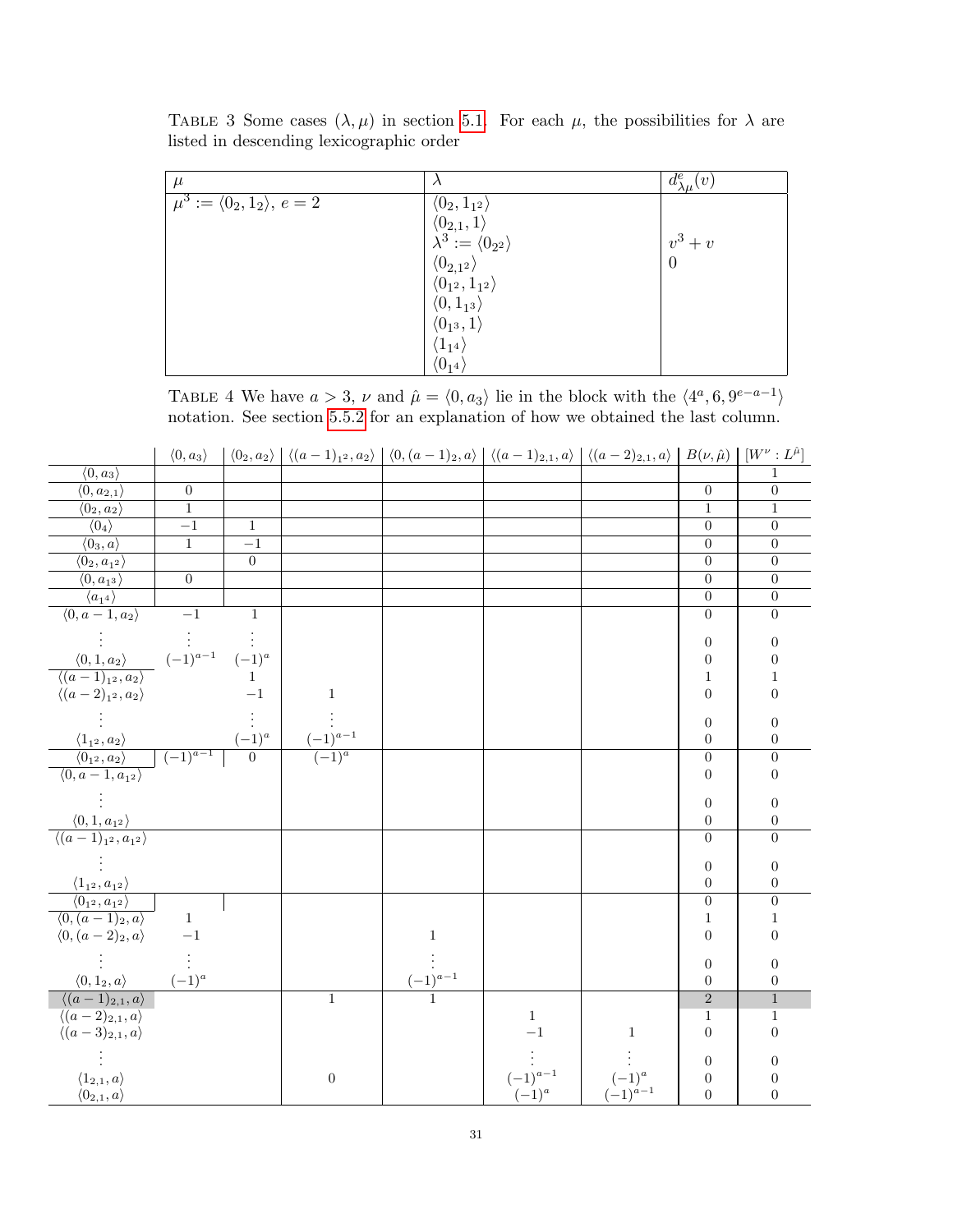|                                             |                  |                  |                |                |              |         |                  | $\langle 0,3_3\rangle   0,3_2\rangle   0,2_1,3_2\rangle   0,2_2,3\rangle   0,2_2,3\rangle   0,2_1,3\rangle   0,1_2,1\rangle   B(\nu,\hat{\mu})   [W^{\nu}:L^{\hat{\mu}}]$ |
|---------------------------------------------|------------------|------------------|----------------|----------------|--------------|---------|------------------|---------------------------------------------------------------------------------------------------------------------------------------------------------------------------|
| $\langle 0, a_3 \rangle$                    |                  |                  |                |                |              |         |                  | 1                                                                                                                                                                         |
| $\langle 0, a_{2,1}\rangle$                 | $\boldsymbol{0}$ |                  |                |                |              |         | $\overline{0}$   | $\overline{0}$                                                                                                                                                            |
| $\overline{\langle 0_2, 3_2 \rangle}$       | $\overline{1}$   |                  |                |                |              |         | 1                | $\mathbf{1}$                                                                                                                                                              |
| $\langle 0_4 \rangle$                       | $-1$             | $\mathbf{1}$     |                |                |              |         | $\overline{0}$   | $\boldsymbol{0}$                                                                                                                                                          |
| $\langle0_3,a\rangle$                       | $\mathbf{1}$     | $-1$             |                |                |              |         | $\overline{0}$   | $\boldsymbol{0}$                                                                                                                                                          |
| $\langle 0_2, a_{1^2}\rangle$               |                  | $\boldsymbol{0}$ |                |                |              |         | $\boldsymbol{0}$ | $\overline{0}$                                                                                                                                                            |
| $\langle 0, a_{1^3}\rangle$                 | $\overline{0}$   |                  |                |                |              |         | $\overline{0}$   | $\overline{0}$                                                                                                                                                            |
| $\langle a_{14}\rangle$                     |                  |                  |                |                |              |         | $\boldsymbol{0}$ | $\boldsymbol{0}$                                                                                                                                                          |
| $\langle 0, 2, 3_2 \rangle$                 | $-1$             | $\mathbf{1}$     |                |                |              |         | $\overline{0}$   | $\overline{0}$                                                                                                                                                            |
| $\langle 0, 1, 3_2 \rangle$                 | $\mathbf{1}$     | $-1$             |                |                |              |         | $\overline{0}$   | $\boldsymbol{0}$                                                                                                                                                          |
| $\langle 2_{1^2},a_2\rangle$                |                  | $\overline{1}$   |                |                |              |         | $\mathbf{1}$     | $\mathbf{1}$                                                                                                                                                              |
| $\langle 1_{1^2},a_2\rangle$                |                  | $-1$             | $\mathbf{1}$   |                |              |         | $\boldsymbol{0}$ | $\boldsymbol{0}$                                                                                                                                                          |
| $\langle 0_{1^2},a_2\rangle$                | $\mathbf{1}$     | $\boldsymbol{0}$ | $-1$           |                |              |         | $\boldsymbol{0}$ | $\boldsymbol{0}$                                                                                                                                                          |
| $\langle 0,2,3_{12}\rangle$                 |                  |                  |                |                |              |         | $\overline{0}$   | $\overline{0}$                                                                                                                                                            |
| $\langle 0, 1, 3_{12} \rangle$              |                  |                  |                |                |              |         | $\boldsymbol{0}$ | $\boldsymbol{0}$                                                                                                                                                          |
| $\langle 2_{1^2}, 3_{1^2} \rangle$          |                  |                  |                |                |              |         | $\overline{0}$   | $\overline{0}$                                                                                                                                                            |
| $\overline{\langle 1_{1^2},3_{1^2}\rangle}$ |                  |                  |                |                |              |         | $\overline{0}$   | $\boldsymbol{0}$                                                                                                                                                          |
| $\langle 0_{1^2}, 3_{1^2}\rangle$           |                  |                  |                |                |              |         | $\overline{0}$   | $\overline{0}$                                                                                                                                                            |
| $\langle 0, 2_2, 3 \rangle$                 | $\mathbf{1}$     |                  |                |                |              |         | $\mathbf{1}$     | $\mathbf{1}$                                                                                                                                                              |
| $\langle 0, 1_2, 3 \rangle$                 | $-1$             |                  |                | $\mathbf{1}$   |              |         | $\overline{0}$   | $\overline{0}$                                                                                                                                                            |
| $\langle 2_{2,1},3 \rangle$                 |                  |                  | $\overline{1}$ | $\overline{1}$ |              |         | $\sqrt{2}$       | $\mathbf{1}$                                                                                                                                                              |
| $\langle 1_{2,1},a\rangle$                  |                  |                  |                |                | $\mathbf{1}$ |         | $\mathbf{1}$     | $\mathbf 1$                                                                                                                                                               |
| $\langle 0_{2,1},a\rangle$                  |                  |                  |                |                | $-1$         | $\,1\,$ | $\boldsymbol{0}$ | $\overline{0}$                                                                                                                                                            |

<span id="page-31-0"></span>TABLE 5 We have  $a = 3$ ,  $\nu$  and  $\hat{\mu} = \langle 0, 3_3 \rangle$  lie in the block with the  $\langle 4^a, 6, 9^{e-a-1} \rangle$ notation. See section [5.5.2](#page-23-0) for an explanation of how we obtained the last column.

<span id="page-31-1"></span>TABLE 6 We have  $a = 2$ ,  $\nu$  and  $\hat{\mu} = \langle 0, 2_3 \rangle$  lie in the block with the  $\langle 4^a, 6, 9^{e-a-1} \rangle$ notation. See section [5.5.2](#page-23-0) for an explanation of how we obtained the last column.

|                                       |                  |                |              | $\langle 0, 2_3 \rangle   \langle 0_2, 2_2 \rangle   \langle 1_{12}, 2_2 \rangle   \langle 0, 1_2, 2 \rangle   \langle 1_{2,1}, 2 \rangle  $ |   |                  | $B(\nu,\hat{\mu}) \mid [W^{\nu}:L^{\hat{\mu}}]$ |
|---------------------------------------|------------------|----------------|--------------|----------------------------------------------------------------------------------------------------------------------------------------------|---|------------------|-------------------------------------------------|
| $\langle 0, 2_3 \rangle$              |                  |                |              |                                                                                                                                              |   |                  | 1                                               |
| $\overline{\langle 0,2_{2,1}\rangle}$ | $\boldsymbol{0}$ |                |              |                                                                                                                                              |   | $\overline{0}$   | $\Omega$                                        |
| $\overline{\langle0_2,2_2\rangle}$    | $\mathbf{1}$     |                |              |                                                                                                                                              |   | $\mathbf{1}$     | 1                                               |
| $\langle 0_4 \rangle$                 | $^{-1}$          | 1              |              |                                                                                                                                              |   | $\boldsymbol{0}$ | $\overline{0}$                                  |
| $\langle 0_3, 2 \rangle$              | 1                | $^{-1}$        |              |                                                                                                                                              |   | $\boldsymbol{0}$ | $\overline{0}$                                  |
| $\langle 0_2, 2_{1^2}\rangle$         |                  | $\overline{0}$ |              |                                                                                                                                              |   | $\boldsymbol{0}$ | $\overline{0}$                                  |
| $\langle 0, 2_{13} \rangle$           | $\boldsymbol{0}$ |                |              |                                                                                                                                              |   | $\overline{0}$   | $\overline{0}$                                  |
| $\langle 2_{14} \rangle$              |                  |                |              |                                                                                                                                              |   | $\overline{0}$   | $\overline{0}$                                  |
| $\langle 0, 1, 2_2 \rangle$           | $-1$             | $\mathbf{1}$   |              |                                                                                                                                              |   | $\overline{0}$   | $\theta$                                        |
| $\langle 1_{1^2}, 2_2 \rangle$        |                  | 1              |              |                                                                                                                                              |   | 1                | 1                                               |
| $\langle 0_{12}, 2_2 \rangle$         | $^{-1}$          | $\overline{0}$ | 1            |                                                                                                                                              |   | $\overline{0}$   | $\theta$                                        |
| $\langle 0, 1, 2_{1^2} \rangle$       |                  |                |              |                                                                                                                                              |   | $\overline{0}$   | $\overline{0}$                                  |
| $\langle 1_{1^2}, 2_{1^2} \rangle$    |                  |                |              |                                                                                                                                              |   | $\overline{0}$   | $\theta$                                        |
| $\langle 0_{1^2}, 2_{1^2}\rangle$     |                  |                |              |                                                                                                                                              |   | $\overline{0}$   | $\theta$                                        |
| $\langle 0, 1_2, 2 \rangle$           | $\mathbf{1}$     |                |              |                                                                                                                                              |   | $\mathbf{1}$     | $\mathbf{1}$                                    |
| $\langle 1_{2,1},2\rangle$            |                  |                | $\mathbf{1}$ | 1                                                                                                                                            |   | $\overline{2}$   | $\mathbf{1}$                                    |
| $\langle 0_{2,1},2\rangle$            |                  |                |              |                                                                                                                                              | 1 | $\mathbf{1}$     | $\overline{1}$                                  |